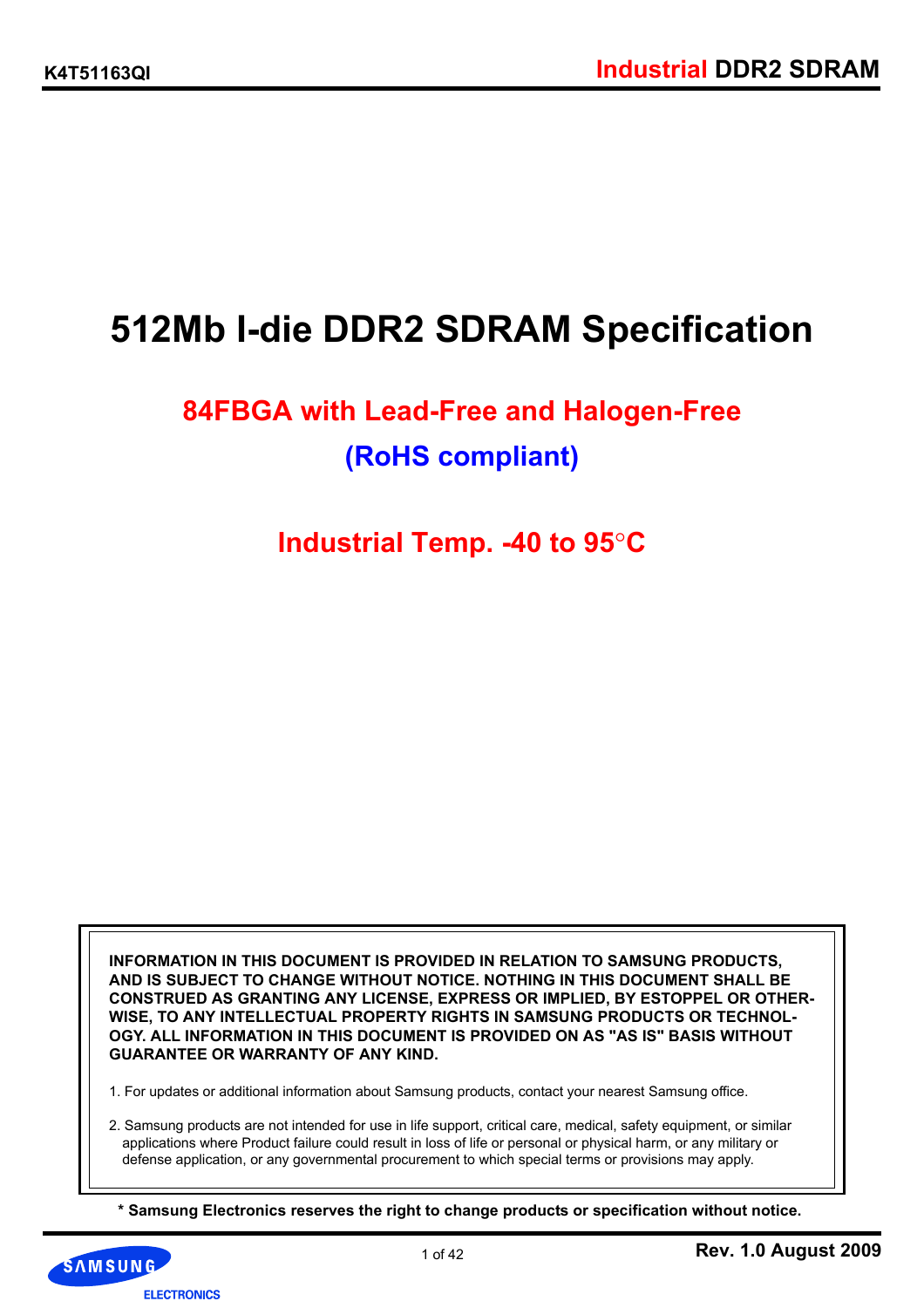## **Revision History**

|                 |              | -    |                 |
|-----------------|--------------|------|-----------------|
| <b>Revision</b> | <b>Month</b> | Year | <b>History</b>  |
| 1. U            | August       | 2009 | Initial Release |

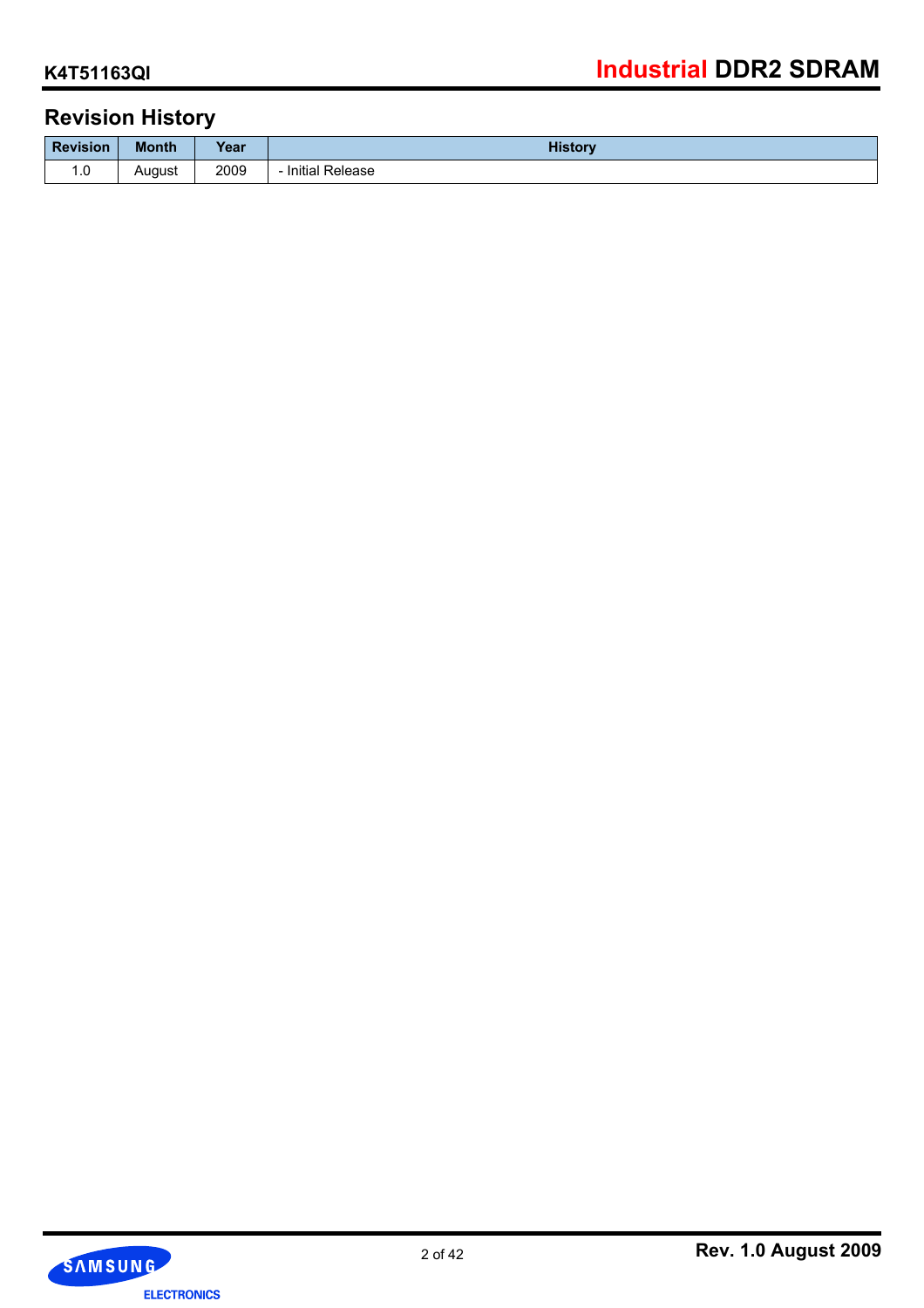| <b>Table Contents</b> |
|-----------------------|
|                       |
|                       |
|                       |
|                       |
|                       |
|                       |
|                       |
|                       |
|                       |
|                       |
|                       |
|                       |
|                       |
|                       |
|                       |
|                       |
|                       |
|                       |
|                       |
|                       |
|                       |
|                       |
|                       |
|                       |
|                       |
|                       |
|                       |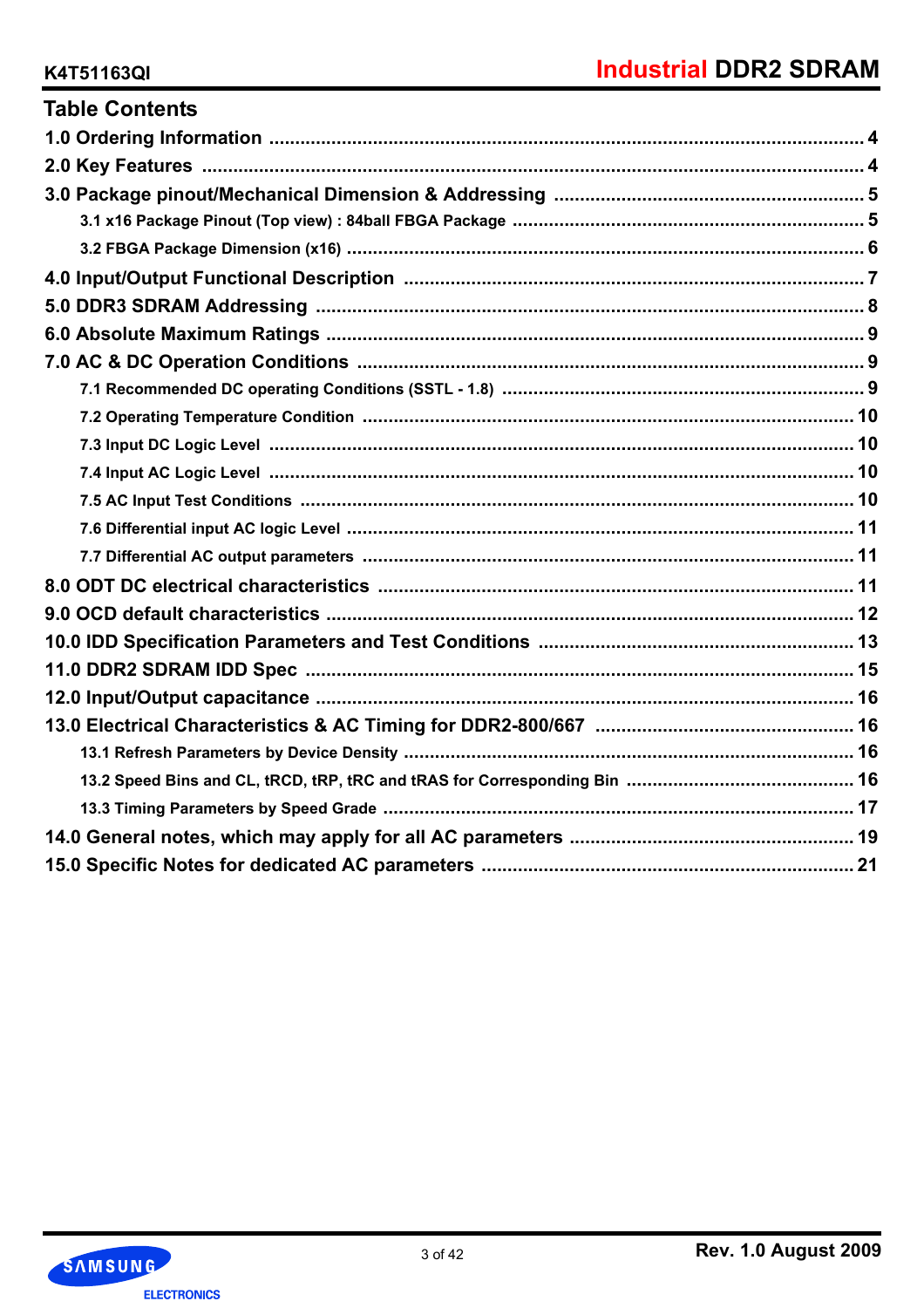## **1.0 Ordering Information**

| Org.   | DDR2-800 5-5-5  | DDR2-800 6-6-6  | DDR2-667 5-5-5  | Package |
|--------|-----------------|-----------------|-----------------|---------|
| 32Mx16 | K4T51163QI-HIE7 | K4T51163QI-HIF7 | K4T51163QI-HIE6 |         |
|        | K4T51163QI-HPE7 | K4T51163QI-HPF7 | K4T51163QI-HPE6 | 84 FBGA |
|        | K4T51163QI-HDE7 |                 | K4T51163QE-HDE6 |         |

Note : 1. Speed bin is in order of CL-tRCD-tRP

2. "H" of Part number(12th digit) stands for Lead-Free, Halogen-Free, and RoHS compliant products

3. "I" of Part Number(13th digit) stand for Industrial Temp./Normal Power products

4. "P" of Part Number(13th digit) stand for Industrial Temp./Low Power products

5. "D" of Part Number(13th digit) stand for Industrial Temp./Super Low Power products

## **2.0 Key Features**

| <b>Speed</b>       | DDR2-800 5-5-5 | DDR2-800 6-6-6 | DDR2-667 5-5-5 | <b>Units</b> |
|--------------------|----------------|----------------|----------------|--------------|
| <b>CAS Latency</b> |                |                |                | tCK          |
| tRCD(min)          | 12.5           | 15             | 15             | ns           |
| tRP(min)           | 12.5           | 15             | 15             | ns           |
| tRC(min)           | 57.5           | 60             | 60             | ns           |

- JEDEC standard 1.8V ± 0.1V Power Supply
- VDDQ =  $1.8V \pm 0.1V$
- 333MHz  $f_{CK}$  for 667Mb/sec/pin, 400MHz  $f_{CK}$  for 800Mb/sec/ pin
- 4 Banks
- Posted CAS
- Programmable CAS Latency: 3, 4, 5
- Programmable Additive Latency: 0, 1 , 2 , 3 and 4
- Write Latency(WL) = Read Latency(RL) -1
- Burst Length: 4 , 8(Interleave/nibble sequential)
- Programmable Sequential / Interleave Burst Mode
- Bi-directional Differential Data-Strobe (Single-ended datastrobe is an optional feature)
- Off-Chip Driver(OCD) Impedance Adjustment
- On Die Termination
- Special Function Support
	- -PASR(Partial Array Self Refresh) -50ohm ODT
		- -Support Industrial Temp.(Case Temp. -40 to 95°C)
- Average Refresh Period 7.8us at -40°C <  $T_{\text{CASE}}$   $\leq$  95 °C
- All of Lead-Free products are compliant for RoHS

The 512Mb DDR2 SDRAM is organized as a 8Mbit x 16 I/Os x 4 banks device. This synchronous device achieves high speed double-data-rate transfer rates of up to 800Mb/sec/pin (DDR2-800) for general applications.

The chip is designed to comply with the following key DDR2 SDRAM features such as posted CAS with additive latency, write latency = read latency -1, Off-Chip Driver(OCD) impedance adjustment and On Die Termination.

All of the control and address inputs are synchronized with a pair of externally supplied differential clocks. Inputs are latched at the crosspoint of differential clocks (CK rising and CK falling). All I/Os are synchronized with a pair of bidirectional strobes (DQS and DQS) in a source synchronous fashion. The address bus is used to convey row, column, and bank address information in a  $\overline{\text{RAS}}$ / CAS multiplexing style.

The 512Mb DDR2 device operates with a single  $1.8V \pm 0.1V$ power supply and  $1.8V \pm 0.1V V_{DDQ}$ .

The 512Mb DDR2 device is available in 84ball FBGAs(x16).

Note: The functionality described and the timing specifications included in this data sheet are for the DLL Enabled mode of operation.

Note : This data sheet is an abstract of full DDR2 specification and does not cover the common features which are described in "Samsung's DDR2 SDRAM Device Operation & Timing Diagram"

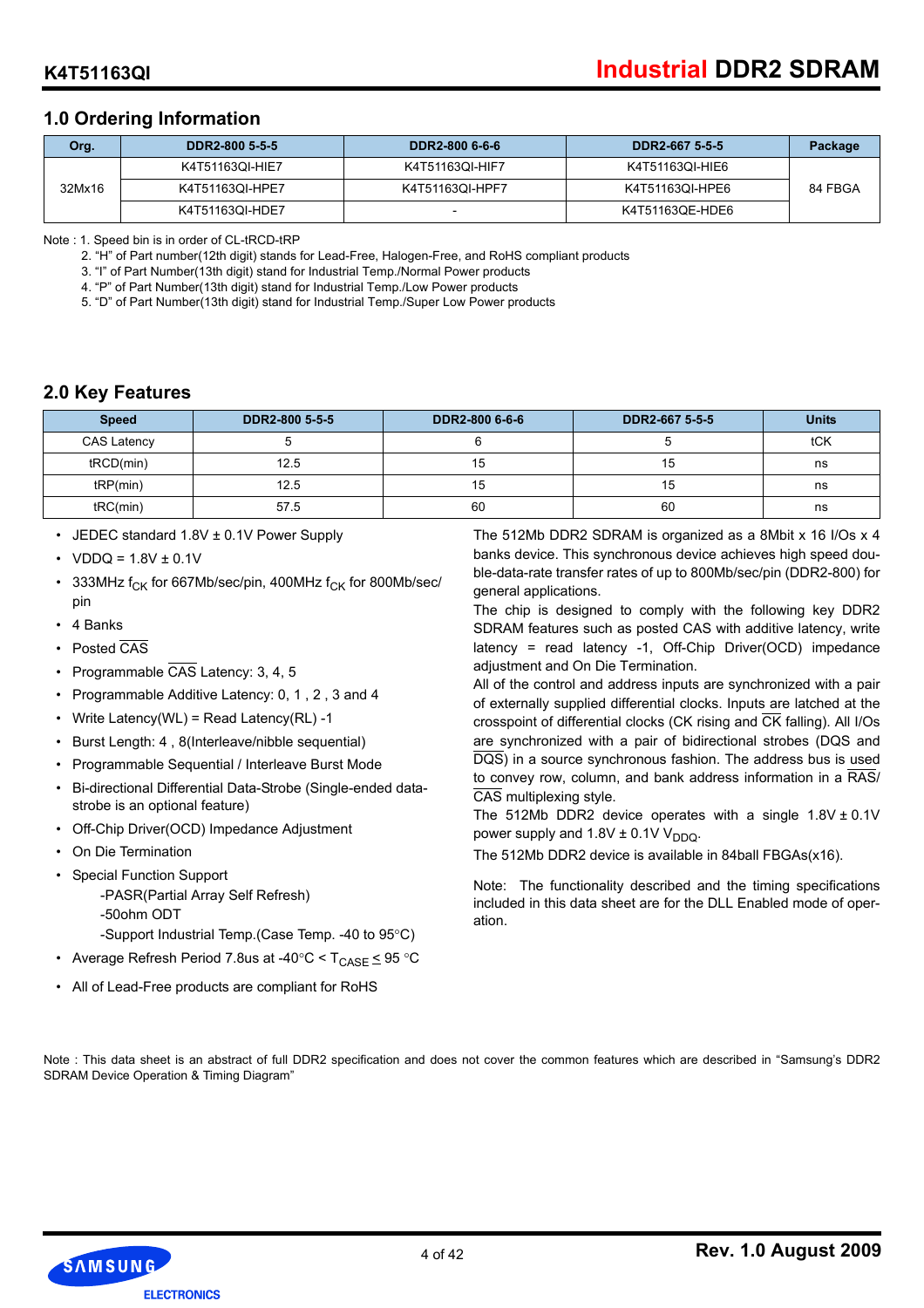## **3.0 Package pinout/Mechanical Dimension & Addressing**

## **3.1 x16 Package Pinout (Top view) : 84ball FBGA Package**

| 1           | $\mathbf{2}$    | 3               |             | $\overline{7}$          | 8                      | 9               |
|-------------|-----------------|-----------------|-------------|-------------------------|------------------------|-----------------|
| <b>VDD</b>  | <b>NC</b>       | <b>VSS</b>      | A           | <b>VSSQ</b>             | <b>UDQS</b>            | VDDQ            |
| <b>DQ14</b> | <b>VSSQ</b>     | <b>UDM</b>      | B           | <b>UDQS</b>             | <b>VSSQ</b>            | <b>DQ15</b>     |
| <b>VDDQ</b> | DQ <sub>9</sub> | <b>VDDQ</b>     | $\mathbf c$ | <b>VDDQ</b>             | UDQ0                   | <b>VDDQ</b>     |
| <b>DQ12</b> | <b>VSSQ</b>     | <b>DQ11</b>     | D           | DQ10                    | <b>VSSQ</b>            | DQ13            |
| <b>VDD</b>  | <b>NC</b>       | <b>VSS</b>      | E           | <b>VSSQ</b>             | <b>LDQS</b>            | <b>VDDQ</b>     |
| DQ6         | <b>VSSQ</b>     | LDM             | F           | LDQS                    | <b>VSSQ</b>            | DQ7             |
| <b>VDDQ</b> | DQ1             | <b>VDDQ</b>     | G           | <b>VDDQ</b>             | DQ0                    | <b>VDDQ</b>     |
| DQ4         | <b>VSSQ</b>     | DQ3             | н           | DQ <sub>2</sub>         | <b>VSSQ</b>            | DQ <sub>5</sub> |
| <b>VDDL</b> | <b>VREF</b>     | <b>VSS</b>      | J           | <b>VSSDL</b>            | СK                     | <b>VDD</b>      |
|             | <b>CKE</b>      | WE              | K           | <b>RAS</b>              | CR                     | ODT             |
| <b>NC</b>   | BA0             | BA <sub>1</sub> | L           | $\overline{\text{CAS}}$ | $\overline{\text{cs}}$ |                 |
|             | A10/AP          | A <sub>1</sub>  | M           | A <sub>2</sub>          | A <sub>0</sub>         | <b>VDD</b>      |
| <b>VSS</b>  | A <sub>3</sub>  | A <sub>5</sub>  | N           | A <sub>6</sub>          | A <sub>4</sub>         |                 |
|             | A7              | A9              | P           | A11                     | A8                     | <b>VSS</b>      |
| VDD         | A12             | <b>NC</b>       | R           | <b>NC</b>               | <b>NC</b>              |                 |

Note :

1. VDDL and VSSDL are power and ground for the DLL.

2. In case of only 8 DQs out of 16 DQs are used, LDQS, LDQSB and DQ0~7 must be used.





**R**

**+**

**+**

**+**

**+**

**+**

**+**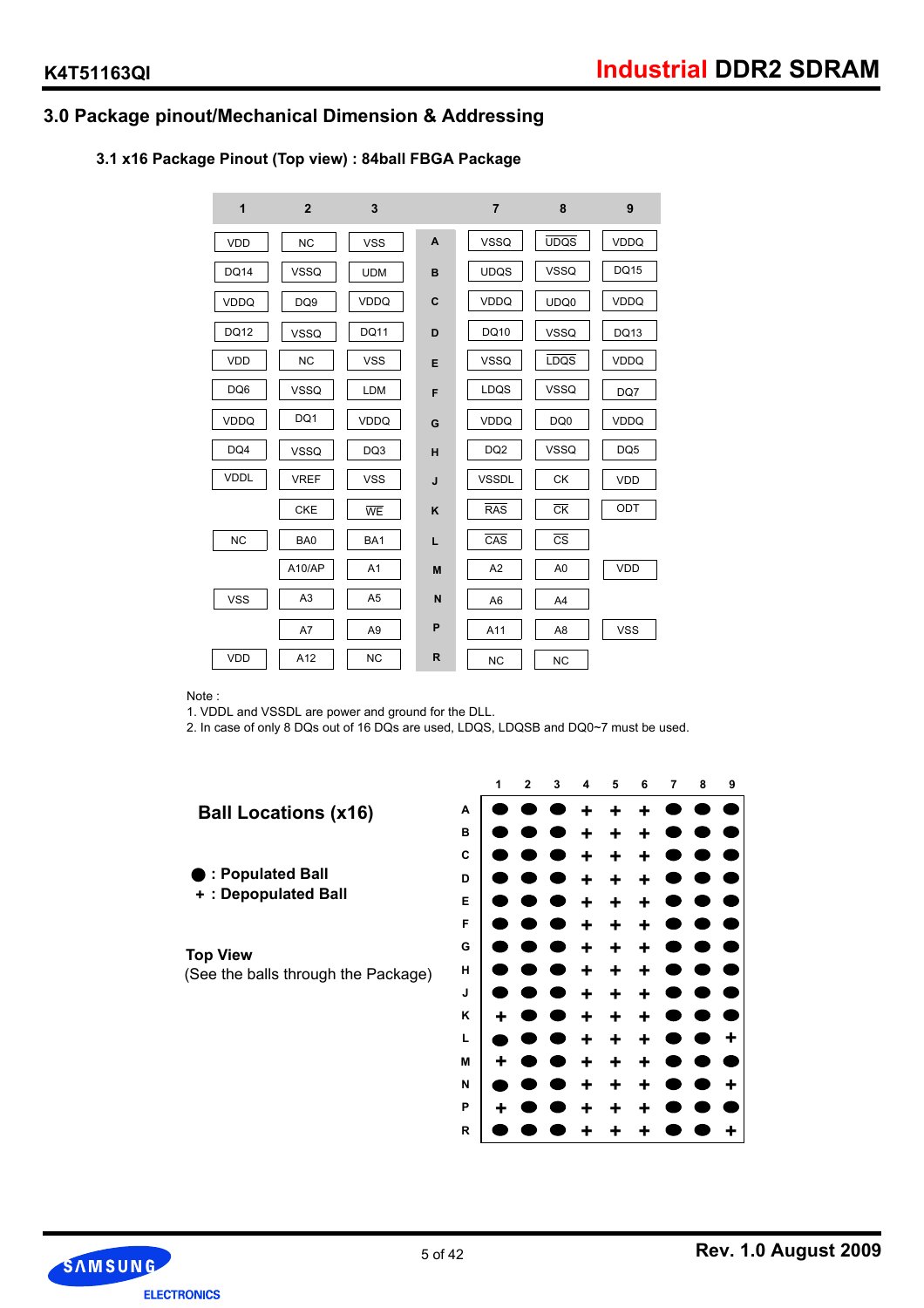Units : Millimeters

## **3.2 FBGA Package Dimension (x16)**



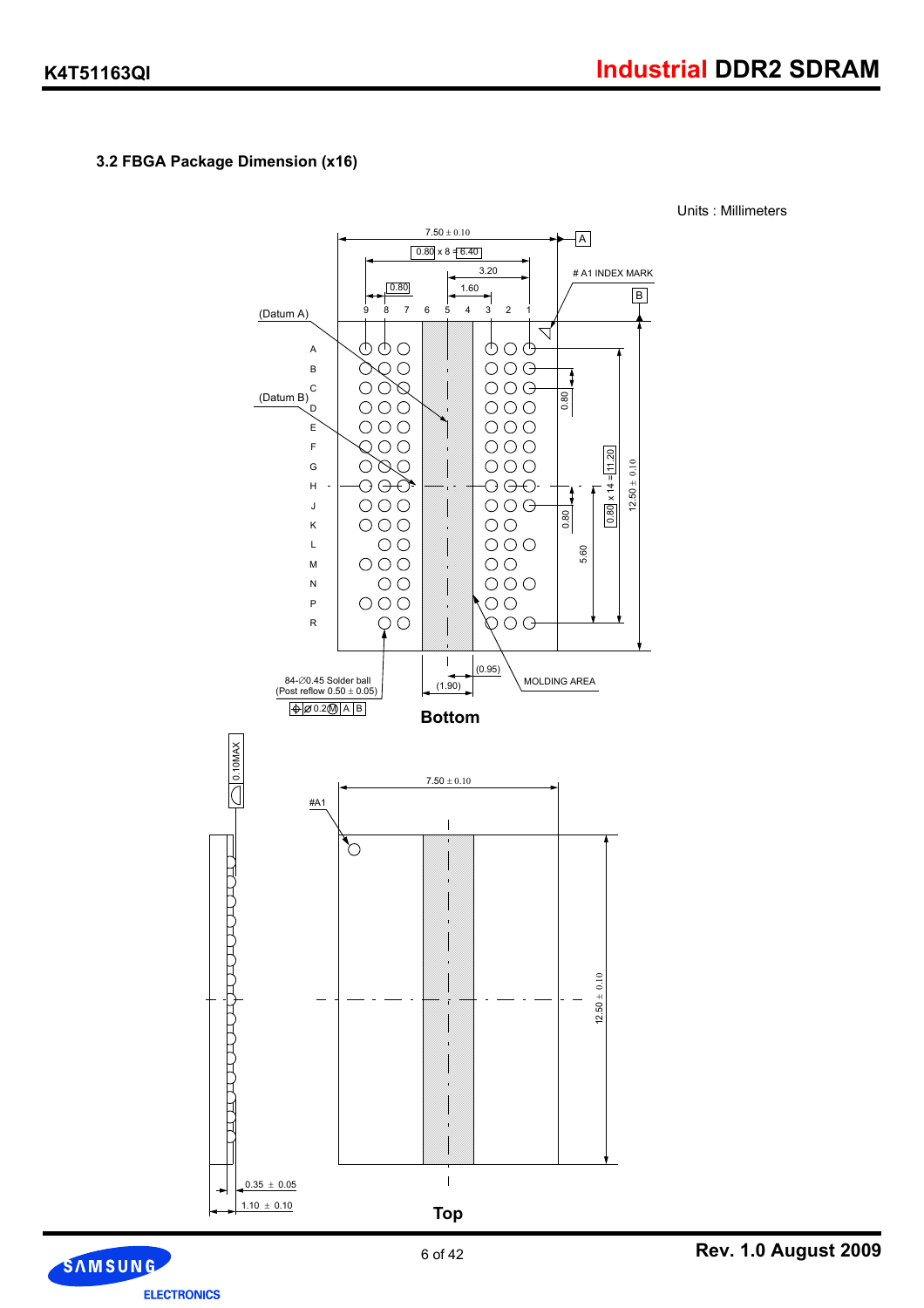## **4.0 Input/Output Functional Description**

| <b>Symbol</b>                                                    | <b>Type</b>       | <b>Function</b>                                                                                                                                                                                                                                                                                                                                                                                                                                                                                                                                                                                                                                                                                                                                                                                                                                                                    |
|------------------------------------------------------------------|-------------------|------------------------------------------------------------------------------------------------------------------------------------------------------------------------------------------------------------------------------------------------------------------------------------------------------------------------------------------------------------------------------------------------------------------------------------------------------------------------------------------------------------------------------------------------------------------------------------------------------------------------------------------------------------------------------------------------------------------------------------------------------------------------------------------------------------------------------------------------------------------------------------|
| $CK$ , $CK$                                                      | Input             | Clock: CK and CK are differential clock inputs. All address and control input signals are sampled on the crossing of the<br>positive edge of CK and negative edge of CK. Output (read) data is referenced to the crossings of CK and CK (both<br>directions of crossing).                                                                                                                                                                                                                                                                                                                                                                                                                                                                                                                                                                                                          |
| <b>CKE</b>                                                       | Input             | Clock Enable: CKE HIGH activates, and CKE Low deactivates, internal clock signals and device input buffers and out-<br>put drivers. Taking CKE Low provides Precharge Power-Down and Self Refresh operation (all banks idle), or Active<br>Power-Down (row Active in any bank). CKE is synchronous for power down entry and exit, and for self refresh entry.<br>CKE is asynchronous for self refresh exit. After $V_{REF}$ has become stable during the power on and initialization<br>sequence, it must be maintained for proper operation of the CKE receiver. For proper self-refresh entry and exit, V <sub>REF</sub><br>must be maintained to this input. CKE must be maintained high throughout read and write accesses. Input buffers,<br>excluding CK, CK, ODT and CKE are disabled during power-down. Input buffers, excluding CKE, are disabled during<br>self refresh. |
| $\overline{\text{cs}}$                                           | Input             | Chip Select: All commands are masked when CS is registered HIGH. CS provides for external Rank selection on sys-<br>tems with multiple Ranks. CS is considered part of the command code.                                                                                                                                                                                                                                                                                                                                                                                                                                                                                                                                                                                                                                                                                           |
| ODT                                                              | Input             | On Die Termination: ODT (registered HIGH) enables termination resistance internal to the DDR2 SDRAM. For x16<br>configuration ODT is applied to each DQ, UDQS/UDQS, LDQS/LDQS, UDM, and LDM signal. The ODT pin will be<br>ignored if the Extended Mode Register (EMRS(1)) is programmed to disable ODT.                                                                                                                                                                                                                                                                                                                                                                                                                                                                                                                                                                           |
| RAS, CAS, WE                                                     | Input             | <b>Command Inputs:</b> $\overline{RAS}$ , $\overline{CAS}$ and $\overline{WE}$ (along with $\overline{CS}$ ) define the command being entered.                                                                                                                                                                                                                                                                                                                                                                                                                                                                                                                                                                                                                                                                                                                                     |
| DM                                                               | Input             | Input Data Mask: DM is an input mask signal for write data. Input data is masked when DM is sampled HIGH coinci-<br>dent with that input data during a Write access. DM is sampled on both edges of DQS. Although DM pins are input only,<br>the DM loading matches the DQ and DQS loading.                                                                                                                                                                                                                                                                                                                                                                                                                                                                                                                                                                                        |
| <b>BA0 - BA1</b>                                                 | Input             | Bank Address Inputs: BA0 - BA1 define to which bank an Active, Read, Write or Precharge command is being<br>applied. Bank address also determines if the mode register or extended mode register is to be accessed during a MRS<br>or EMRS cycle.                                                                                                                                                                                                                                                                                                                                                                                                                                                                                                                                                                                                                                  |
| A0 - A13                                                         | Input             | Address Inputs: Provided the row address for Active commands and the column address and Auto Precharge bit for<br>Read/Write commands to select one location out of the memory array in the respective bank. A10 is sampled during a<br>Precharge command to determine whether the Precharge applies to one bank (A10 LOW) or all banks (A10 HIGH). If<br>only one bank is to be precharged, the bank is selected by BA0, BA1. The address inputs also provide the op-code dur-<br>ing Mode Register Set commands.                                                                                                                                                                                                                                                                                                                                                                 |
| DQ                                                               | Input/Out-<br>put | Data Input/ Output: Bi-directional data bus.                                                                                                                                                                                                                                                                                                                                                                                                                                                                                                                                                                                                                                                                                                                                                                                                                                       |
| DQS, (DQS)<br>$(LDQS)$ , $(LDQS)$<br>$(UDQS), (\overline{UDQS})$ | Input/Out-<br>put | Data Strobe: output with read data, input with write data. Edge-aligned with read data, centered in write data. For the<br>x16, LDQS corresponds to the data on DQ0-DQ7; UDQS corresponds to the data on DQ8-DQ15. The data strobes<br>DQS, LDQS and UDQS may be used in single ended mode or paired with optional complementary signals DQS, LDQS<br>and UDQS to provide differential pair signaling to the system during both reads and writes. An EMRS(1) control bit<br>enables or disables all complementary data strobe signals.<br>In this data sheet, "differential DQS signals" refers to any of the following with A10 = 0 of EMRS(1)<br>x16 LDQS/LDQS and UDQS/UDQS<br>"single-ended DQS signals" refers to any of the following with A10 = 1 of EMRS(1)<br>x16 LDQS and UDQS                                                                                           |
| NC                                                               |                   | No Connect: No internal electrical connection is present.                                                                                                                                                                                                                                                                                                                                                                                                                                                                                                                                                                                                                                                                                                                                                                                                                          |
| V <sub>DD</sub> /V <sub>DDQ</sub>                                | Supply            | Power Supply: 1.8V +/- 0.1V, DQ Power Supply: 1.8V +/- 0.1V                                                                                                                                                                                                                                                                                                                                                                                                                                                                                                                                                                                                                                                                                                                                                                                                                        |
| $V_{SS}/V_{SSQ}$                                                 | Supply            | Ground, DQ Ground                                                                                                                                                                                                                                                                                                                                                                                                                                                                                                                                                                                                                                                                                                                                                                                                                                                                  |
| $V_{\text{DDL}}$                                                 | Supply            | DLL Power Supply: 1.8V +/- 0.1V                                                                                                                                                                                                                                                                                                                                                                                                                                                                                                                                                                                                                                                                                                                                                                                                                                                    |
| $V_{\text{SSDL}}$                                                | Supply            | <b>DLL Ground</b>                                                                                                                                                                                                                                                                                                                                                                                                                                                                                                                                                                                                                                                                                                                                                                                                                                                                  |
| $V_{REF}$                                                        | Supply            | Reference voltage                                                                                                                                                                                                                                                                                                                                                                                                                                                                                                                                                                                                                                                                                                                                                                                                                                                                  |

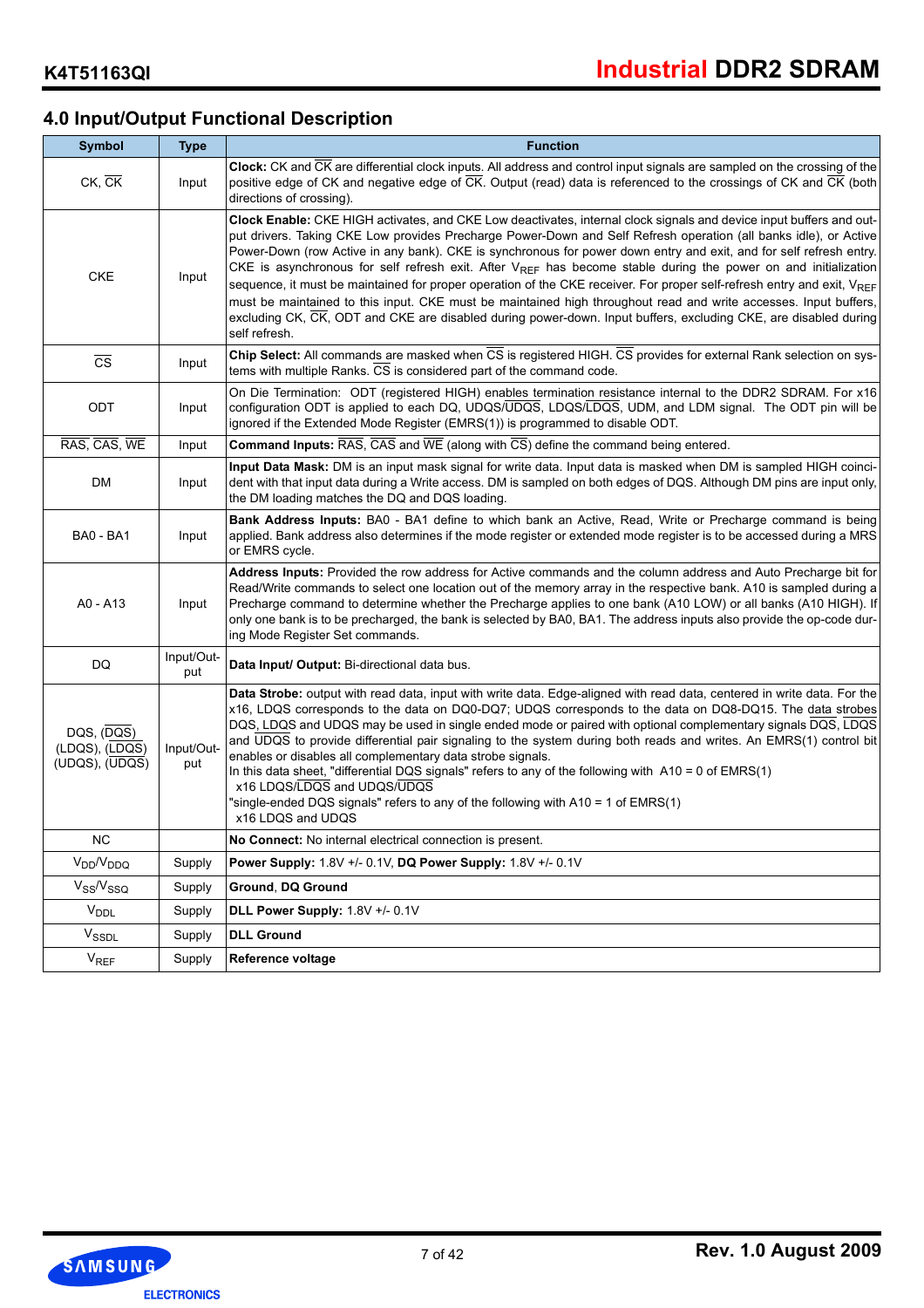## **5.0 DDR3 SDRAM Addressing**

#### **512Mb**

| Configuration       | 128Mb x4       | $64Mb \times 8$ | 32Mb x16     |
|---------------------|----------------|-----------------|--------------|
| # of Banks          |                |                 |              |
| <b>Bank Address</b> | BA0.BA1        | BA0.BA1         | BA0.BA1      |
| Auto precharge      | A10/AP         | A10/AP          | A10/AP       |
| Row Address         | $AO \sim A13$  | $AO \sim A13$   | $AO - A12$   |
| Column Address      | $AO - A9, A11$ | $AO \sim A9$    | $AO \sim A9$ |

\* Reference information: The following tables are address mapping information for other densities.

#### **256Mb**

| Configuration       | 64Mb x4        | $32Mb \times 8$ | 16Mb x16      |
|---------------------|----------------|-----------------|---------------|
| # of Banks          |                | 4               |               |
| <b>Bank Address</b> | BA0.BA1        | BA0.BA1         | BA0.BA1       |
| Auto precharge      | A10/AP         | A10/AP          | A10/AP        |
| <b>Row Address</b>  | $AO \sim A12$  | $AO \sim A12$   | $AO \sim A12$ |
| Column Address      | $AO - A9, A11$ | $AO \sim A9$    | $AO \sim AB$  |

### **1Gb**

| Configuration       | 256Mb x4       | $128Mb \times 8$ | 64Mb x16       |
|---------------------|----------------|------------------|----------------|
| # of Banks          |                |                  |                |
| <b>Bank Address</b> | $BA0 \sim BA2$ | $BA0 \sim BA2$   | $BA0 \sim BA2$ |
| Auto precharge      | A10/AP         | A10/AP           | A10/AP         |
| <b>Row Address</b>  | $AO \sim A13$  | $AO \sim A13$    | $AO \sim A12$  |
| Column Address      | $AO - A9, A11$ | $AO \sim A9$     | $AO \sim A9$   |

## **2Gb**

| Configuration       | 512Mb x4       | $256Mb \times 8$ | 128Mb x16      |
|---------------------|----------------|------------------|----------------|
| # of Banks          | О              |                  |                |
| <b>Bank Address</b> | $BA0 \sim BA2$ | $BA0 \sim BA2$   | $BA0 \sim BA2$ |
| Auto precharge      | A10/AP         | A10/AP           | A10/AP         |
| Row Address         | $AO \sim A14$  | $AO \sim A14$    | $AO \sim A13$  |
| Column Address      | $AO - A9, A11$ | $AO \sim A9$     | $AO \sim A9$   |

#### **4Gb**

| Configuration            | $1$ Gb $x4$    | $512Mb \times 8$ | 256Mb x16      |
|--------------------------|----------------|------------------|----------------|
| # of Banks               |                |                  |                |
| <b>Bank Address</b>      | $BA0 \sim BA2$ | $BA0 \sim BA2$   | $BA0 \sim BA2$ |
| Auto precharge           | A10/AP         | A10/AP           | A10/AP         |
| Row Address              | A0 - A15       | A0 - A15         | A0 - A14       |
| Column Address/page size | A0 - A9,A11    | $AO - A9$        | $AO - A9$      |

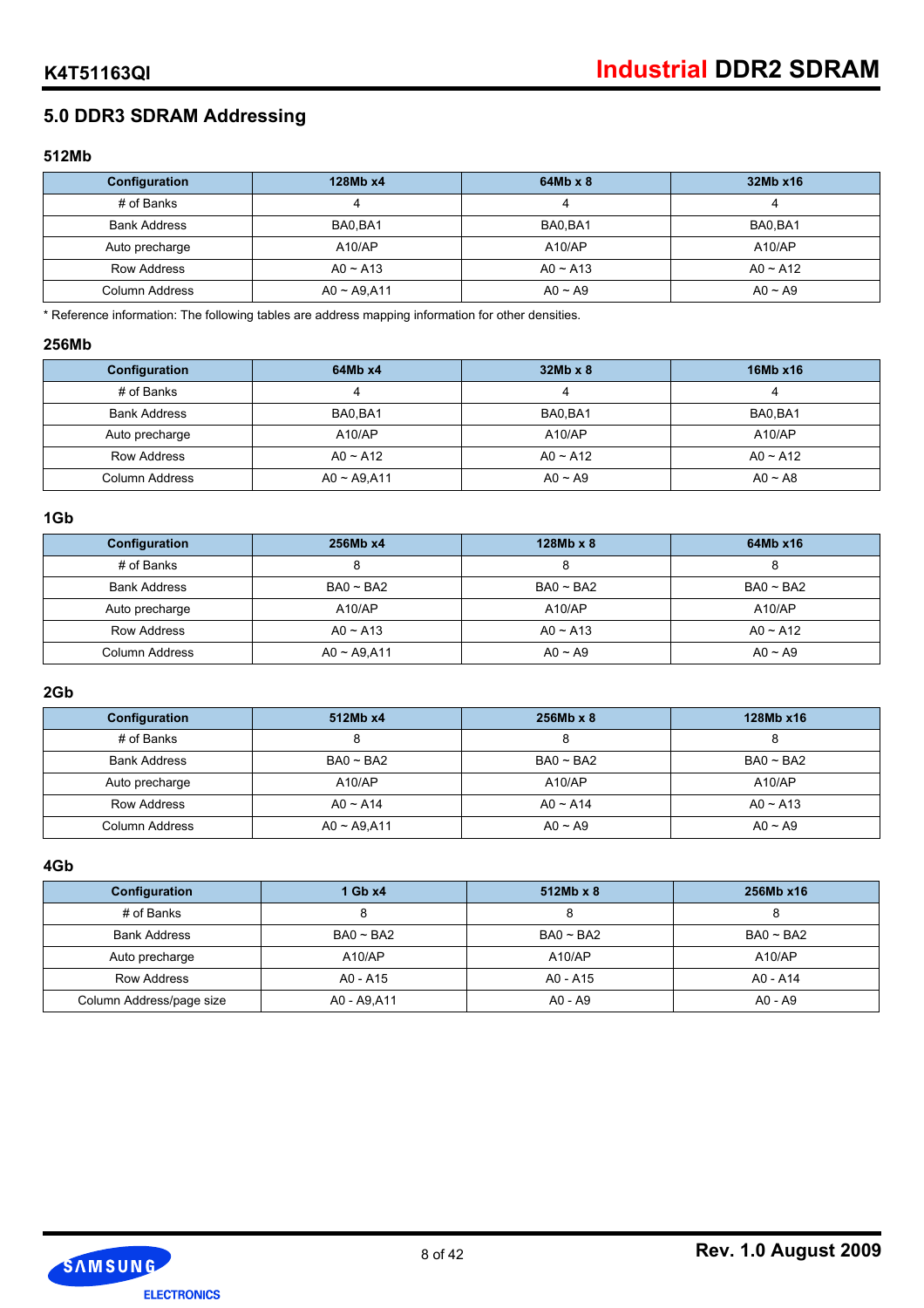## **6.0 Absolute Maximum Ratings**

| Symbol                            | <b>Parameter</b>                                            | Rating              | <b>Units</b> | <b>Notes</b> |
|-----------------------------------|-------------------------------------------------------------|---------------------|--------------|--------------|
| V <sub>DD</sub>                   | Voltage on $V_{DD}$ pin relative to $V_{SS}$                | $-1.0$ V ~ 2.3 V    |              |              |
| V <sub>DDQ</sub>                  | Voltage on V <sub>DDQ</sub> pin relative to V <sub>SS</sub> | $-0.5$ V ~ 2.3 V    |              |              |
| <b>V<sub>DDL</sub></b>            | Voltage on $V_{\text{DDI}}$ pin relative to $V_{SS}$        | $-0.5$ V ~ 2.3 V    |              |              |
| V <sub>IN,</sub> V <sub>OUT</sub> | Voltage on any pin relative to $V_{SS}$                     | $-0.5 V \sim 2.3 V$ |              |              |
| $\mathsf{T}_{\textsf{STG}}$       | Storage Temperature                                         | $-55$ to $+100$     | °C           | $\cdot$ 2    |

Note :

1. Stresses greater than those listed under "Absolute Maximum Ratings" may cause permanent damage to the device. This is a stress rating only and functional operation of the device at these or any other conditions above those indicated in the operational sections of this specification is not implied. Exposure to absolute maximum rating conditions for extended periods may affect reliability.

2. Storage Temperature is the case surface temperature on the center/top side of the DRAM. For the measurement conditions, please refer to JESD51-2 standard.

3. V<sub>DD</sub> and V<sub>DDQ</sub> must be within 300mV of each other at all times; and V<sub>REF</sub> must be not greater than 0.6 x V<sub>DDQ</sub>. When V<sub>DD</sub> and V<sub>DDQ</sub> and V<sub>DDL</sub> are less than 500mV,  $V_{REF}$  may be equal to or less than 300mV.

4. Voltage on any input or I/O may not exceed voltage on  $V_{DDQ}$ .

## **7.0 AC & DC Operation Conditions**

#### **7.1 Recommended DC operating Conditions (SSTL - 1.8)**

| <b>Symbol</b>          | <b>Parameter</b>           |                        | Rating               | <b>Units</b>         | <b>Notes</b> |     |
|------------------------|----------------------------|------------------------|----------------------|----------------------|--------------|-----|
|                        |                            | Min.                   | Typ.                 | Max.                 |              |     |
| $V_{DD}$               | Supply Voltage             | 1.7                    | 1.8                  | 1.9                  | V            |     |
| <b>V<sub>DDL</sub></b> | Supply Voltage for DLL     | 1.7                    | 1.8                  | 1.9                  |              | 4   |
| V <sub>DDQ</sub>       | Supply Voltage for Output  | 1.7                    | 1.8                  | 1.9                  | V            | 4   |
| V <sub>REF</sub>       | Input Reference Voltage    | $0.49^{\ast}V_{DDQ}$   | $0.50^{\ast}V_{DDO}$ | $0.51*V_{DDQ}$       | mV           | 1,2 |
| $V_{TT}$               | <b>Termination Voltage</b> | $V_{\text{REF}}$ -0.04 | $V_{REF}$            | $V_{\rm{RFF}}$ +0.04 |              | 3   |

Note : There is no specific device V<sub>DD</sub> supply voltage requirement for SSTL-1.8 compliance. However under all conditions V<sub>DDQ</sub> must be less than or equal to V<sub>DD</sub>.

1. The value of V<sub>REF</sub> may be selected by the user to provide optimum noise margin in the system. Typically the value of V<sub>REF</sub> is expected to be about 0.5 x V<sub>DDQ</sub> of the transmitting device and V<sub>REF</sub> is expected to track variations in V<sub>DDQ</sub>.

2. Peak to peak AC noise on  $V_{REF}$  may not exceed +/-2%  $V_{REF}(DC)$ .

3.  $V_{TT}$  of transmitting device must track  $V_{RFF}$  of receiving device.

4. AC parameters are measured with  $V_{DD}$ ,  $V_{DDQ}$  and  $V_{DDL}$  tied together.

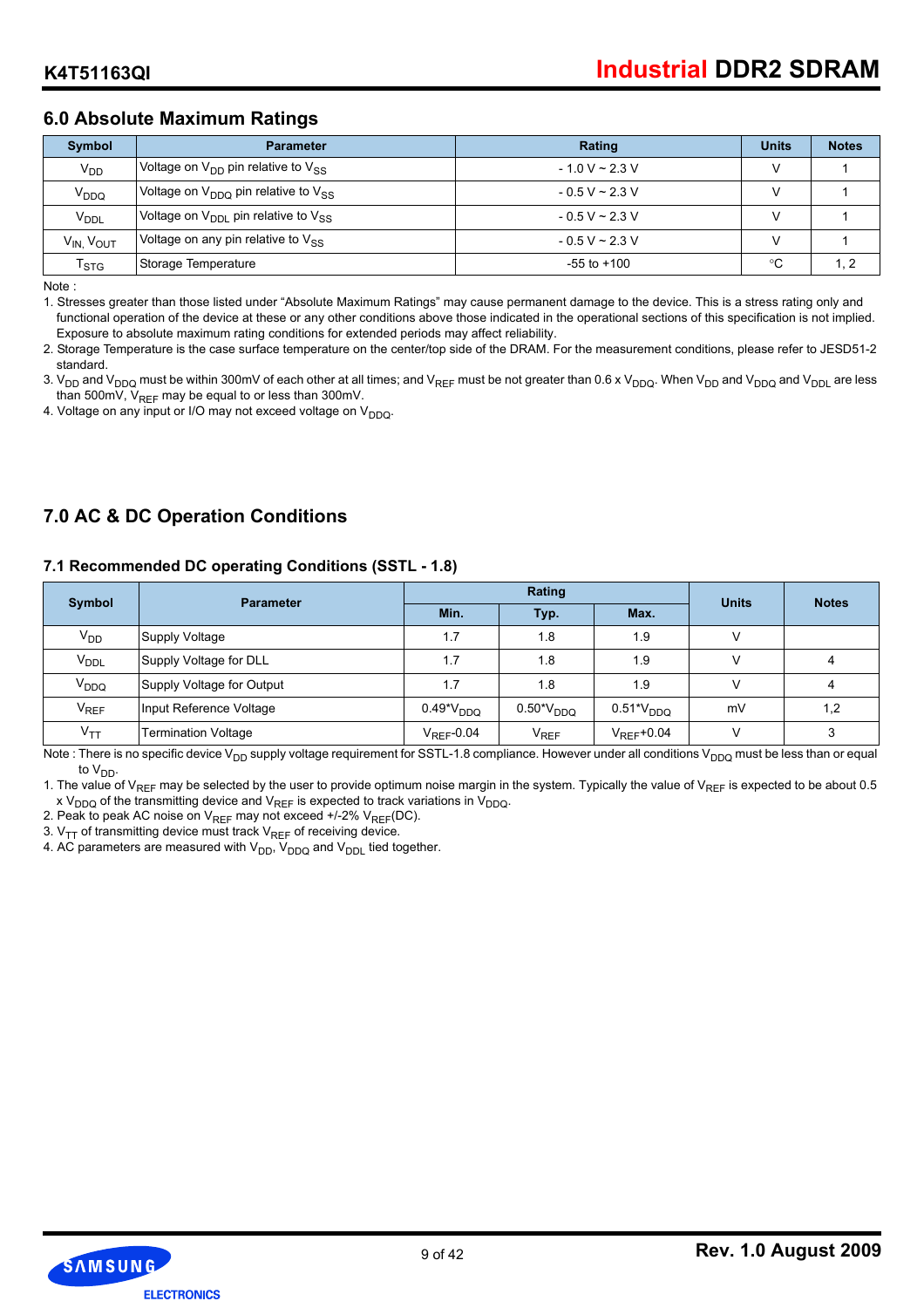#### **7.2 Operating Temperature Condition**

| Symbol | <b>Parameter</b>      | Ratinc    | <b>Units</b> | <b>Notes</b> |
|--------|-----------------------|-----------|--------------|--------------|
| OPER   | Operating Temperature | -40 to 95 | ∩г           | , .          |

Note :

1. Operating Temperature is the case surface temperature on the center/top side of the DRAM.

#### **7.3 Input DC Logic Level**

| Symbol              | <b>Parameter</b>    | Min.                     | Max.                     | Units | <b>Notes</b> |
|---------------------|---------------------|--------------------------|--------------------------|-------|--------------|
| $V_{\text{IH}}(DC)$ | DC input logic high | V <sub>REF</sub> + 0.125 | $\rm V_{DDQ}$ + 0.3      |       |              |
| $V_{IL}(DC)$        | DC input logic low  | $-0.3$                   | V <sub>REF</sub> - 0.125 |       |              |

#### **7.4 Input AC Logic Level**

|                     |                     | DDR2-667, DDR2-800                                         |                        |              |  |
|---------------------|---------------------|------------------------------------------------------------|------------------------|--------------|--|
| <b>Symbol</b>       | <b>Parameter</b>    | Min.                                                       | Max.                   | <b>Units</b> |  |
| $V_{\text{IH}}(AC)$ | AC input logic high | $V_{REF}$ + 0.200                                          | $V_{DDQ}$ + $V_{PEAK}$ |              |  |
| $V_{IL}$ (AC)       | AC input logic low  | $\mathsf{V}_{\mathsf{SSQ}}$ - $\mathsf{V}_{\mathsf{PEAK}}$ | $V_{RFF}$ - 0.200      |              |  |

Note :

1. For information related to V<sub>PEAK</sub> value, Refer to overshoot/undershoot specification in device operation and timing datasheet; maximum peak amplitude allowed for overshoot and undershoot.

#### **7.5 AC Input Test Conditions**

| Symbol           | <b>Condition</b>                        | <b>Value</b>    | <b>Units</b> | <b>Notes</b> |
|------------------|-----------------------------------------|-----------------|--------------|--------------|
| <sup>V</sup> REF | Input reference voltage                 | $0.5 * V_{DDQ}$ |              |              |
| VSWING(MAX)      | Input signal maximum peak to peak swing | l.O             |              |              |
| <b>SLEW</b>      | Input signal minimum slew rate          | 1.0             | V/ns         | ററ<br>د.,    |

Note :

1. Input waveform timing is referenced to the input signal crossing through the  $V_{H/IL}(AC)$  level applied to the device under test.

2. The input signal minimum slew rate is to be maintained over the range from  $V_{REF}$  to  $V_{HH}(AC)$  min for rising edges and the range from  $V_{REF}$  to  $V_{HL}(AC)$ max for falling edges as shown in the below figure.

3. AC timings are referenced with input waveforms switching from V<sub>IL</sub>(AC) to V<sub>IH</sub>(AC) on the positive transitions and V<sub>IH</sub>(AC) to V<sub>IL</sub>(AC) on the negative transitions.



SAMSUNG **ELECTRONICS**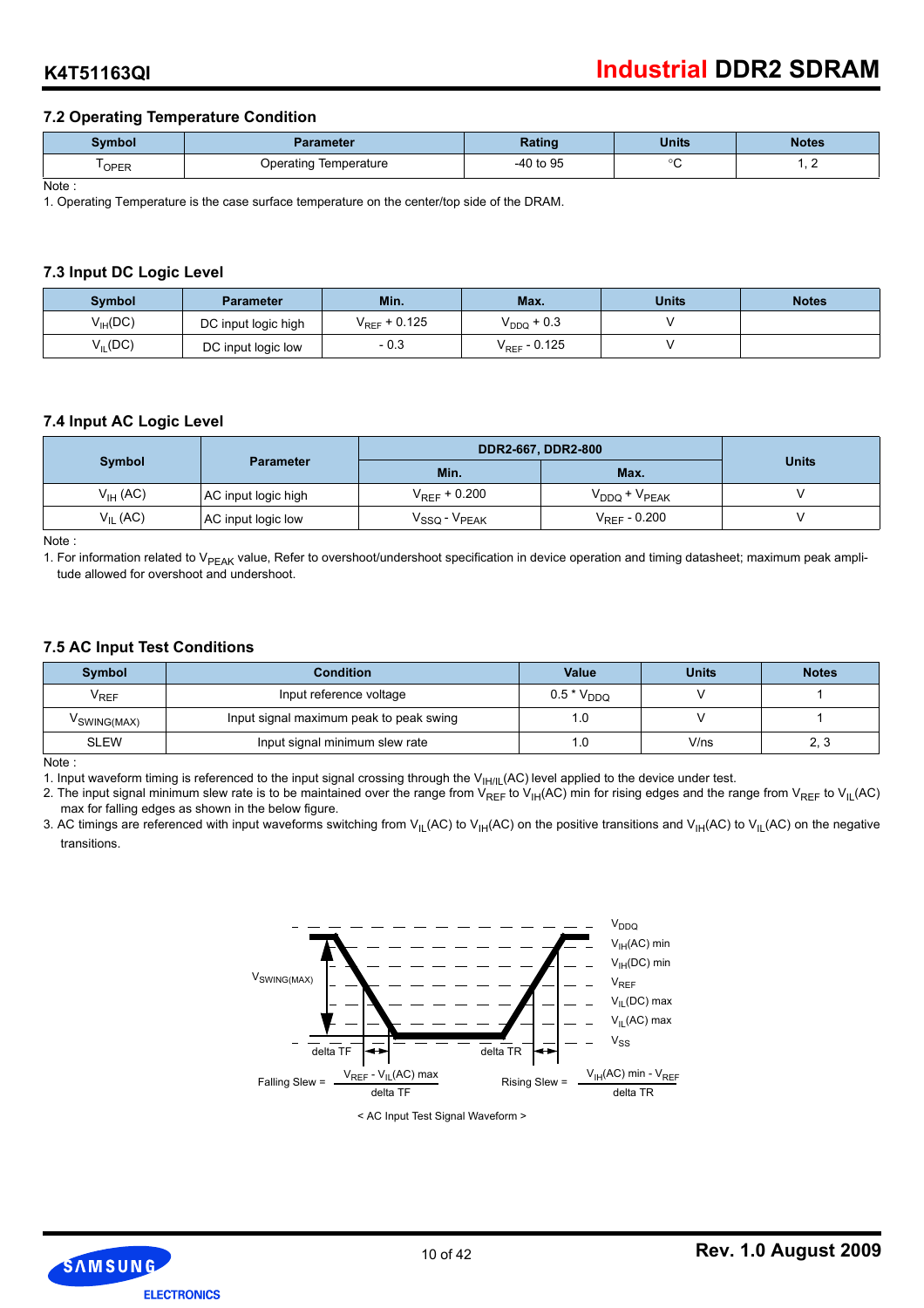## **7.6 Differential input AC logic Level**

| Svmbol  | <b>Parameter</b>                    | Min.                    | Max.                    | <b>Units</b> | <b>Notes</b> |
|---------|-------------------------------------|-------------------------|-------------------------|--------------|--------------|
| VID(AC) | AC differential input voltage       | 0.5                     | <sup>V</sup> DDQ        |              |              |
| VIX(AC) | AC differential cross point voltage | $0.5 * V_{DDQ} - 0.175$ | $0.5 * V_{DDQ} + 0.175$ |              |              |

Note :

- 1.  $V_{ID}(AC)$  specifies the input differential voltage  $|V_{TR} V_{CP}|$  required for switching, where  $V_{TR}$  is the true input signal (such as CK, DQS, LDQS or UDQS) and V<sub>CP</sub> is the complementary input signal (such as  $\overline{CK}$ ,  $\overline{DQS}$ ,  $\overline{LDQS}$  or  $\overline{UDQS}$ ). The minimum value is equal to V<sub>IH</sub> (AC) - V<sub>IL</sub>(AC).
- 2. The typical value of V<sub>IX</sub>(AC) is expected to be about 0.5 \* V<sub>DDQ</sub> of the transmitting device and V<sub>IX</sub>(AC) is expected to track variations in V<sub>DDQ</sub>. V<sub>IX</sub>(AC) indicates the voltage at which differential input signals must cross.
- 3. For information related to V<sub>PEAK</sub> value, Refer to overshoot/undershoot specification in device operation and timing datasheet; maximum peak amplitude allowed for overshoot and undershoot.



**< Differential signal levels >**

#### **7.7 Differential AC output parameters**

| Svmbol       | <b>Parameter</b>                    | Min.                                                             | Max.                                   | <b>Units</b> | <b>Note</b> |
|--------------|-------------------------------------|------------------------------------------------------------------|----------------------------------------|--------------|-------------|
| $V_{OX}(AC)$ | AC differential cross point voltage | $-0.125$<br>$E^*$ $\lambda$ $\lambda$<br>u.a<br><sup>V</sup> DDQ | 0.125<br>$0.5 * V$<br><sup>V</sup> DDG |              |             |

Note :

1. The typical value of Vox(AC) is expected to be about 0.5 \* V<sub>DDQ</sub> of the transmitting device and Vox(AC) is expected to track variations in V<sub>DDQ</sub>. VOX(AC) indicates the voltage at which differential output signals must cross.

## **8.0 ODT DC electrical characteristics**

| <b>PARAMETER/CONDITION</b>                                 | <b>SYMBOL</b> | <b>MIN</b> | <b>NOM</b> | <b>MAX</b> | <b>UNITS</b> | <b>NOTES</b> |
|------------------------------------------------------------|---------------|------------|------------|------------|--------------|--------------|
| Rtt effective impedance value for EMRS(A6,A2)=0,1; 75 ohm  | Rtt1(eff)     | 60         | 75         | 90         | ohm          |              |
| Rtt effective impedance value for EMRS(A6,A2)=1,0; 150 ohm | Rtt2(eff)     | 120        | 150        | 180        | ohm          |              |
| Rtt effective impedance value for EMRS(A6,A2)=1,1; 50 ohm  | Rtt3(eff)     | 40         | 50         | 60         | ohm          |              |
| Deviation of VM with respect to $V_{DDO}/2$                | delta VM      | - 6        |            | $+6$       | $\%$         |              |

Note :

1. Test condition for Rtt measurements

Measurement Definition for Rtt(eff): Apply V<sub>IH</sub> (ac) and V<sub>IL</sub> (ac) to test pin separately, then measure current I(V<sub>IH</sub> (ac)) and I(V<sub>IL</sub> (ac)) respectively.

 $V_{IH}$  (ac),  $V_{IL}$  (ac), and  $V_{DDO}$  values defined in SSTL\_18

$$
\mathsf{Rtt}(eff) = \frac{V_{\text{H}}(ac) - V_{\text{H}}(ac)}{I(V_{\text{H}}(ac)) - I(V_{\text{H}}(ac))}
$$

V<sub>DDQ</sub>

delta V<sub>M</sub> = 2 x Vm

Measurement Definition for VM: Measure voltage (VM) at test pin (midpoint) with no load.



 $-1$  x 100%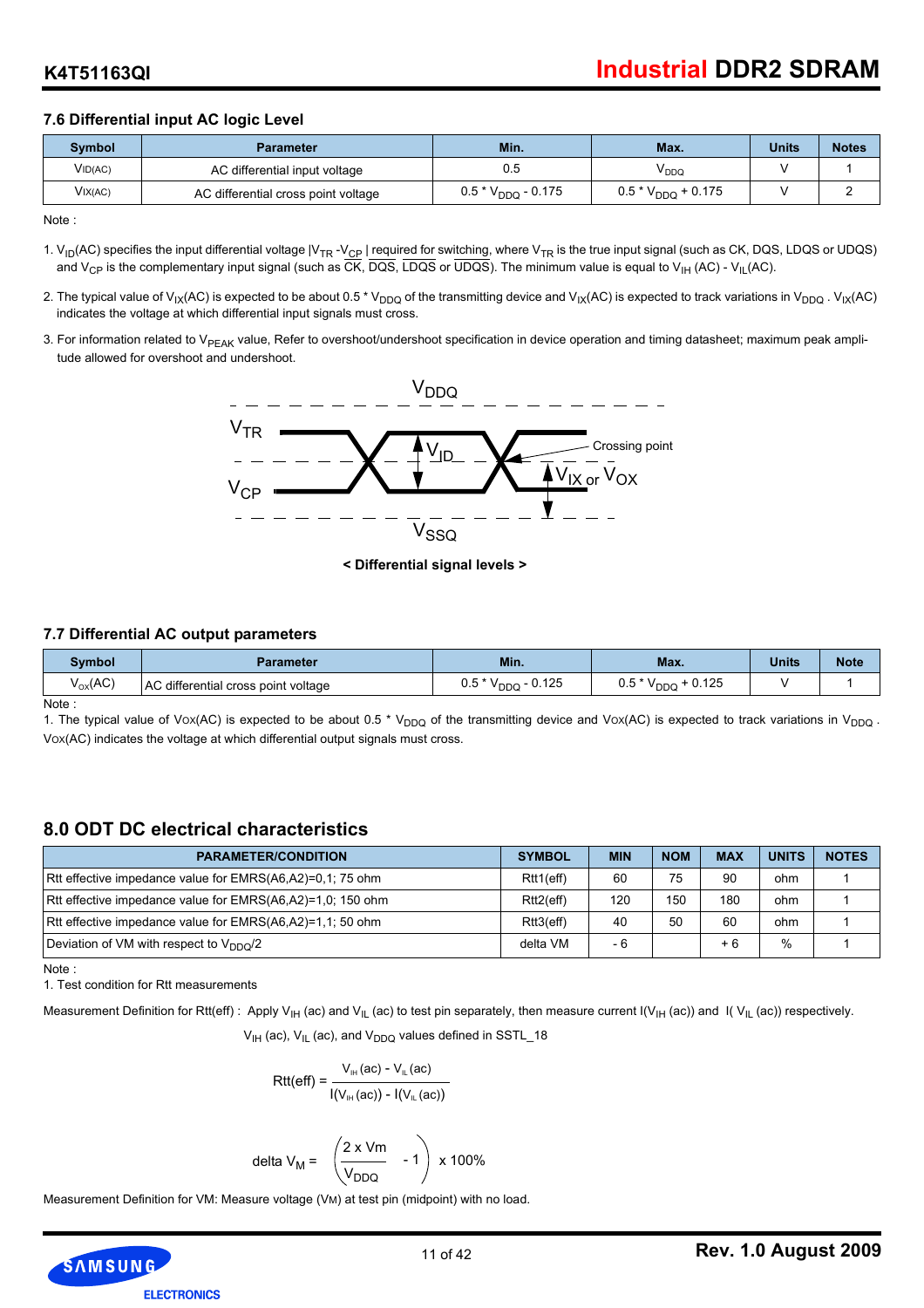## **9.0 OCD default characteristics**

| <b>Description</b>                             | <b>Parameter</b> | <b>Min</b> | <b>Nom</b>                                                                                                           | Max | <b>Unit</b> | <b>Notes</b> |
|------------------------------------------------|------------------|------------|----------------------------------------------------------------------------------------------------------------------|-----|-------------|--------------|
| Output impedance                               |                  |            | 18 ohm at nominal condition<br>See full strength default driver characteristics<br>on device operation specification |     | ohms        | 1.2          |
| Output impedance step size for OCD calibration |                  |            |                                                                                                                      | ı.5 | ohms        |              |
| Pull-up and pull-down mismatch                 |                  |            |                                                                                                                      |     | ohms        | 1,2,3        |
| Output slew rate                               | Sout             | 1.5        |                                                                                                                      |     | V/ns        | 1,4,5,6,7,8  |

Note :

1. Absolute Specifications (-40°C ≤ T<sub>CASE</sub> ≤ +95°C; V<sub>DD</sub> = +1.8V ±0.1V, V<sub>DDQ</sub> = +1.8V ±0.1V)

2. Impedance measurement condition for output source dc current:  $V_{DDQ} = 1.7V$ ;  $V_{OUT} = 1420$ mV; ( $V_{OUT}V_{DDQ}$ )/Ioh must be less than 23.4 ohms for values of V<sub>OUT</sub> between V<sub>DDQ</sub> and V<sub>DDQ</sub>-280mV. Impedance measurement condition for output sink dc current: V<sub>DDQ</sub> = 1.7V; V<sub>OUT</sub> = 280mV;  $V_{\text{OUT}}$ /Iol must be less than 23.4 ohms for values of  $V_{\text{OUT}}$  between 0V and 280mV.

3. Mismatch is absolute value between pull-up and pull-dn, both are measured at same temperature and voltage.

4. Slew rate measured from  $V_{IL}(AC)$  to  $V_{IH}(AC)$ .

5. The absolute value of the slew rate as measured from DC to DC is equal to or greater than the slew rate as measured from AC to AC. This is guaranteed by design and characterization.

6. This represents the step size when the OCD is near 18 ohms at nominal conditions across all process and represents only the DRAM uncertainty.

Output slew rate load :



7. DRAM output slew rate specification applies to 667Mb/sec/pin and 800Mb/sec/pin speed bins.

8. Timing skew due to DRAM output slew rate mis-match between DQS / DQS and associated DQs is included in tDQSQ and tQHS specification.

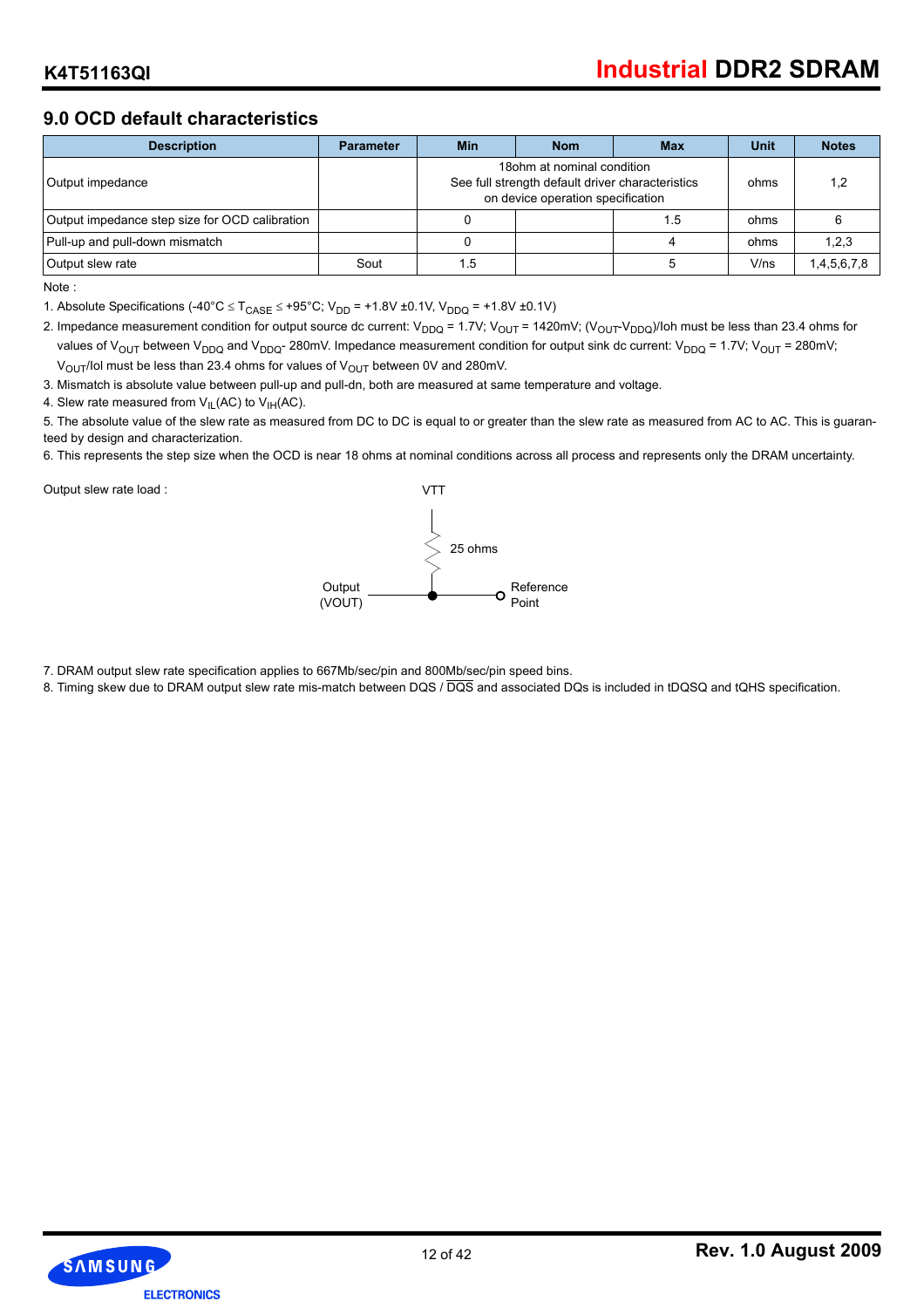## **10.0 IDD Specification Parameters and Test Conditions**

(IDD values are for full operating range of Voltage and Temperature, Notes 1-5)

| Symbol             | <b>Proposed Conditions</b>                                                                                                                                                                                                                                                                                                                                                                                                                                                                                 |                                | <b>Units</b> | <b>Notes</b> |  |  |
|--------------------|------------------------------------------------------------------------------------------------------------------------------------------------------------------------------------------------------------------------------------------------------------------------------------------------------------------------------------------------------------------------------------------------------------------------------------------------------------------------------------------------------------|--------------------------------|--------------|--------------|--|--|
| IDD <sub>0</sub>   | Operating one bank active-precharge current;<br>tcK = tcK(IDD), tRC = tRC(IDD), tRAS = tRASmin(IDD); CKE is HIGH, CS\ is HIGH between valid commands;<br>Address bus inputs are SWITCHING; Data bus inputs are SWITCHING                                                                                                                                                                                                                                                                                   |                                | mA           |              |  |  |
| IDD1               | Operating one bank active-read-precharge current;<br>IOUT = 0mA; BL = 4, CL = CL(IDD), AL = 0; ${}^{\rm t}$ CK = ${}^{\rm t}$ CK(IDD), ${}^{\rm t}$ RC = ${}^{\rm t}$ RC (IDD), ${}^{\rm t}$ RAS = ${}^{\rm t}$ RASmin(IDD), ${}^{\rm t}$ RCD =<br><sup>t</sup> RCD(IDD); CKE is HIGH, CS\ is HIGH between valid commands; Address bus inputs are SWITCHING; Data pat-<br>tern is same as IDD4W                                                                                                            |                                | mA           |              |  |  |
| IDD <sub>2</sub> P | Precharge power-down current;<br>All banks idle; tCK = <sup>t</sup> CK(IDD); CKE is LOW; Other control and address bus inputs are STABLE; Data bus inputs are<br><b>FLOATING</b>                                                                                                                                                                                                                                                                                                                           |                                | mA           |              |  |  |
| IDD <sub>2Q</sub>  | Precharge quiet standby current:<br>All banks idle; <sup>t</sup> CK = <sup>t</sup> CK(IDD); CKE is HIGH, CS\ is HIGH; Other control and address bus inputs are STABLE; Data<br>bus inputs are FLOATING                                                                                                                                                                                                                                                                                                     |                                | mA           |              |  |  |
| IDD2N              | Precharge standby current;<br>All banks idle; $\text{tCK} = \text{tCK(IDD)}$ ; CKE is HIGH, CS\ is HIGH; Other control and address bus inputs are SWITCHING;<br>Data bus inputs are SWITCHING                                                                                                                                                                                                                                                                                                              | mA                             |              |              |  |  |
|                    | Active power-down current;                                                                                                                                                                                                                                                                                                                                                                                                                                                                                 | Fast PDN Exit MRS $(12)$ = 0mA | mA           |              |  |  |
| IDD3P              | All banks open; tCK = tCK(IDD); CKE is LOW; Other control and address bus<br>inputs are STABLE; Data bus inputs are FLOATING                                                                                                                                                                                                                                                                                                                                                                               | Slow PDN Exit $MRS(12) = 1mA$  | mA           |              |  |  |
| IDD3N              | Active standby current;<br>All banks open: tCK = tCK(IDD), tRAS = tRASmax(IDD), tRP = tRP(IDD); CKE is HIGH, CS\ is HIGH between valid<br>commands; Other control and address bus inputs are SWITCHING; Data bus inputs are SWITCHING                                                                                                                                                                                                                                                                      |                                |              |              |  |  |
| IDD4W              | Operating burst write current:<br>All banks open, Continuous burst writes; BL = 4, CL = CL(IDD), AL = 0; <sup>t</sup> CK = <sup>t</sup> CK(IDD), <sup>t</sup> RAS = <sup>t</sup> RASmax(IDD), <sup>t</sup> RP<br>= <sup>t</sup> RP(IDD); CKE is HIGH, CS\ is HIGH between valid commands; Address bus inputs are SWITCHING; Data bus<br>inputs are SWITCHING                                                                                                                                               |                                | mA           |              |  |  |
| IDD4R              | Operating burst read current:<br>All banks open, Continuous burst reads, IOUT = 0mA; BL = 4, CL = CL(IDD), AL = 0; tCK = tCK(IDD), tRAS = tRAS-<br>max(IDD), <sup>t</sup> RP = <sup>t</sup> RP(IDD); CKE is HIGH, CS\ is HIGH between valid commands; Address bus inputs are SWITCH-<br>ING; Data pattern is same as IDD4W                                                                                                                                                                                 |                                | mA           |              |  |  |
| IDD5B              | Burst auto refresh current:<br>tCK = tCK(IDD); Refresh command at every tRFC(IDD) interval; CKE is HIGH, CS\ is HIGH between valid com-<br>mands; Other control and address bus inputs are SWITCHING; Data bus inputs are SWITCHING                                                                                                                                                                                                                                                                        |                                | mA           |              |  |  |
|                    | Self refresh current:                                                                                                                                                                                                                                                                                                                                                                                                                                                                                      | Normal                         | mA           |              |  |  |
| IDD <sub>6</sub>   | CK and CK\ at 0V; CKE $\leq$ 0.2V; Other control and address bus inputs are<br>FLOATING; Data bus inputs are FLOATING                                                                                                                                                                                                                                                                                                                                                                                      | Low Power                      | mA           |              |  |  |
| IDD7               | Operating bank interleave read current:<br>All bank interleaving reads, IOUT = 0mA; BL = 4, CL = CL(IDD), AL = ${}^{\text{t}}$ RCD(IDD)-1 <sup>*{</sup> CK(IDD); ${}^{\text{t}}$ CK = ${}^{\text{t}}$ CK(IDD), ${}^{\text{t}}$ RC<br>= tRC(IDD), tRRD = tRRD(IDD), tFAW = tFAW(IDD), tRCD = 1*tCK(IDD); CKE is HIGH, CS\ is HIGH between valid<br>commands; Address bus inputs are STABLE during DESELECTs; Data pattern is same as IDD4R; Refer to the fol-<br>lowing page for detailed timing conditions |                                |              |              |  |  |

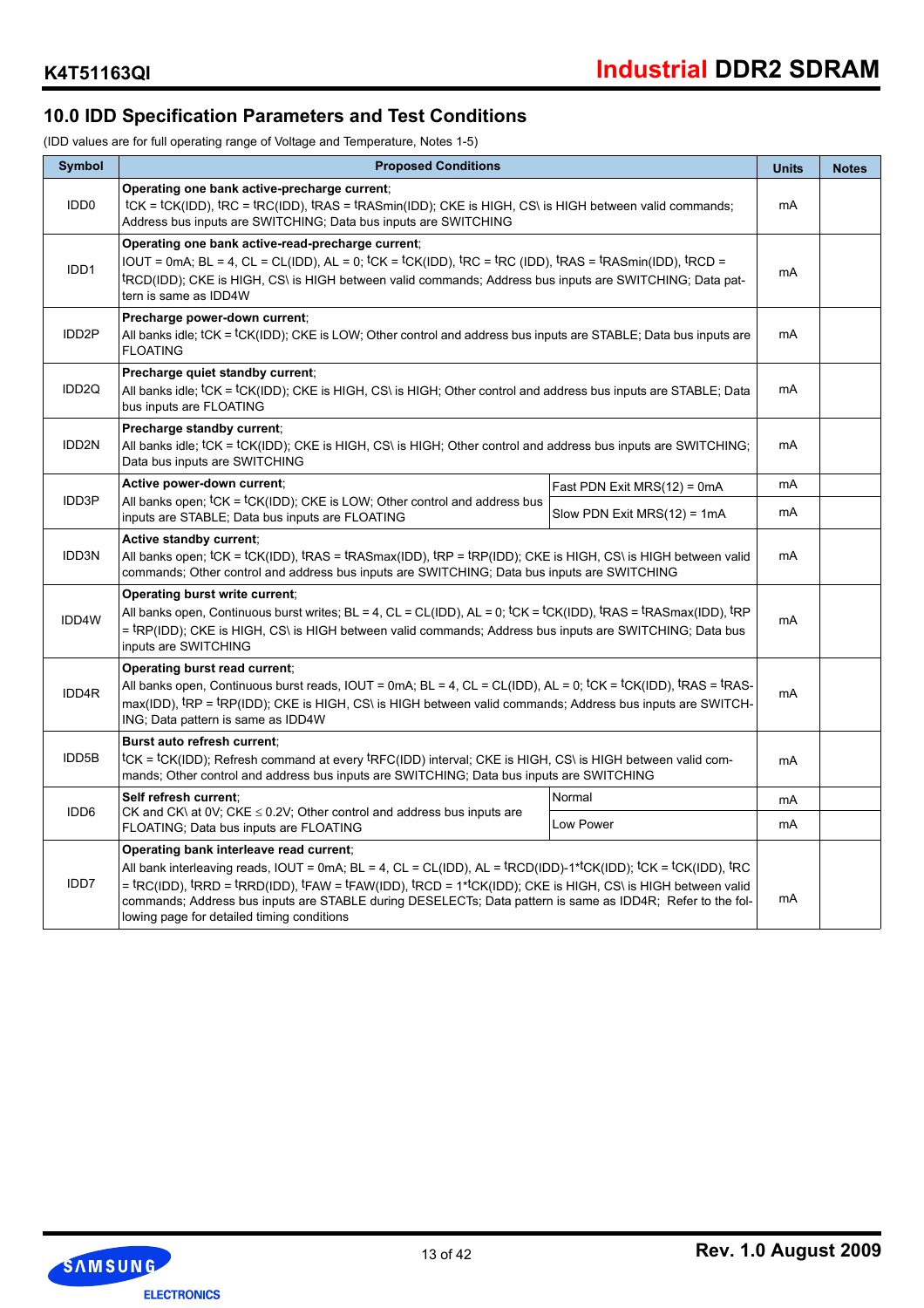## **K4T51163QI**

Note :

- 1. IDD specifications are tested after the device is properly initialized
- 2. Input slew rate is specified by AC Parametric Test Condition
- 3. IDD parameters are specified with ODT disabled.
- 4. Data bus consists of DQ, DM, DQS, DQS, RDQS, RDQS, LDQS, LDQS, UDQS, and UDQS. IDD values must be met with all combinations of EMRS bits 10 and 11.
- 5. Definitions for IDD

LOW is defined as  $V_{IN} \leq V_{IL}$  (AC) max

HIGH is defined as  $V_{IN} \geq V_{IH} (AC)$ min

STABLE is defined as inputs stable at a HIGH or LOW level

FLOATING is defined as inputs at  $V_{REF} = V_{DDQ}/2$ 

SWITCHING is defined as:

 inputs changing between HIGH and LOW every other clock cycle (once per two clocks) for address and control signals, and

 inputs changing between HIGH and LOW every other data transfer (once per clock) for DQ signals not including masks or strobes.

For purposes of IDD testing, the following parameters are utilized

|                  | <b>DDR2-800</b> | <b>DDR2-800</b> | <b>DDR2-667</b> |              |
|------------------|-----------------|-----------------|-----------------|--------------|
| <b>Parameter</b> | $5 - 5 - 5$     | $6 - 6 - 6$     | $5 - 5 - 5$     | <b>Units</b> |
| CL(IDD)          | 5               | 6               | 5               | tCK          |
| tRCD(IDD)        | 12.5            | 15              | 15              | ns           |
| tRC(IDD)         | 57.5            | 60              | 60              | ns           |
| tRRD(IDD)-x4/x8  | 7.5             | 7.5             | 7.5             | ns           |
| tRRD(IDD)-x16    | 10              | 10              | 10              | ns           |
| tCK(IDD)         | 2.5             | 2.5             | 3               | ns           |
| tRASmin(IDD)     | 45              | 45              | 45              | ns           |
| tRP(IDD)         | 12.5            | 15              | 15              | ns           |
| tRFC(IDD)        | 105             | 105             | 105             | ns           |

#### **Detailed IDD7**

The detailed timings are shown below for IDD7.

Legend: A = Active; RA = Read with Autoprecharge; D = Deselect

#### **IDD7: Operating Current: All Bank Interleave Read operation**

All banks are being interleaved at minimum tRC(IDD) without violating tRRD(IDD) and tFAW(IDD) using a burst length of 4. Control and address bus inputs are STABLE during DESELECTs. IOUT = 0mA

#### **Timing Patterns for 4 bank devices x4/ x8/ x16**

-DDR2-667 5/5/5 A0 RA0 D D A1 RA1 D D A2 RA2 D D A3 RA3 D D D D D D -DDR2-800 6/6/6 A0 RA0 D D A1 RA1 D D A2 RA2 D D A3 RA3 D D D D D D D D D D -DDR2-800 5/5/5 A0 RA0 D D A1 RA1 D D A2 RA2 D D A3 RA3 D D D D D D D D D

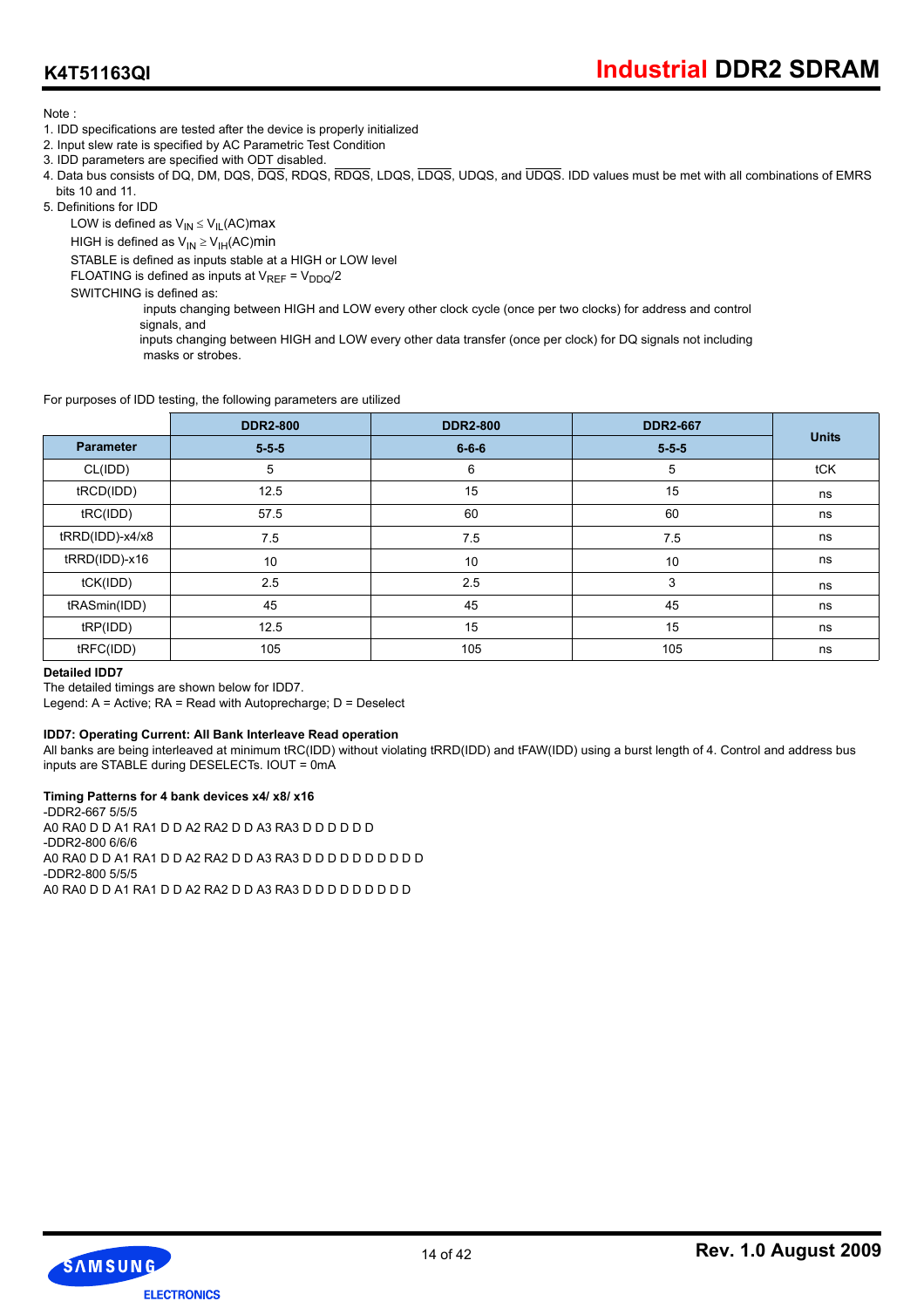## **11.0 DDR2 SDRAM IDD Spec**

|                    |     |          |     |          | 32Mx16 (K4T51163QI) |                 |                 |                 |             |              |
|--------------------|-----|----------|-----|----------|---------------------|-----------------|-----------------|-----------------|-------------|--------------|
| <b>Symbol</b>      |     | 800@CL=5 |     |          | 800@CL=6            |                 | 667@CL=5        |                 | <b>Unit</b> | <b>Notes</b> |
|                    | IE7 | PE7      | DE7 | IF7      | PF <sub>7</sub>     | IE <sub>6</sub> | PE <sub>6</sub> | DE <sub>6</sub> |             |              |
| IDD <sub>0</sub>   |     | 67       |     | 67       |                     |                 | 65              |                 | mA          |              |
| IDD1               |     | 80       |     |          | 80                  |                 | 75              |                 | mA          |              |
| IDD <sub>2</sub> P | 8   | 5        | 5   | 8        | 5                   | 8               | 5               | 5               | mA          |              |
| IDD <sub>2Q</sub>  | 25  |          |     | 25<br>25 |                     |                 | m <sub>A</sub>  |                 |             |              |
| IDD2N              |     | 30       |     |          | 30                  | 30              |                 |                 | mA          |              |
| IDD3P-F            |     | 28       |     |          | 28<br>28            |                 |                 | mA              |             |              |
| IDD3P-S            |     | 10       |     | 10       |                     |                 | 10              |                 | mA          |              |
| IDD3N              | 40  |          |     | 40       |                     | 38              |                 | mA              |             |              |
| IDD4W              |     | 95       |     |          | 95                  | 85              |                 |                 | mA          |              |
| IDD4R              | 130 |          |     |          |                     | 130<br>115      |                 |                 | mA          |              |
| IDD <sub>5</sub>   |     | 90       |     | 90       |                     | 90              |                 |                 | mA          |              |
| IDD <sub>6</sub>   | 8   | 4        | 3   | 8        | $\overline{4}$      | 8               | 4               | 3               | mA          |              |
| IDD7               |     | 200      |     |          | 200<br>185          |                 |                 | mA              |             |              |

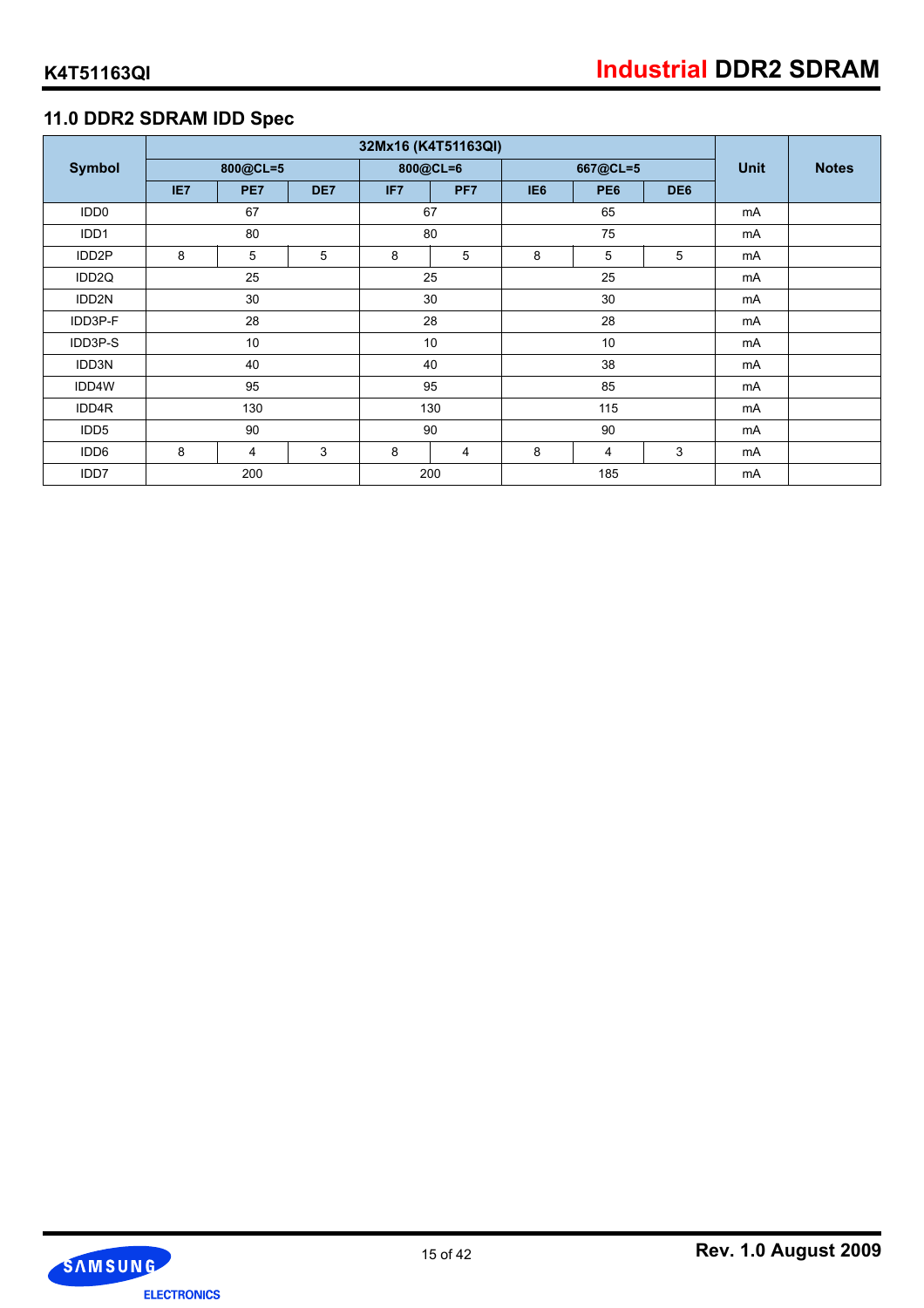## **12.0 Input/Output capacitance**

| <b>Parameter</b>                                   | <b>Symbol</b> |            | <b>DDR2-667</b> |            | <b>DDR2-800</b> | <b>Units</b> |
|----------------------------------------------------|---------------|------------|-----------------|------------|-----------------|--------------|
|                                                    |               | <b>Min</b> | <b>Max</b>      | <b>Min</b> | <b>Max</b>      |              |
| Input capacitance, CK and CK                       | <b>CCK</b>    | 1.0        | 2.0             | 1.0        | 2.0             | pF           |
| Input capacitance delta, CK and CK                 | <b>CDCK</b>   | x          | 0.25            | x          | 0.25            | pF           |
| Input capacitance, all other input-only pins       | CI            | 1.0        | 2.0             | 1.0        | 1.75            | pF           |
| Input capacitance delta, all other input-only pins | CDI           | x          | 0.25            | x          | 0.25            | pF           |
| Input/output capacitance, DQ, DM, DQS, DQS         | CIO           | 2.5        | 3.5             | 2.5        | 3.5             | pF           |
| Input/output capacitance delta, DQ, DM, DQS, DQS   | <b>CDIO</b>   | x          | 0.5             |            | 0.5             | pF           |

## **13.0 Electrical Characteristics & AC Timing for DDR2-800/667**

 $(-40 \degree C \leq T_{\text{OPER}} \leq 95 \degree C$ ;  $V_{\text{DDQ}} = 1.8V \pm 0.1V$ ;  $V_{\text{DD}} = 1.8V \pm 0.1V$ )

### **13.1 Refresh Parameters by Device Density**

| <b>Parameter</b>                       |               | Symbol                          | <b>256MK</b> | 512Mb | 1G <sub>b</sub> | 2Gb | 4Gb   | <b>Units</b> |
|----------------------------------------|---------------|---------------------------------|--------------|-------|-----------------|-----|-------|--------------|
| Refresh to active/Refresh command time | <b>tRFC</b>   |                                 | 75           | 105   | 127.5           | 195 | 327.5 | ns           |
| Average periodic refresh interval      | <b>ItREFI</b> | $-40 °C \le T_{CASE} \le 95 °C$ | .0           |       | 8.'             | .8  |       | μS           |

### **13.2 Speed Bins and CL, tRCD, tRP, tRC and tRAS for Corresponding Bin**

| <b>Speed</b>          |                          | DDR2-800(E7)   |                          | DDR2-800(F7)             |      | DDR2-667(E6)             |              |
|-----------------------|--------------------------|----------------|--------------------------|--------------------------|------|--------------------------|--------------|
| Bin (CL - tRCD - tRP) |                          | $5 - 5 - 5$    |                          | $6 - 6 - 6$              |      | $5 - 5 - 5$              | <b>Units</b> |
| <b>Parameter</b>      | min                      | max            | min                      | max                      | min  | max                      |              |
| tCK, CL=3             | 5                        | 8              | $\overline{\phantom{a}}$ | $\overline{\phantom{a}}$ | 5    | 8                        | ns           |
| tCK, CL=4             | 3.75                     | 8              | 3.75                     | 8                        | 3.75 | 8                        | ns           |
| $tCK$ , $CL=5$        | 2.5                      | 8              | 3                        | 8                        | 3    | 8                        | ns           |
| tCK, CL=6             | $\overline{\phantom{a}}$ |                | 2.5                      | 8                        |      | $\overline{\phantom{0}}$ | ns           |
| tRCD                  | 12.5                     | $\overline{a}$ | 15                       | $\overline{\phantom{a}}$ | 15   | $\overline{\phantom{0}}$ | ns           |
| tRP                   | 12.5                     |                | 15                       | $\overline{\phantom{a}}$ | 15   | $\overline{\phantom{a}}$ | ns           |
| tRC                   | 57.5                     | $\overline{a}$ | 60                       | $\overline{\phantom{0}}$ | 60   | $\overline{\phantom{a}}$ | ns           |
| tRAS                  | 45                       | 70000          | 45                       | 70000                    | 45   | 70000                    | ns           |

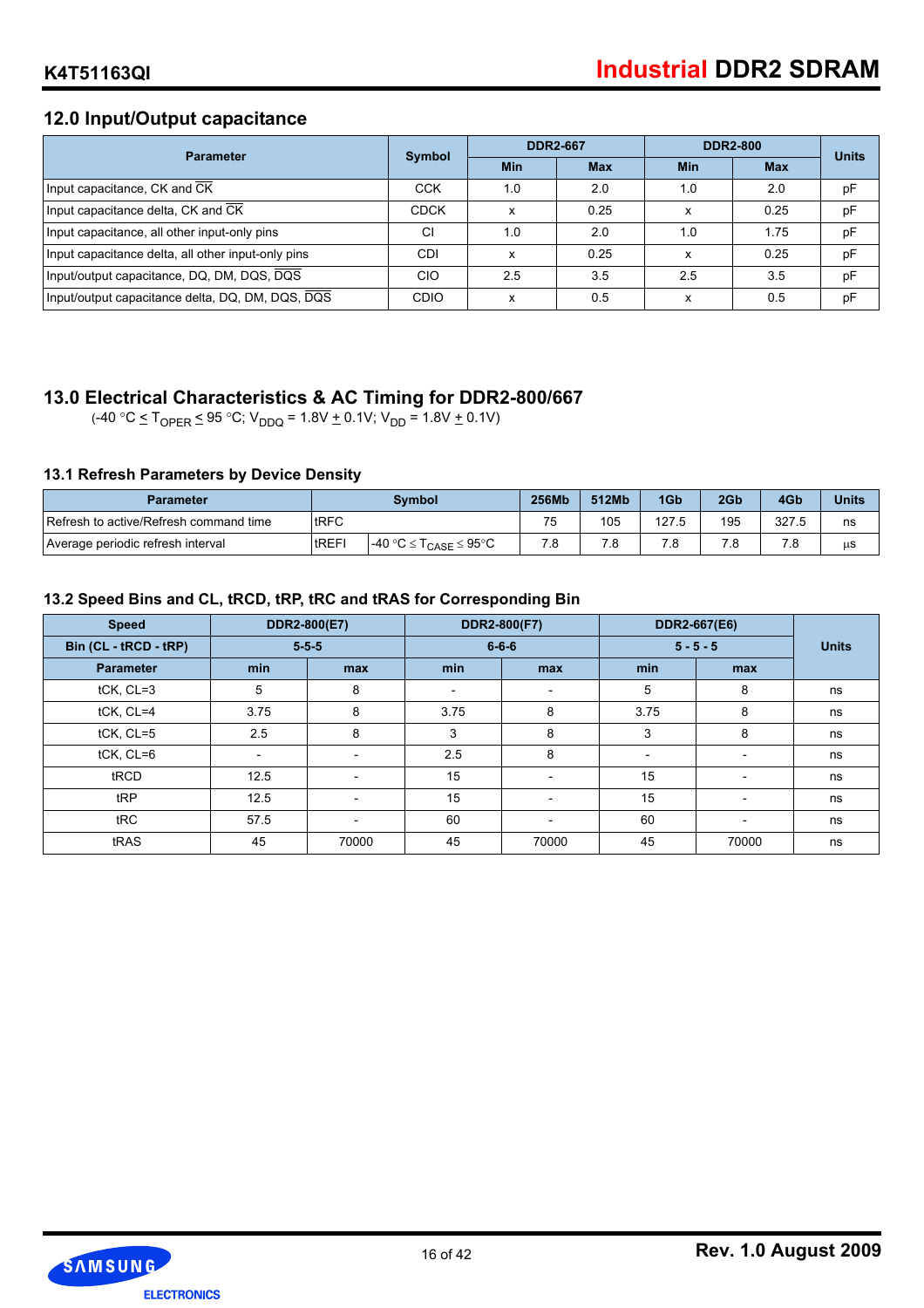## **13.3 Timing Parameters by Speed Grade**

(For information related to the entries in this table, refer to both the general notes and the specific notes following this table.)

|                                                                    |                   |                           | <b>DDR2-800</b>    |                           | <b>DDR2-667</b> | <b>Units</b> |                    |
|--------------------------------------------------------------------|-------------------|---------------------------|--------------------|---------------------------|-----------------|--------------|--------------------|
| <b>Parameter</b>                                                   | <b>Symbol</b>     | min                       | max                | min                       | max             |              | <b>Notes</b>       |
| DQ output access time from CK/CK                                   | tAC               | $-400$                    | 400                | $-450$                    | 450             | ps           | 40                 |
| DQS output access time from CK/CK                                  | tDQSCK            | $-350$                    | 350                | $-400$                    | 400             | ps           | 40                 |
| Average clock HIGH pulse width                                     | tCH(avg)          | 0.48                      | 0.52               | 0.48                      | 0.52            | tCK(avg)     | 35,36              |
| Average clock LOW pulse width                                      | tCL(avg)          | 0.48                      | 0.52               | 0.48                      | 0.52            | tCK(avg)     | 35,36              |
| CK half pulse period                                               | tHP               | Min(tCL(abs),<br>tCH(abs) | x                  | Min(tCL(abs),<br>tCH(abs) | x               | ps           | 37                 |
| Average clock period                                               | $tCK(\text{avg})$ | 2500                      | 8000               | 3000                      | 8000            | ps           | 35,36              |
| DQ and DM input hold time                                          | tDH(base)         | 125                       | x                  | 175                       | X               | ps           | 6,7,8,21<br>,28,31 |
| DQ and DM input setup time                                         | tDS(base)         | 50                        | x                  | 100                       | x               | ps           | 6,7,8,20<br>,28,31 |
| Control & Address input pulse width for each input                 | tIPW              | 0.6                       | x                  | 0.6                       | x               | tCK(avg)     |                    |
| DQ and DM input pulse width for each input                         | tDIPW             | 0.35                      | x                  | 0.35                      | x               | tCK(avg)     |                    |
| Data-out high-impedance time from CK/CK                            | tHZ               | x                         | tAC(max)           | x                         | tAC(max)        | ps           | 18.40              |
| DQS/DQS low-impedance time from CK/CK                              | tLZ(DQS)          | tAC(min)                  | tAC(max)           | tAC(min)                  | tAC(max)        | ps           | 18,40              |
| DQ low-impedance time from CK/CK                                   | tLZ(DQ)           | $2*$ tAC(min)             | tAC(max)           | $2*$ tAC(min)             | tAC(max)        | ps           | 18,40              |
| DQS-DQ skew for DQS and associated DQ signals                      | tDQSQ             | X                         | 200                | X                         | 240             | ps           | 13                 |
| DQ hold skew factor                                                | tQHS              | X                         | 300                | x                         | 340             | ps           | 38                 |
| DQ/DQS output hold time from DQS                                   | tQH               | tHP - tQHS                | $\pmb{\mathsf{x}}$ | tHP - tQHS                | X               | ps           | 39                 |
| DQS latching rising transitions to associated clock edges          | tDQSS             | $-0.25$                   | 0.25               | $-0.25$                   | 0.25            | tCK(avg)     | 30                 |
| DQS input HIGH pulse width                                         | tDQSH             | 0.35                      | x                  | 0.35                      | X               | tCK(avg)     |                    |
| DQS input LOW pulse width                                          | tDQSL             | 0.35                      | x                  | 0.35                      | X               | tCK(avg)     |                    |
| DQS falling edge to CK setup time                                  | tDSS              | 0.2                       | x                  | 0.2                       | x               | tCK(avg)     | 30                 |
| DQS falling edge hold time from CK                                 | tDSH              | 0.2                       | x                  | 0.2                       | X               | tCK(avg)     | 30                 |
| Mode register set command cycle time                               | tMRD              | 2                         | X                  | $\overline{2}$            | X               | nCK          |                    |
| MRS command to ODT update delay                                    | tMOD              | 0                         | 12                 | $\mathbf 0$               | 12              | ns           | 32                 |
| Write postamble                                                    | tWPST             | 0.4                       | 0.6                | 0.4                       | 0.6             | tCK(avg)     | 10                 |
| Write preamble                                                     | tWPRE             | 0.35                      | x                  | 0.35                      | X               | tCK(avg)     |                    |
| Address and control input hold time                                | tlH(base)         | 250                       | x                  | 275                       | X               | ps           | 5,7,9,23<br>.29    |
| Address and control input setup time                               | tIS(base)         | 175                       | X                  | 200                       | X               | ps           | 5,7,9,22<br>,29    |
| Read preamble                                                      | tRPRE             | 0.9                       | 1.1                | 0.9                       | 1.1             | tCK(avg)     | 19.41              |
| Read postamble                                                     | tRPST             | 0.4                       | 0.6                | 0.4                       | 0.6             | tCK(avg)     | 19,42              |
| Activate to activate command period for 1KB page size products     | tRRD              | 7.5                       | x                  | 7.5                       | x               | ns           | 4,32               |
| Activate to activate command period for 2KB page size products RRD |                   | 10                        | x                  | 10                        | x               | ns           | 4,32               |

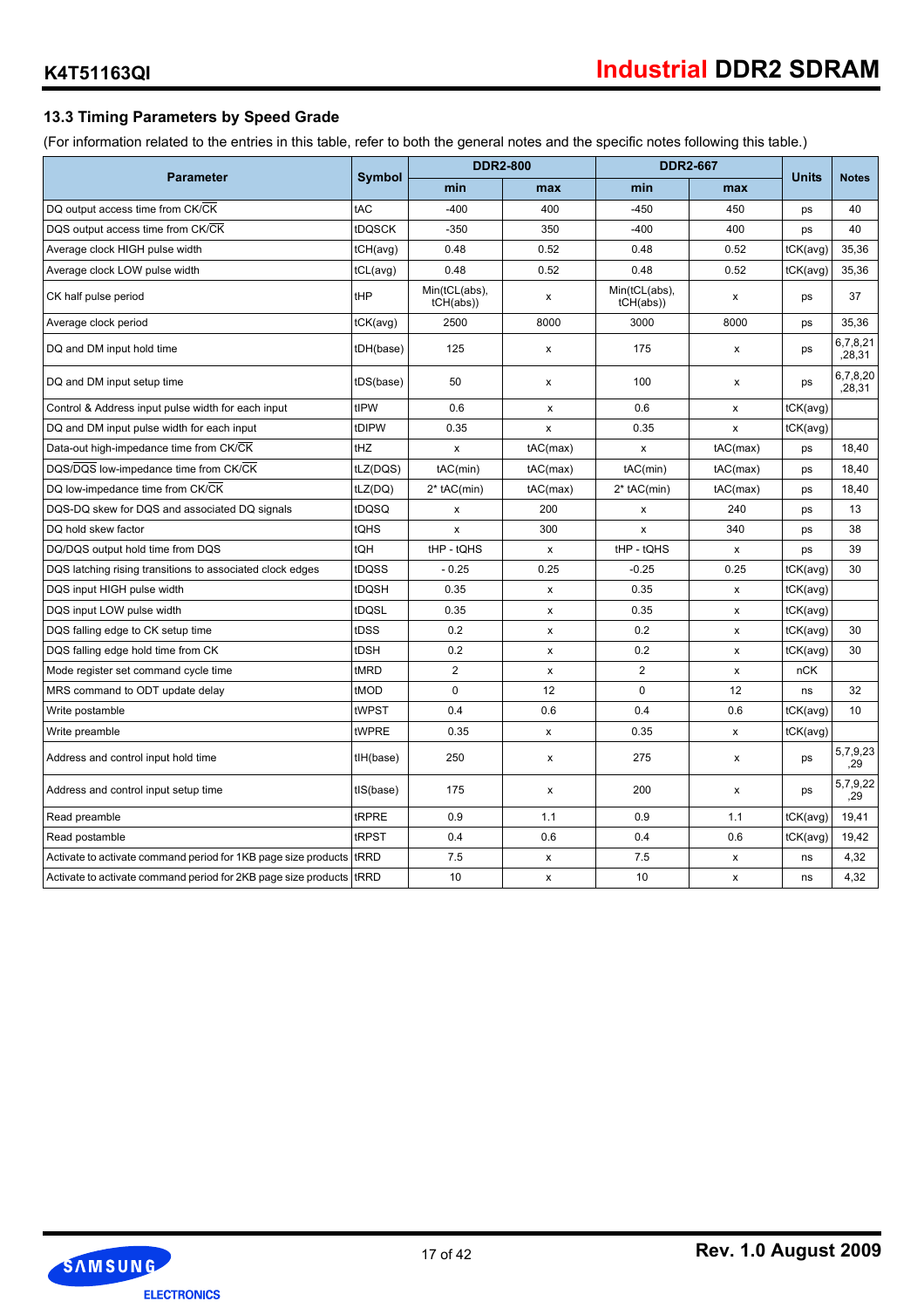## **K4T51163QI**

|                                                                      |               |                      | <b>DDR2-800</b>                   |                        | <b>DDR2-667</b>               |              |              |
|----------------------------------------------------------------------|---------------|----------------------|-----------------------------------|------------------------|-------------------------------|--------------|--------------|
| Parameter                                                            | <b>Symbol</b> | min                  | max                               | min                    | max                           | <b>Units</b> | <b>Notes</b> |
| Four Activate Window for 1KB page size products                      | tFAW          | 35                   | x                                 | 37.5                   | X                             | ns           | 32           |
| Four Activate Window for 2KB page size products                      | tFAW          | 45                   | x                                 | 50                     | X                             | ns           | 32           |
| CAS to CAS command delay                                             | tCCD          | $\overline{2}$       | X                                 | $\overline{2}$         | x                             | nCK          |              |
| Write recovery time                                                  | tWR           | 15                   | x                                 | 15                     | x                             | ns           | 32           |
| Auto precharge write recovery + precharge time                       | tDAL          | $WR + inRP$          | X                                 | $WR + t nRP$           | X                             | nCK          | 33           |
| Internal write to read command delay                                 | tWTR          | 7.5                  | x                                 | 7.5                    | x                             | ns           | 24,32        |
| Internal read to precharge command delay                             | tRTP          | 7.5                  | x                                 | 7.5                    | X                             | ns           | 3,32         |
| Exit self refresh to a non-read command                              | tXSNR         | $tRFC + 10$          | X                                 | $t$ RFC + 10           | X                             | ns           | 32           |
| Exit self refresh to a read command                                  | tXSRD         | 200                  | X                                 | 200                    | X                             | nCK          |              |
| Exit precharge power down to any command                             | tXP           | $\overline{2}$       | X                                 | 2                      | X                             | nCK          |              |
| Exit active power down to read command                               | tXARD         | $\overline{2}$       | x                                 | $\overline{2}$         | X                             | nCK          | $\mathbf{1}$ |
| Exit active power down to read command<br>(slow exit, lower power)   | tXARDS        | 8 - AL               | x                                 | 7 - AL                 | X                             | nCK          | 1,2          |
| CKE minimum pulse width (HIGH and LOW pulse width)                   | tCKE          | 3                    | X                                 | 3                      | x                             | nCK          | 27           |
| ODT turn-on delay                                                    | tAOND         | $\overline{2}$       | $\overline{2}$                    | $\overline{2}$         | $\overline{2}$                | nCK          | 16           |
| ODT turn-on                                                          | tAON          | tAC(min)             | $tAC(max)+0.7$                    | tAC(min)               | $tAC(max)+0.7$                | ns           | 6,16,40      |
| ODT turn-on (Power-Down mode)                                        | tAONPD        | $tAC(min)+2$         | $2*$ tCK $(avg)$<br>$+tAC(max)+1$ | $tAC(min)+2$           | 2*tCK(avg)<br>$+tAC(max)+1$   | ns           |              |
| ODT turn-off delay                                                   | tAOFD         | 2.5                  | 2.5                               | 2.5                    | 2.5                           | nCK          | 17.45        |
| ODT turn-off                                                         | tAOF          | tAC(min)             | $tAC(max)+0.6$                    | tAC(min)               | $tAC(max)+0.6$                | ns           | 17,43,4<br>5 |
| ODT turn-off (Power-Down mode)                                       | tAOFPD        | $tAC(min)+2$         | 2.5*tCK(avg)+tAC<br>$(max)+1$     | $tAC(min)+2$           | 2.5*tCK(avg)+tAC<br>$(max)+1$ | ns           |              |
| ODT to power down entry latency                                      | tANPD         | 3                    | X                                 | 3                      | $\mathsf{x}$                  | nCK          |              |
| ODT power down exit latency                                          | tAXPD         | 8                    | X                                 | 8                      | x                             | nCK          |              |
| OCD drive mode output delay                                          | tOIT          | $\Omega$             | 12                                | $\Omega$               | 12                            | ns           | 32           |
| Minimum time clocks remains ON after CKE asynchronously<br>drops LOW | tDelay        | tIS+tCK(avq)<br>+tIH | X                                 | tlS+tCK(avq)<br>$+tIH$ | x                             | ns           | 15           |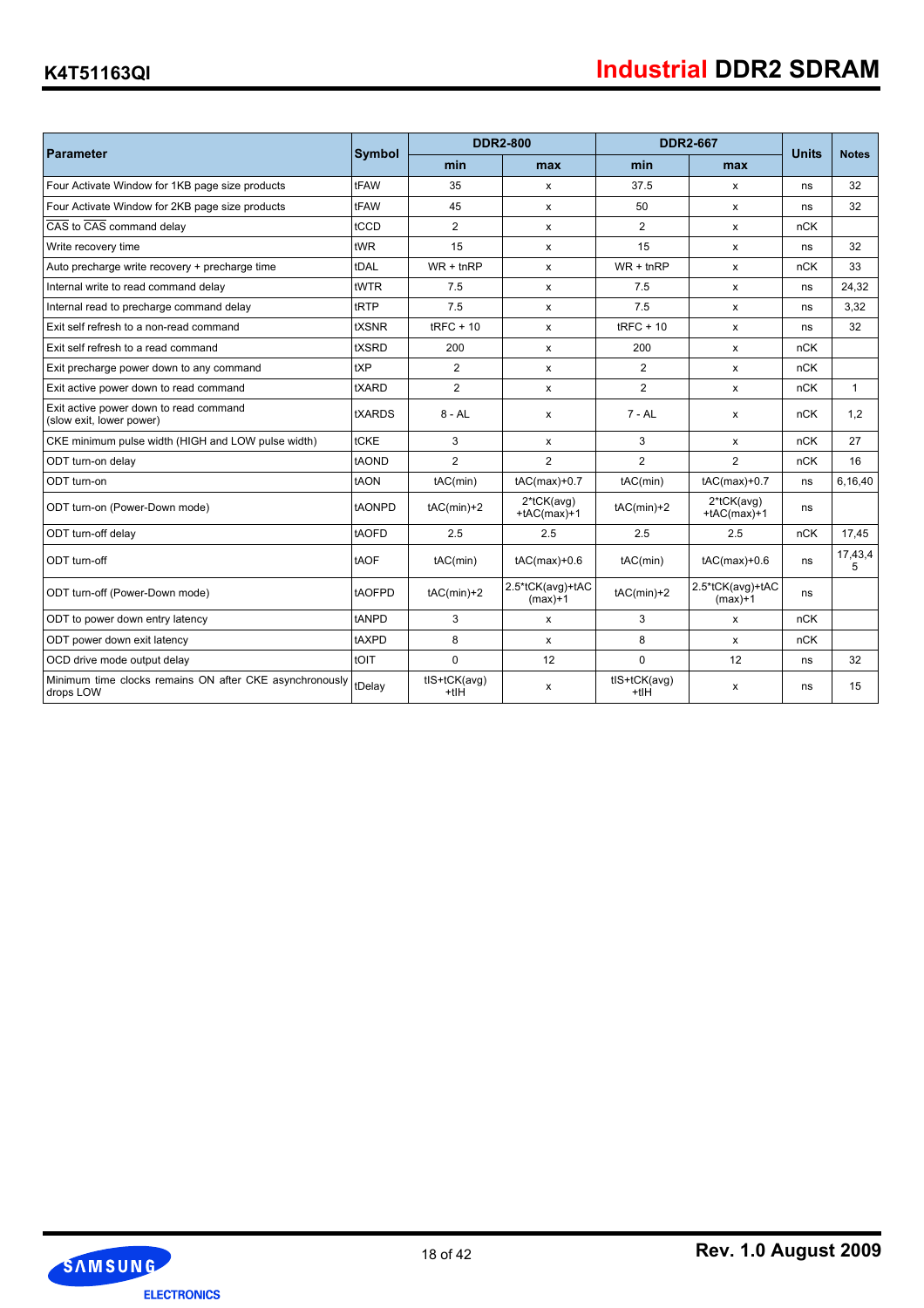## **14.0 General notes, which may apply for all AC parameters**

#### **1. DDR2 SDRAM AC timing reference load**

Figure 1 represents the timing reference load used in defining the relevant timing parameters of the part. It is not intended to be either a precise repre sentation of the typical system environment or a depiction of the actual load presented by a production tester. System designers will use IBIS or other simulation tools to correlate the timing reference load to a system environment. Manufacturers will correlate to their production test conditions (generally a coaxial transmission line terminated at the tester electronics).



**Figure 1 - AC Timing Reference Load**

The output timing reference voltage level for single ended signals is the crosspoint with VTT. The output timing reference voltage level for differential signals is the crosspoint of the true (e.g. DQS) and the complement (e.g. DQS) signal.

#### **2. Slew Rate Measurement Levels**

- a) Output slew rate for falling and rising edges is measured between VTT 250 mV and VTT + 250 mV for single ended signals. For differential signals (e.g. DQS -  $\overline{DQS}$ ) output slew rate is measured between DQS -  $\overline{DQS}$  = - 500 mV and DQS -  $\overline{DQS}$  = + 500 mV. Output slew rate is guaranteed by design, but is not necessarily tested on each device.
- b) Input slew rate for single ended signals is measured from Vref(dc) to VIH(ac),min for rising edges and from Vref(dc) to VIL(ac),max for falling edges. For differential signals (e.g. CK -  $\overline{CK}$ ) slew rate for rising edges is measured from CK -  $\overline{CK}$  = - 250 mV to CK -  $\overline{CK}$  = + 500 mV (+ 250 mV to - 500 mV for falling edges).
- c) VID is the magnitude of the difference between the input voltage on CK and the input voltage on  $\overline{CK}$ , or between DQS and  $\overline{DQS}$  for differential strobe.

#### **3. DDR2 SDRAM output slew rate test load**

Output slew rate is characterized under the test conditions as shown in Figure 2.



**Figure 2 - Slew Rate Test Load**

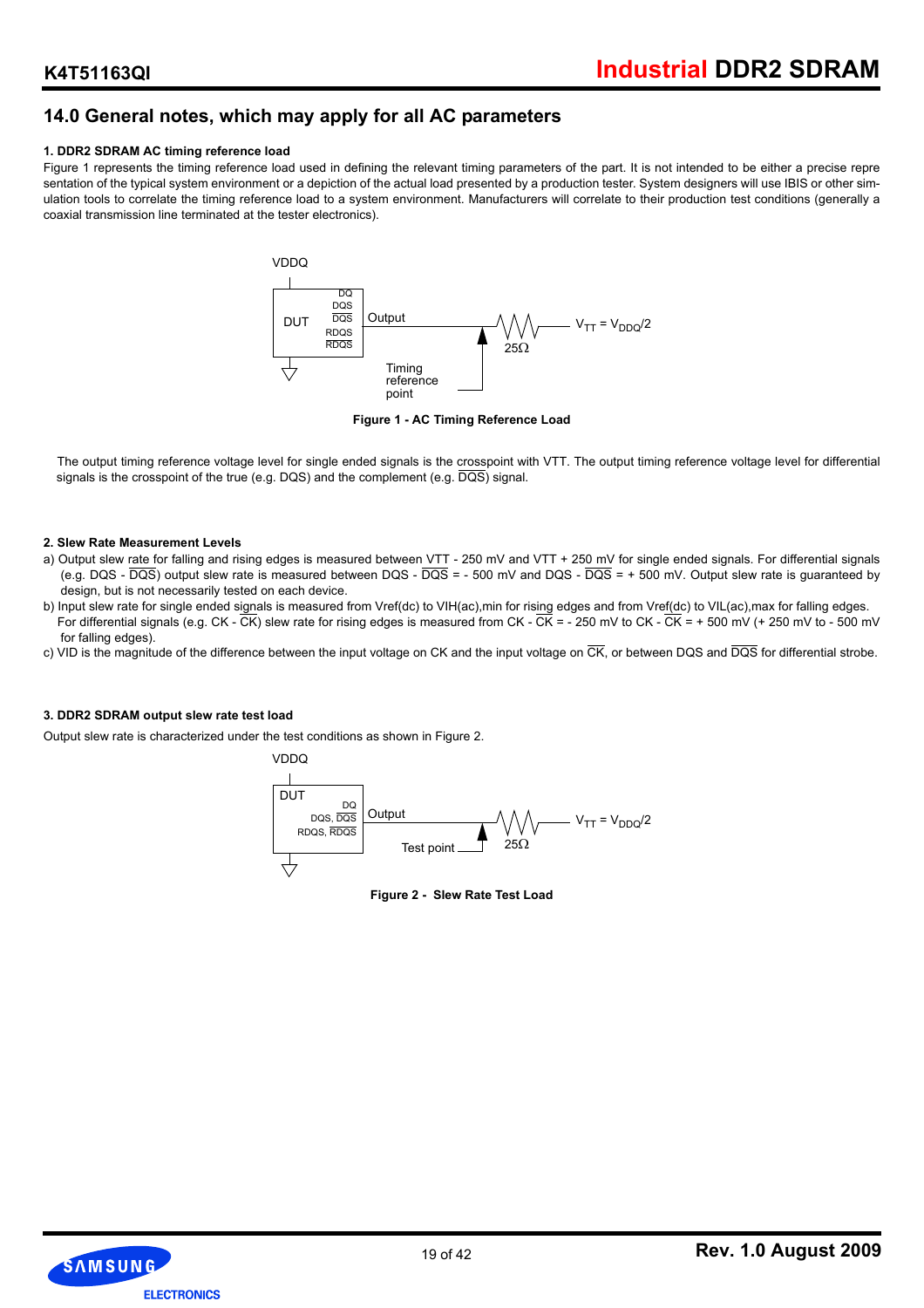#### **4. Differential data strobe**

DDR2 SDRAM pin timings are specified for either single ended mode or differential mode depending on the setting of the EMRS "Enable DQS" mode bit; timing advantages of differential mode are realized in system design. The method by which the DDR2 SDRAM pin timings are measured is mode dependent. In single ended mode, timing relationships are measured relative to the rising or falling edges of DQS crossing at VREF. In differential mode, these timing relationships are measured relative to the crosspoint of DQS and its complement,  $\overline{DQS}$ . This distinction in timing methods is guaranteed by design and characterization. Note that when differential data strobe mode is disabled via the EMRS, the complementary pin,  $\overline{DQS}$ , must be tied externally to VSS through a 20  $\Omega$  to 10 k $\Omega$  resistor to insure proper operation.



**Figure 3 - Data Input (Write) Timing**



**Figure 4 - Data Output (Read) Timing**

- **5.** AC timings are for linear signal transitions. See Specific Notes on derating for other signal transitions.
- **6.** All voltages are referenced to VSS.
- **7.** These parameters guarantee device behavior, but they are not necessarily tested on each device. They may be guaranteed by device design or tester correlation.
- **8.** Tests for AC timing, IDD, and electrical (AC and DC) characteristics, may be conducted at nominal reference/supply voltage levels, but the related specifications and device operation are guaranteed for the full voltage range specified.

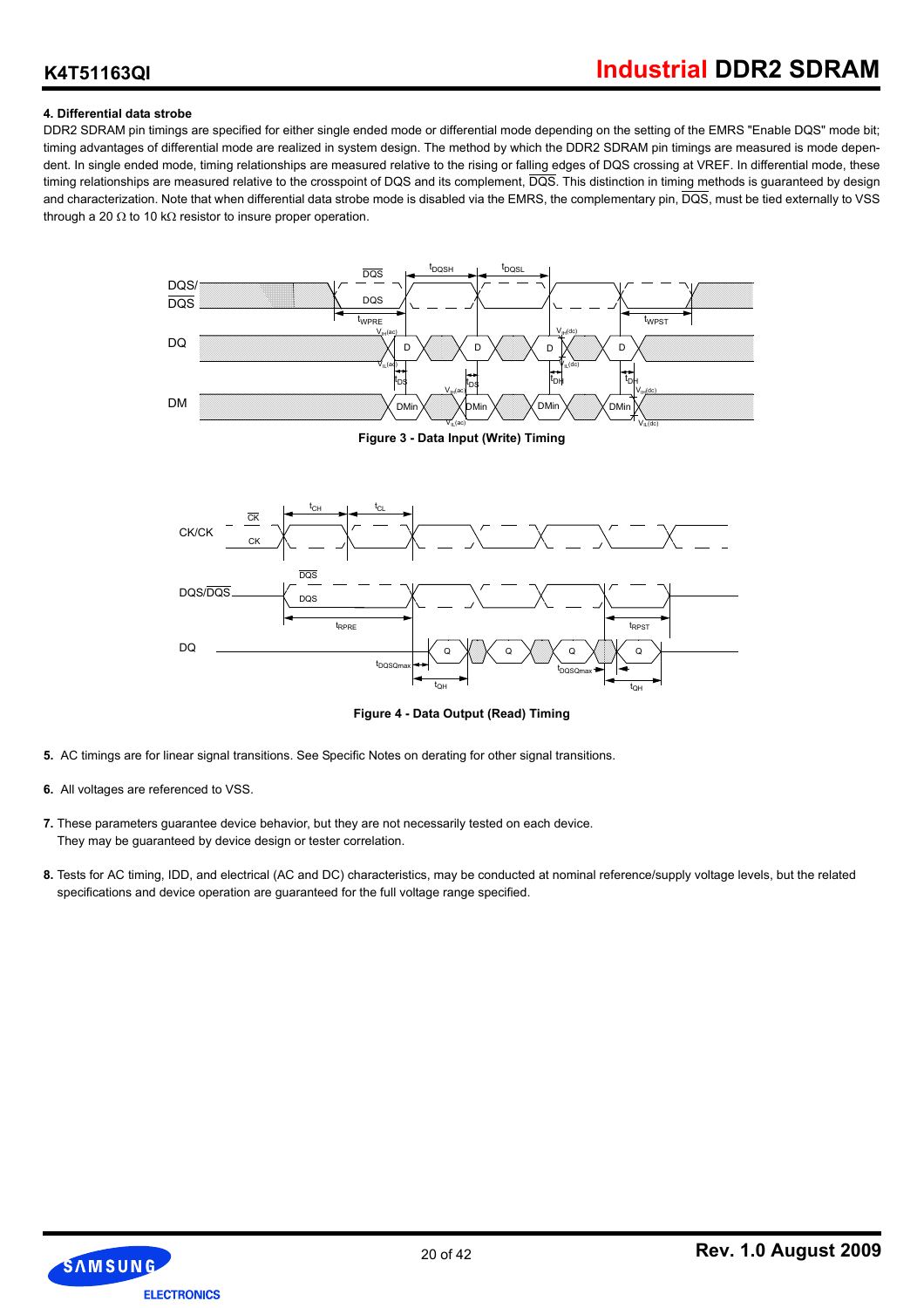## **15.0 Specific Notes for dedicated AC parameters**

- **1.** User can choose which active power down exit timing to use via MRS (bit 12). tXARD is expected to be used for fast active power down exit timing. tXARDS is expected to be used for slow active power down exit timing.
- **2.** AL = Additive Latency.
- **3.** This is a minimum requirement. Minimum read to precharge timing is AL + BL / 2 provided that the tRTP and tRAS(min) have been satisfied.
- **4.** A minimum of two clocks (2 x tCK or 2 x nCK) is required irrespective of operating frequency.
- **5.** Timings are specified with command/address input slew rate of 1.0 V/ns.
- **6.** Timings are specified with DQs, DM, and DQS's (DQS/RDQS in single ended mode) input slew rate of 1.0V/ns.
- **7.** Timings are specified with CK/CK differential slew rate of 2.0 V/ns. Timings are guaranteed for DQS signals with a differential slew rate of 2.0 V/ns in differential strobe mode and a slew rate of 1.0 V/ns in single ended mode.
- **8.** Data setup and hold time derating.

#### **[ Table 1 ] DDR2-400/533 tDS/tDH derating with differential data strobe**

|                     |     |              |               |              |               |               |               | ∆tDS, ∆tDH Derating Values of DDR2-400, DDR2-533 (ALL units in 'ps', the note applies to entire Table) |                                        |              |       |              |              |              |               |              |               |              |              |
|---------------------|-----|--------------|---------------|--------------|---------------|---------------|---------------|--------------------------------------------------------------------------------------------------------|----------------------------------------|--------------|-------|--------------|--------------|--------------|---------------|--------------|---------------|--------------|--------------|
|                     |     |              |               |              |               |               |               |                                                                                                        | <b>DQS, DQS Differential Slew Rate</b> |              |       |              |              |              |               |              |               |              |              |
|                     |     | $4.0$ V/ns   |               | 3.0 V/ns     |               | $2.0$ V/ns    |               | $1.8$ V/ns                                                                                             |                                        | $1.6$ V/ns   |       | $1.4$ V/ns   |              |              | 1.2V/ns       |              | 1.0V/ns       | $0.8$ V/ns   |              |
|                     |     | $\Delta$ tDS | $\Delta t$ DH | $\Delta$ tDS | $\Delta t$ DH | $\Delta t$ DS | $\Delta t$ DH | $\Delta$ tDS                                                                                           | $\Delta t$ DH                          | $\Delta$ tDS | ∆tDH  | $\Delta$ tDS | $\Delta$ tDH | $\Delta$ tDS | $\Delta t$ DH | $\Delta$ tDS | $\Delta t$ DH | $\Delta$ tDS | $\Delta$ tDH |
|                     | 2.0 | 125          | 45            | 125          | 45            | 125           | 45            |                                                                                                        | ۰                                      | ۰            |       | ۰            |              |              |               | ۰            |               |              |              |
|                     | 1.5 | 83           | 21            | 83           | 21            | 83            | 21            | 95                                                                                                     | 33                                     | ۰            |       | ۰            |              |              |               | ۰            |               | ۰            |              |
|                     | 1.0 | 0            | 0             | 0            | 0             | 0             | 0             | 12                                                                                                     | 12                                     | 24           | 24    | ٠            | ۰            |              |               | ۰            | ٠             | ۰            |              |
| <b>DQ</b>           | 0.9 | ۰            | ۰             | $-11$        | $-14$         | $-11$         | $-14$         | 1                                                                                                      | $-2$                                   | 13           | 10    | 25           | 22           | ۰            |               | ۰            | ٠             | ۰            |              |
| <b>Siew</b><br>rate | 0.8 | -            | -             |              | ٠             | $-25$         | $-31$         | $-13$                                                                                                  | $-19$                                  | $-1$         | $-7$  | 11           | 5            | 23           | 17            | ۰            | -             |              |              |
| V/ns                | 0.7 |              |               | -            | ٠             | ۰             |               | $-31$                                                                                                  | $-42$                                  | $-19$        | $-30$ | $-7$         | $-18$        | 5            | -6            | 17           | 6             |              |              |
|                     | 0.6 | ۰            | ۰             |              | ۰             | ۰             |               |                                                                                                        | ٠                                      | $-43$        | -59   | $-31$        | $-47$        | $-19$        | $-35$         | $-7$         | $-23$         | 5            | $-11$        |
|                     | 0.5 | ۰            |               | ۰            | ۰             | ۰             |               |                                                                                                        | ۰                                      | ۰            |       | -74          | -89          | $-62$        | $-77$         | -50          | -65           | $-38$        | $-53$        |
|                     | 0.4 | -            |               | -            | ۰             | ۰             |               |                                                                                                        |                                        |              |       | ۰            | ۰            | $-127$       | $-140$        | $-115$       | $-128$        | $-103$       | $-116$       |

**[ Table 2 ] DDR2-667/800 tDS/tDH derating with differential data strobe**

|              |     |               |               |              | ∆tDS, ∆tDH Derating Values for DDR2-667, DDR2-800 (ALL units in 'ps', the note applies to entire Table) |              |               |              |               |              |                                       |              |               |              |        |              |              |              |              |
|--------------|-----|---------------|---------------|--------------|---------------------------------------------------------------------------------------------------------|--------------|---------------|--------------|---------------|--------------|---------------------------------------|--------------|---------------|--------------|--------|--------------|--------------|--------------|--------------|
|              |     |               |               |              |                                                                                                         |              |               |              |               |              | <b>DQS,DQS Differential Slew Rate</b> |              |               |              |        |              |              |              |              |
|              |     | $4.0$ V/ns    |               | $3.0$ V/ns   |                                                                                                         | $2.0$ V/ns   |               |              | $1.8$ V/ns    | $1.6$ V/ns   |                                       | 1.4V/ns      |               | 1.2V/ns      |        | 1.0V/ns      |              |              | $0.8$ V/ns   |
|              |     | $\Delta t$ DS | $\Delta t$ DH | $\Delta$ tDS | $\Delta t$ DH                                                                                           | $\Delta$ tDS | $\Delta t$ DH | $\Delta$ tDS | $\Delta t$ DH | $\Delta tDS$ | $\Delta t$ DH                         | $\Delta$ tDS | $\Delta t$ DH | $\Delta$ tDS | ∆tDH   | $\Delta$ tDS | $\Delta$ tDH | $\Delta$ tDS | $\Delta$ tDH |
|              | 2.0 | 100           | 45            | 100          | 45                                                                                                      | 100          | 45            | ۰            |               |              |                                       | ۰            |               |              |        | ۰            |              |              |              |
|              | 1.5 | 67            | 21            | 67           | 21                                                                                                      | 67           | 21            | 79           | 33            |              |                                       | ۰            | ۰             |              |        | ۰            | ۰            |              |              |
|              | 1.0 | 0             | 0             | 0            | 0                                                                                                       | 0            | 0             | 12           | 12            | 24           | 24                                    | ۰            |               |              |        | ۰            |              | ۰.           |              |
| DQ           | 0.9 | ۰.            |               | -5           | $-14$                                                                                                   | -5           | $-14$         | 7            | $-2$          | 19           | 10                                    | 31           | 22            |              | -      | ۰            | ۰            | -            |              |
| Slew<br>rate | 0.8 | ٠             |               |              | ٠                                                                                                       | $-13$        | $-31$         | $-1$         | $-19$         | 11           | $-7$                                  | 23           | 5             | 35           | 17     | ۰            | -            |              |              |
| V/ns         | 0.7 | ٠             | ۰             | ٠            | ٠                                                                                                       | ٠            |               | -10          | -42           | $\mathbf{2}$ | $-30$                                 | 14           | $-18$         | 26           | -6     | 38           | 6            |              |              |
|              | 0.6 | ۰             |               | ۰            | ۰                                                                                                       | ۰            | ۰             | ۰            | ۰             | $-10$        | -59                                   | $\mathbf{2}$ | $-47$         | 14           | $-35$  | 26           | $-23$        | 38           | $-11$        |
|              | 0.5 |               |               |              | ٠                                                                                                       |              |               |              |               |              |                                       | $-24$        | -89           | $-12$        | $-77$  | 0            | $-65$        | 12           | $-53$        |
|              | 0.4 |               |               |              | ۰                                                                                                       |              |               |              |               |              |                                       | ۰            | ۰             | $-52$        | $-140$ | -40          | $-128$       | $-28$        | $-116$       |

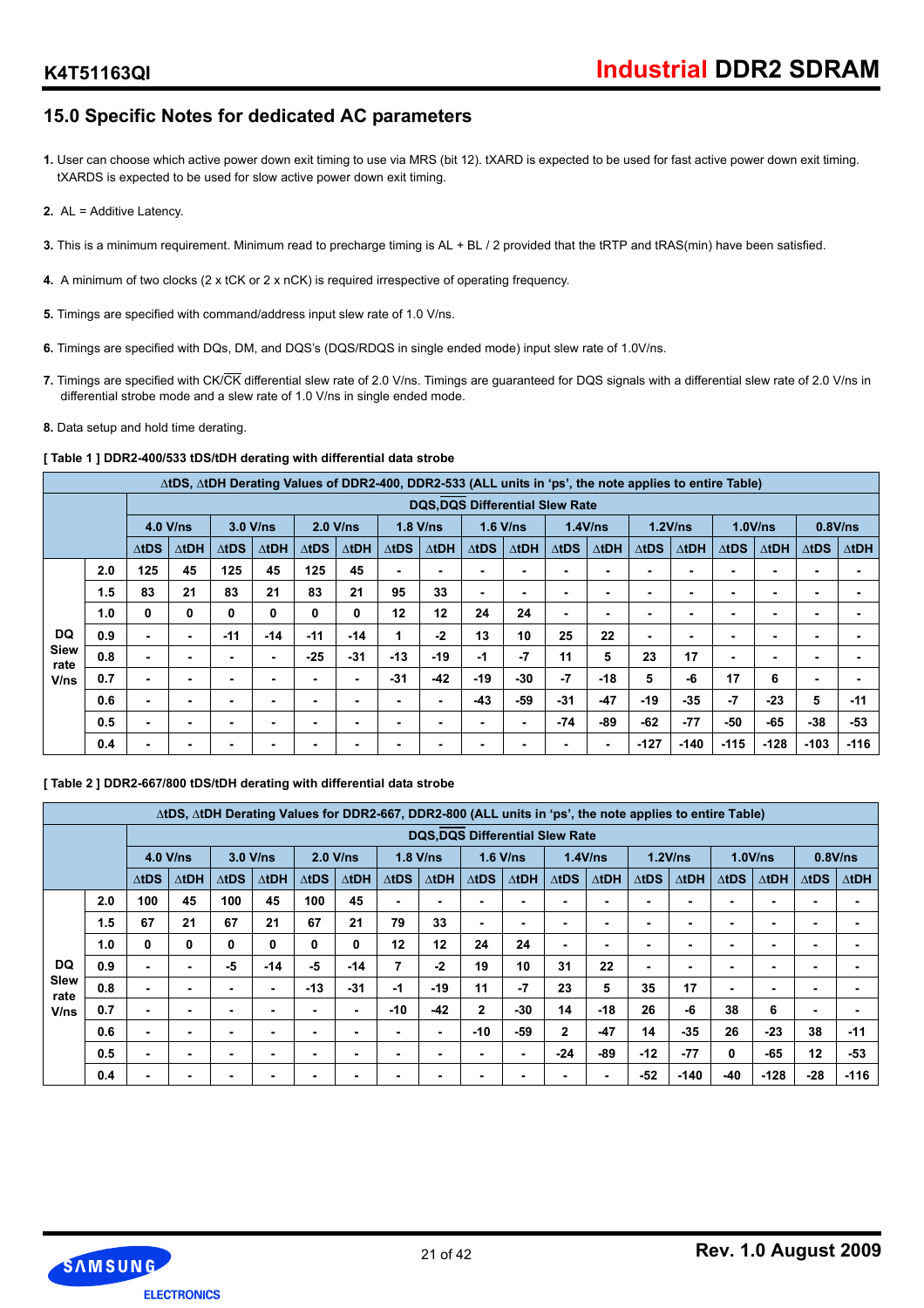|              | ∆tDS1, ∆tDH1 Derating Values for DDR2-400, DDR2-533(All units in 'ps'; the note applies to the entire table)<br><b>DQS Single-ended Slew Rate</b> |              |              |              |              |              |               |                 |                          |              |              |              |               |              |              |                 |              |              |              |
|--------------|---------------------------------------------------------------------------------------------------------------------------------------------------|--------------|--------------|--------------|--------------|--------------|---------------|-----------------|--------------------------|--------------|--------------|--------------|---------------|--------------|--------------|-----------------|--------------|--------------|--------------|
|              |                                                                                                                                                   |              |              |              |              |              |               |                 |                          |              |              |              |               |              |              |                 |              |              |              |
|              |                                                                                                                                                   | $2.0$ V/ns   |              |              | $1.5$ V/ns   |              | $1.0$ V/ns    |                 | $0.9$ V/ns               |              | $0.8$ V/ns   |              | $0.7$ V/ns    |              | $0.6$ V/ns   |                 | $0.5$ V/ns   |              | $0.4$ V/ns   |
|              |                                                                                                                                                   | $\Delta$ tDS | $\Delta$ tDH | $\Delta$ tDS | $\Delta$ tDH | $\Delta$ tDS | $\Delta t$ DH | $\triangle$ tDS | $\Delta t$ DH            | $\Delta$ tDS | $\Delta$ tDH | $\Delta$ tDS | $\Delta t$ DH | $\Delta$ tDS | $\Delta$ tDH | $\triangle$ tDS | $\Delta$ tDH | $\Delta$ tDS | $\Delta$ tDH |
|              | 2.0                                                                                                                                               | 188          | 188          | 167          | 146          | 125          | 63            | ۰               |                          |              |              | ۰            |               | ۰            |              |                 |              |              |              |
|              | 1.5                                                                                                                                               | 146          | 167          | 125          | 125          | 83           | 42            | 81              | 43                       |              |              | ۰            | ۰             | ۰            |              | ۰               |              |              |              |
|              | 1.0                                                                                                                                               | 63           | 125          | 42           | 83           | 0            | 0             | $-2$            |                          | $-7$         | $-13$        | ۰            | ٠             | ۰            |              | ۰               |              |              |              |
| <b>DQ</b>    | 0.9                                                                                                                                               |              |              | 31           | 69           | $-11$        | $-14$         | $-13$           | $-13$                    | $-18$        | $-27$        | $-29$        | $-45$         | ۰            |              | ۰               | -            |              |              |
| Slew<br>rate | 0.8                                                                                                                                               |              |              | ۰            | ۰            | $-25$        | $-31$         | $-27$           | $-30$                    | $-32$        | -44          | $-43$        | $-62$         | -60          | -86          | ۰               |              |              |              |
| V/ns         | 0.7                                                                                                                                               |              |              | ۰            | -            |              |               | $-45$           | $-53$                    | -50          | $-67$        | $-61$        | $-85$         | $-78$        | $-109$       | $-108$          | $-152$       |              |              |
|              | 0.6                                                                                                                                               |              |              | ۰            | ۰            |              |               |                 |                          | $-74$        | -96          | $-85$        | $-114$        | $-102$       | $-138$       | $-138$          | $-181$       | $-183$       | $-246$       |
|              | 0.5                                                                                                                                               |              |              | ۰            | ۰            |              |               |                 | $\overline{\phantom{0}}$ |              |              | $-128$       | $-156$        | $-145$       | $-180$       | $-175$          | $-223$       | $-226$       | $-288$       |
|              | 0.4                                                                                                                                               |              |              | -            | -            |              |               |                 |                          |              |              | ۰            | ۰             | $-210$       | $-243$       | $-240$          | $-286$       | $-291$       | $-351$       |

**[ Table 3 ] DDR2-400/533 tDS1/tDH1 derating with single ended data strobe**

For all input signals the total tDS (setup time) and tDH (hold time) required is calculated by adding the data sheet tDS(base) and tDH(base) value to the ∆tDS and ∆tDH derating value respectively. Example: tDS (total setup time) =tDS(base) +∆tDS.

Setup (tDS) nominal slew rate for a rising signal is defined as the slew rate between the last crossing of VREF(dc) and the first crossing of Vih(ac)min. Setup (tDS) nominal slew rate for a falling signal is defined as the slew rate between the last crossing of VREF(dc) and the first crossing of Vil(ac)max. If the actual signal is always earlier than the nominal slew rate line between shaded 'VREF(dc) to ac region', use nominal slew rate for derating value (See Figure 5 for differential data strobe and Figure 6 for single-ended data strobe.) If the actual signal is later than the nominal slew rate line anywhere between shaded 'VREF(dc) to ac region', the slew rate of a tangent line to the actual signal from the ac level to dc level is used for derating value (see Figure 7 for differential data strobe and Figure 8 for single-ended data strobe)

Hold (tDH) nominal slew rate for a rising signal is defined as the slew rate between the last crossing of Vil(dc)max and the first crossing of VREF(dc). Hold (tDH) nominal slew rate for a falling signal is defined as the slew rate between the last crossing of Vih(dc)min and the first crossing of VREF(dc). If the actual signal is always later than the nominal slew rate line between shaded 'dc level to VREF(dc) region', use nominal slew rate for derating value (see Figure 9 for differential data strobe and Figure 10 for single-ended data strobe) If the actual signal is earlier than the nominal slew rate line anywhere between shaded 'dc to VREF(dc) region', the slew rate of a tangent line to the actual signal from the dc level to VREF(dc) level is used for derating value (see Figure 11 for differential data strobe and Figure 12 for single-ended data strobe)

Although for slow slew rates the total setup time might be negative (i.e. a valid input signal will not have reached VIH/IL(ac) at the time of the rising clock transition) a valid input signal is still required to complete the transition and reach VIH/IL(ac).

For slew rates in between the values listed in Table 1 the derating values may obtained by linear interpolation.

These values are typically not subject to production test. They are verified by design and characterization.

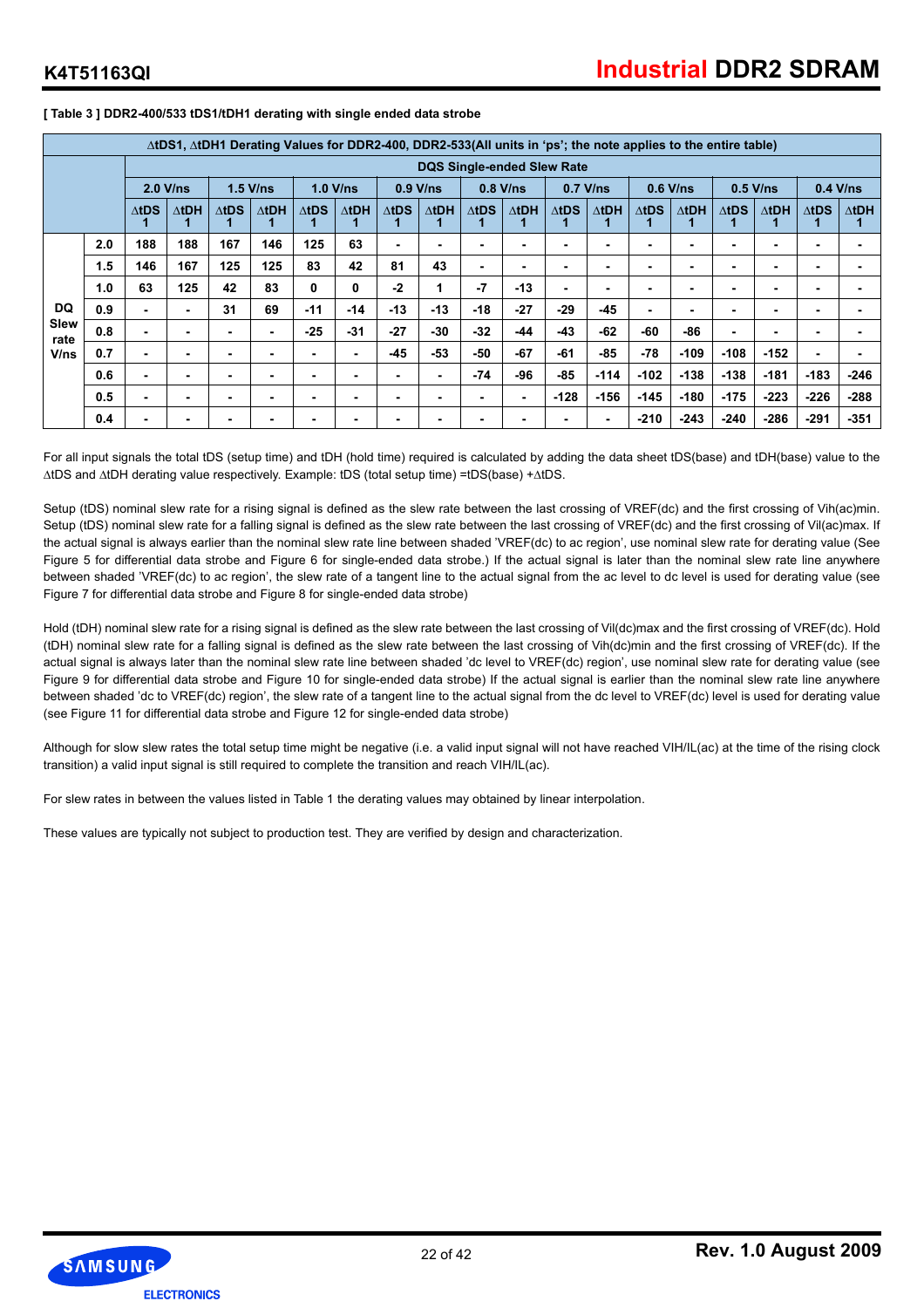

**Figure 5 - Illustration of nominal slew rate for tDS (differential DQS,DQS)**

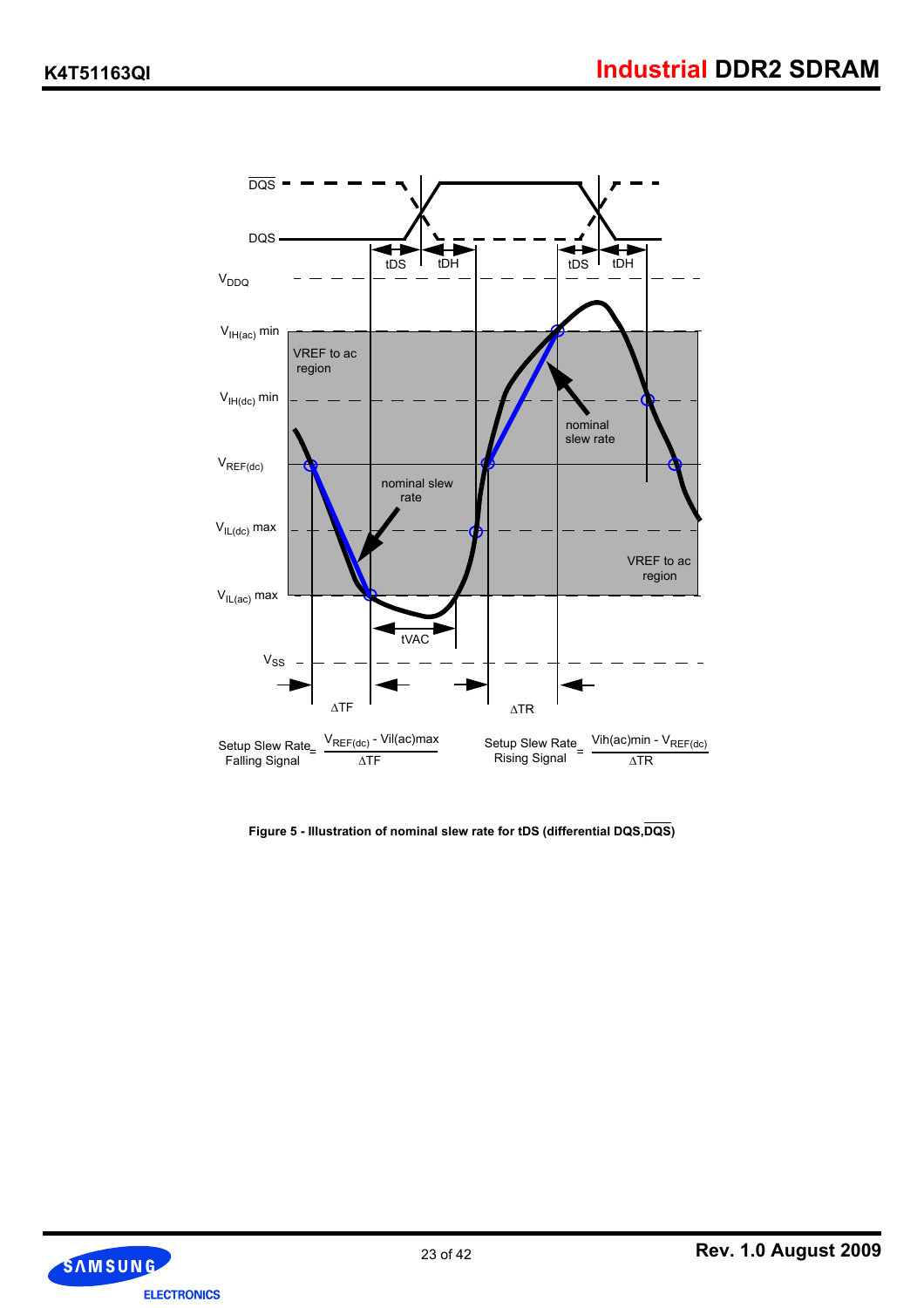

Note : DQS signal must be monotonic between Vil(dc)max and Vih(dc)min.

**Figure 6 - Illustration of nominal slew rate for tDS (single-ended DQS)**

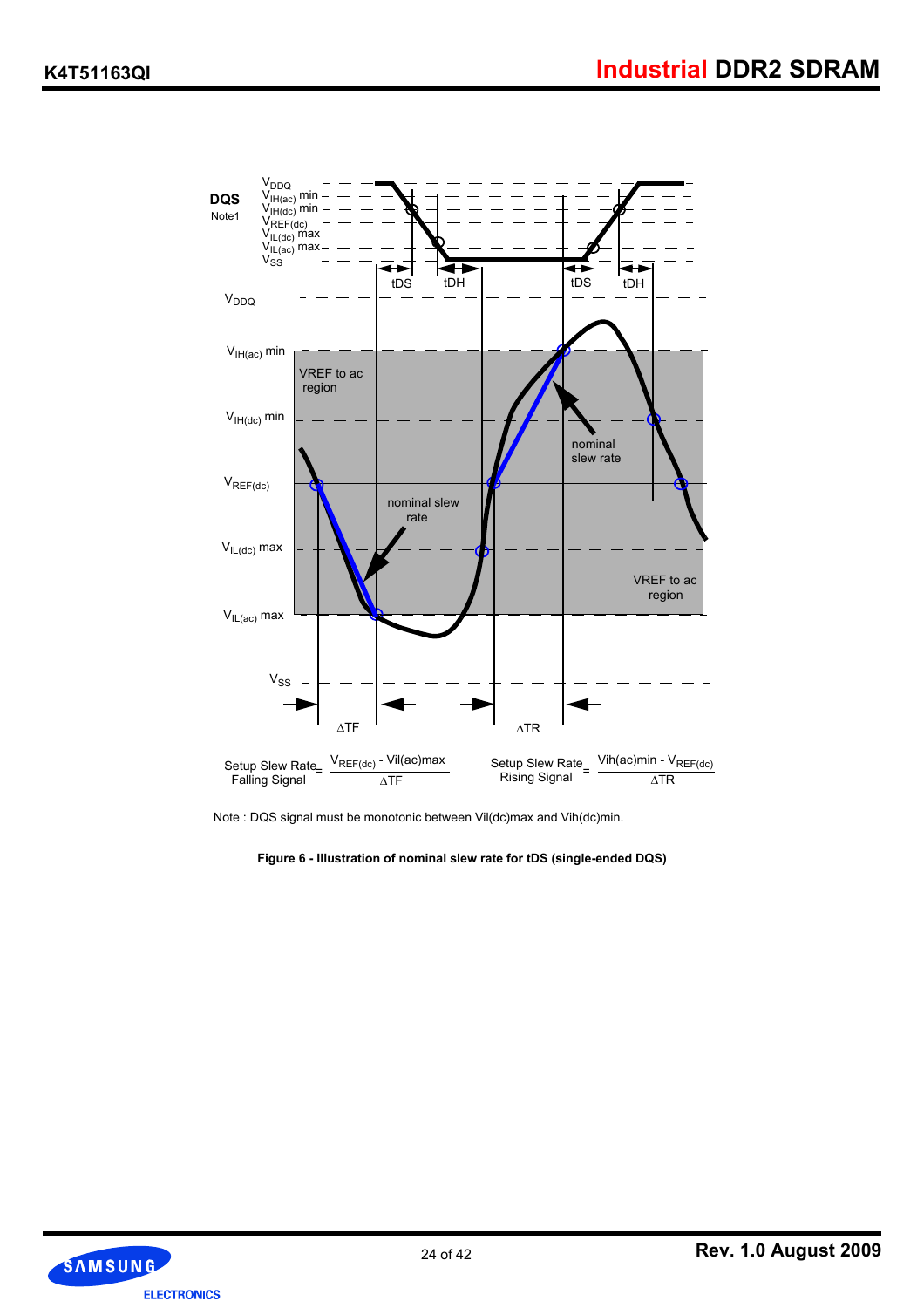

**Figure 7 - Illustration of tangent line for tDS (differential DQS, DQS)**

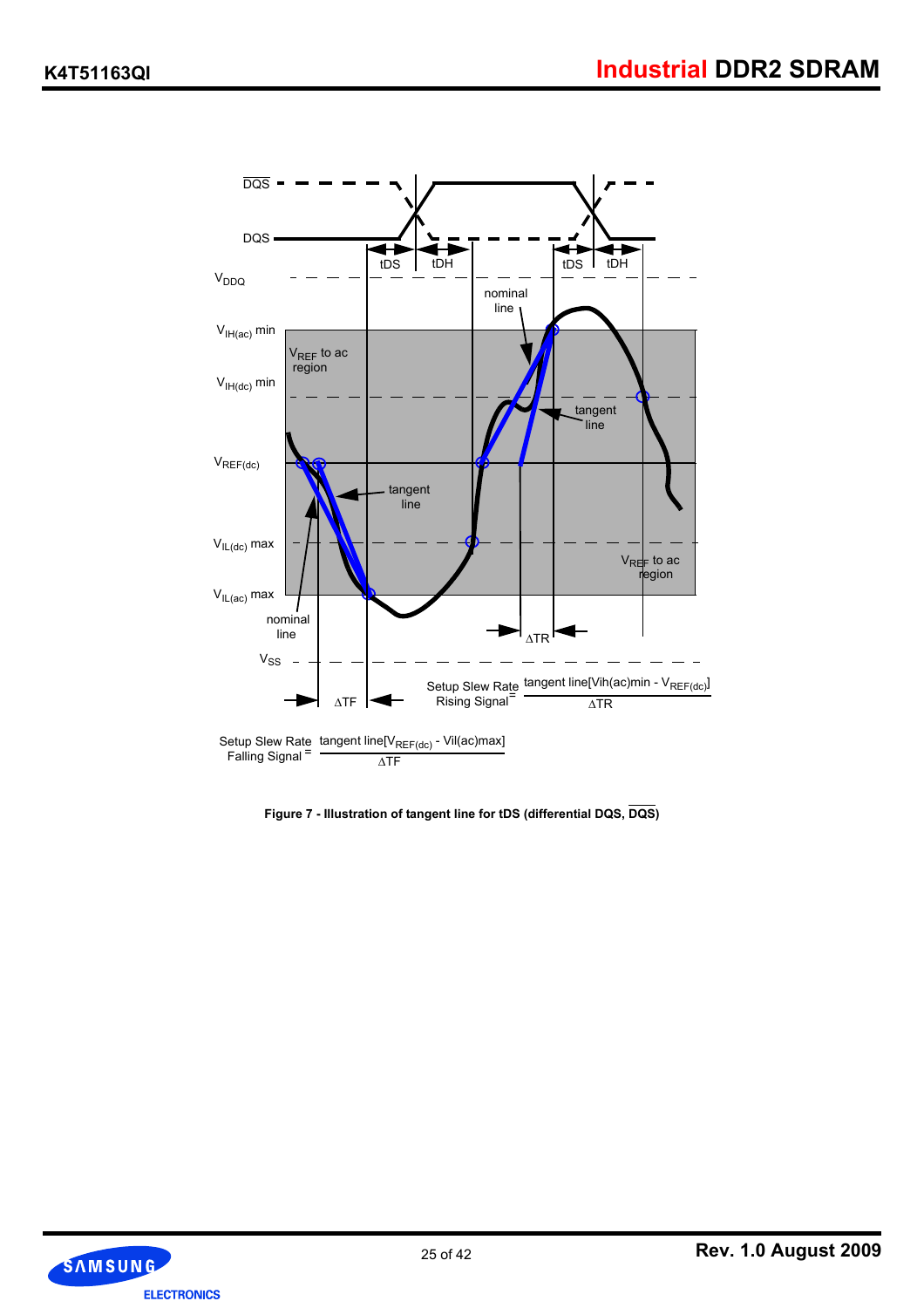

Note : DQS signal must be monotonic between Vil(dc)max and Vih(dc)min.

**Figure 8 - Illustration of tangent line for tDS (single-ended DQS)**

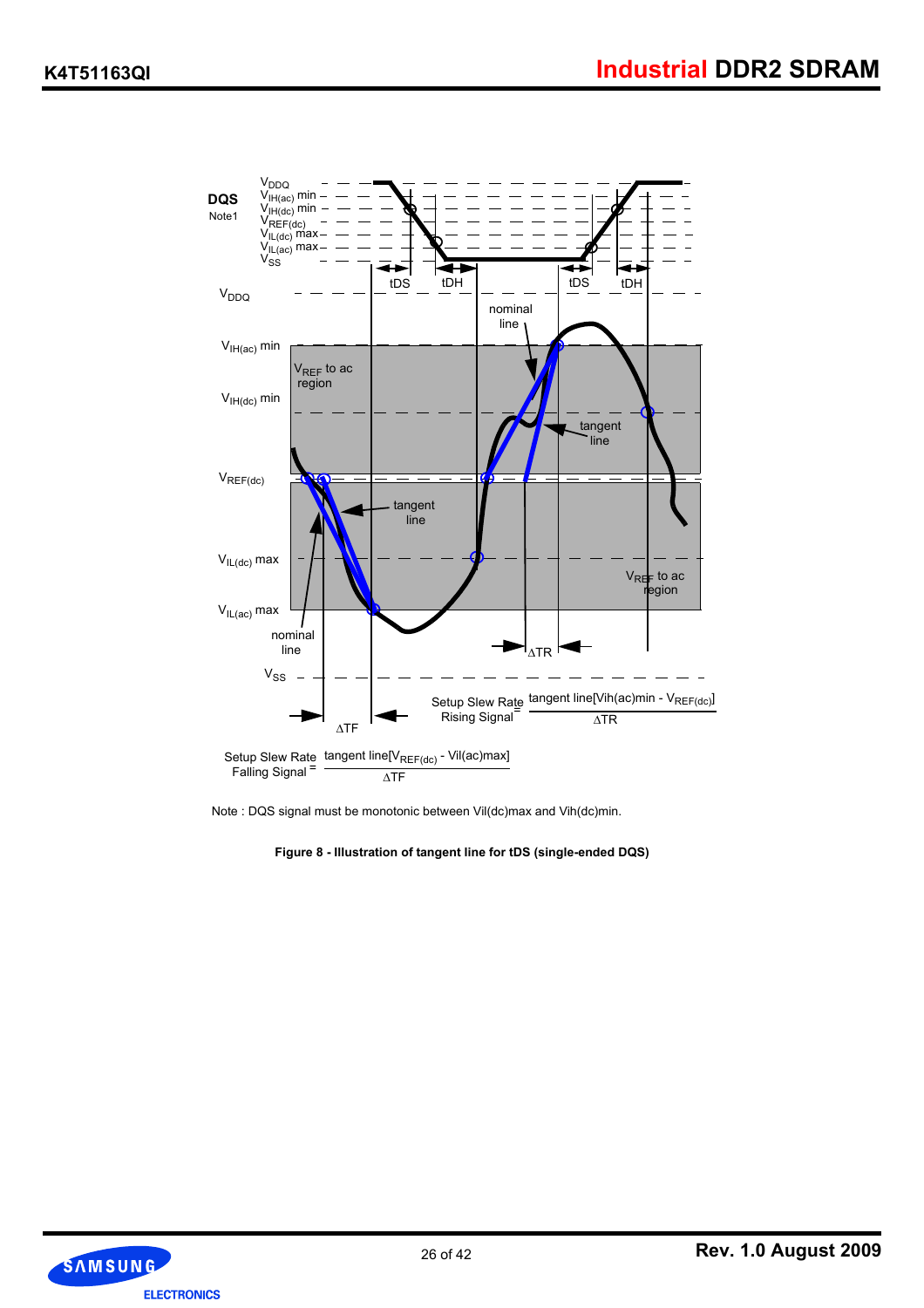

**Figure 9 - Illustration of nominal slew rate for tDH (differential DQS, DQS)**

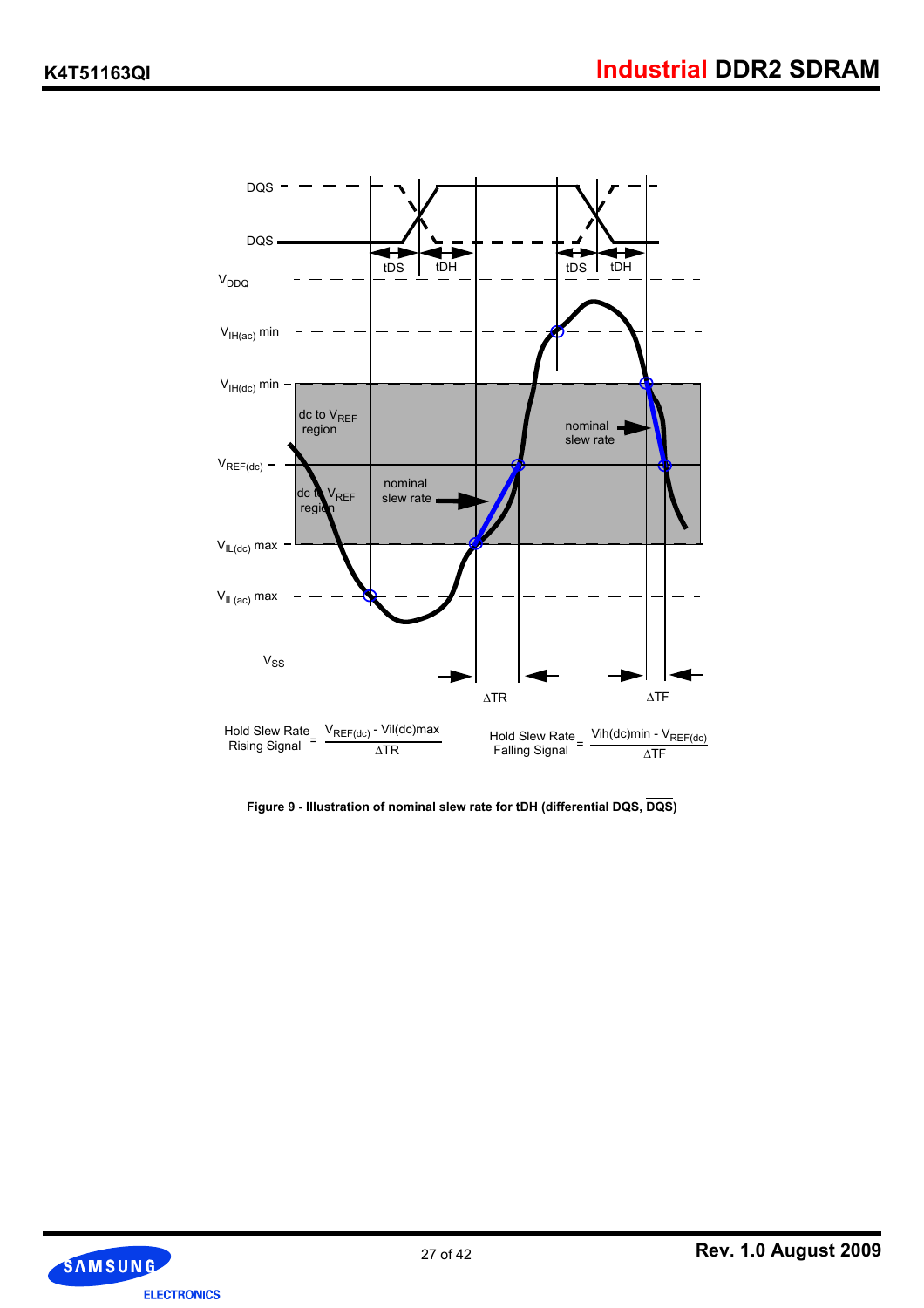

Note : DQS signal must be monotonic between Vil(dc)max and Vih(dc)min.

**Figure 10 - Illustration of nominal slew rate for tDH (single-ended DQS)**

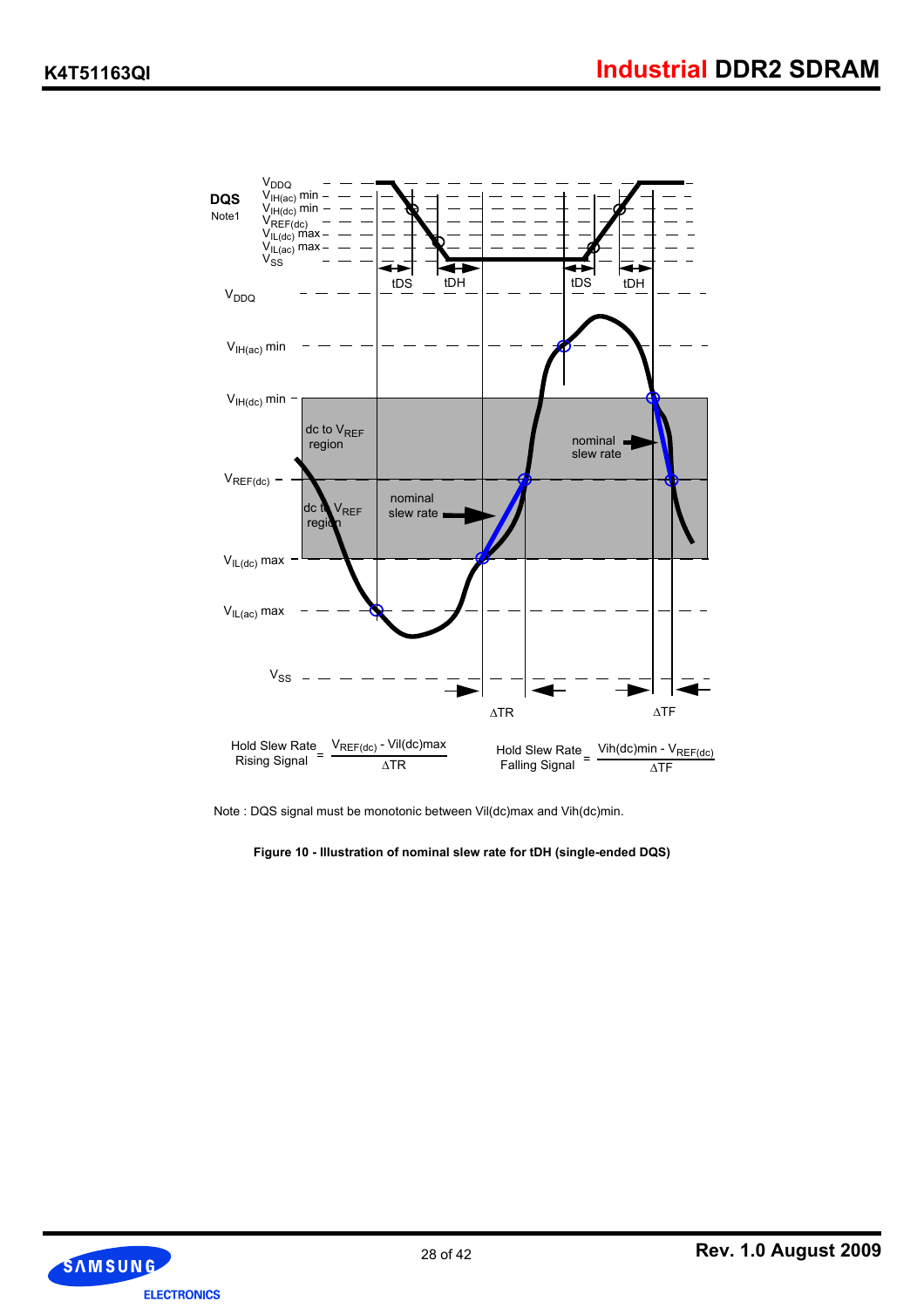

**Figure 11 - Illustration of tangent line for tDH (differential DQS, DQS)**

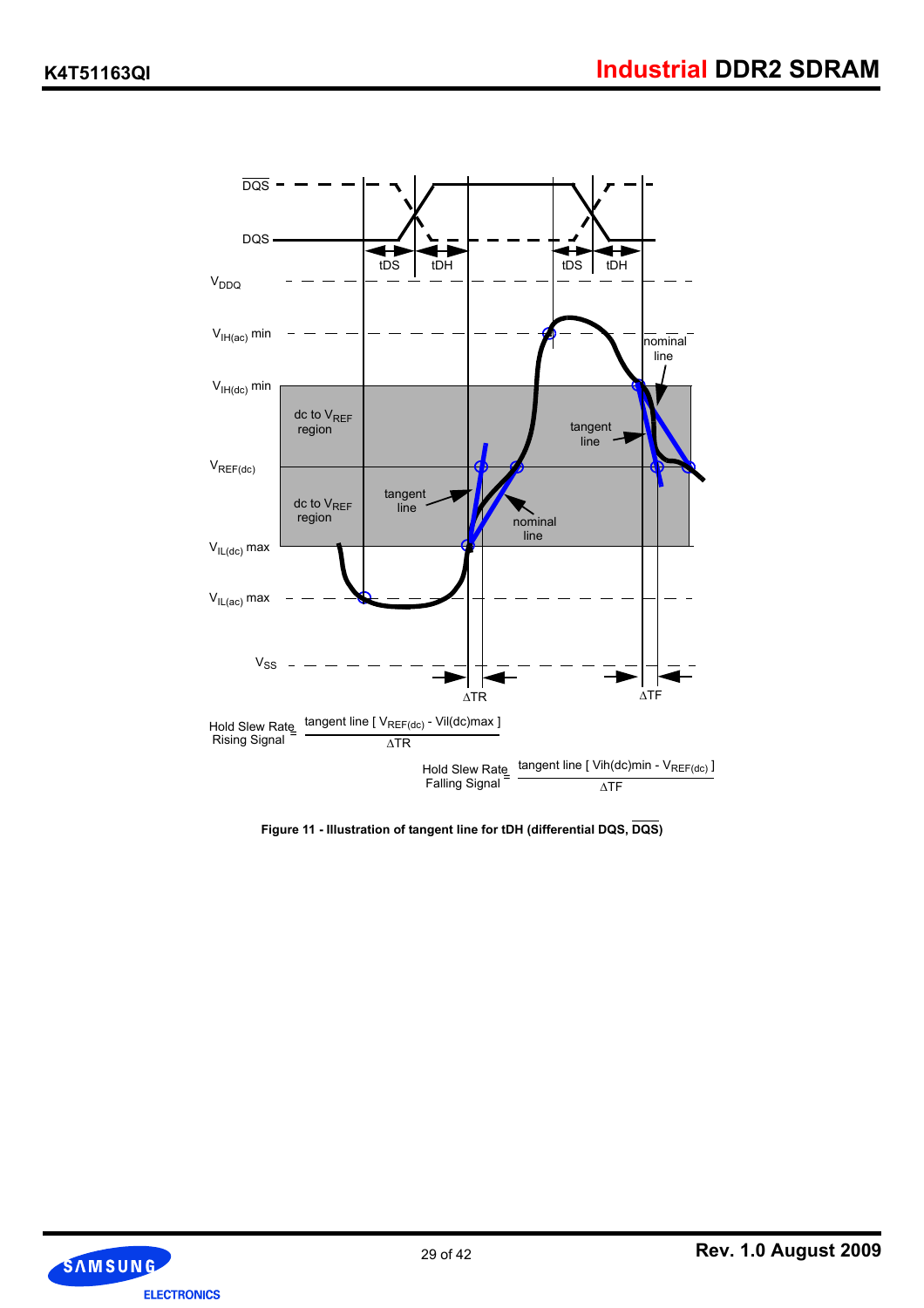

Note : DQS signal must be monotonic between Vil(dc)max and Vih(dc)min.



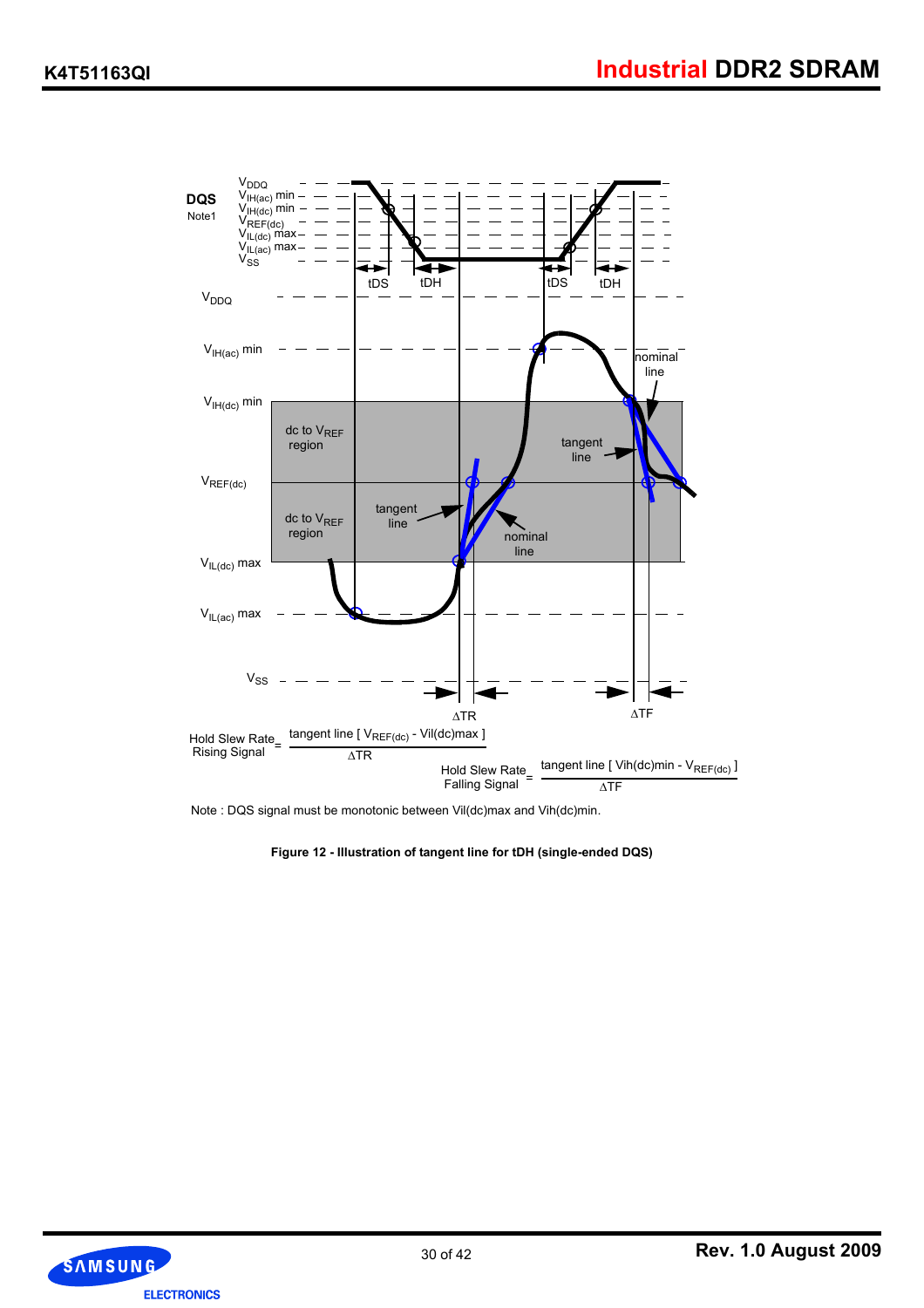**9.** tIS and tIH (input setup and hold) derating

#### **[ Table 4 ] Derating values for DDR2-400, DDR2-533**

|                                   |      |               |              |                  | ∆tlS, ∆tlH Derating Values for DDR2-400, DDR2-533 |               |                 |              |              |
|-----------------------------------|------|---------------|--------------|------------------|---------------------------------------------------|---------------|-----------------|--------------|--------------|
|                                   |      |               |              |                  | CK, CK Differential Slew Rate                     |               |                 |              |              |
|                                   |      |               | $2.0$ V/ns   |                  | $1.5$ V/ns                                        |               | 1.0 V/ns        |              | <b>Notes</b> |
|                                   |      | $\Delta t$ IS | $\Delta$ tlH | $\triangle t$ IS | $\Delta$ tlH                                      | $\Delta t$ IS | $\triangle$ tlH | <b>Units</b> |              |
|                                   | 4.0  | $+187$        | $+94$        | $+217$           | $+124$                                            | $+247$        | $+154$          | ps           | 1            |
|                                   | 3.5  | $+179$        | $+89$        | $+209$           | $+119$                                            | $+239$        | $+149$          | ps           | $\mathbf{1}$ |
|                                   | 3.0  | $+167$        | $+83$        | $+197$           | $+113$                                            | $+227$        | $+143$          | ps           | $\mathbf{1}$ |
|                                   | 2.5  | $+150$        | $+75$        | $+180$           | $+105$                                            | $+210$        | $+135$          | ps           | 1            |
|                                   | 2.0  | $+125$        | $+45$        | $+155$           | $+75$                                             | $+185$        | $+105$          | ps           | 1            |
|                                   | 1.5  | $+83$         | $+21$        | $+113$           | $+51$                                             | $+143$        | $+81$           | ps           | $\mathbf{1}$ |
|                                   | 1.0  | 0             | 0            | $+30$            | $+30$                                             | $+60$         | $+60$           | ps           | $\mathbf{1}$ |
|                                   | 0.9  | $-11$         | $-14$        | $+19$            | $+16$                                             | $+49$         | $+46$           | ps           | 1            |
| Command/                          | 0.8  | $-25$         | $-31$        | $+5$             | $-1$                                              | $+35$         | $+29$           | ps           | $\mathbf{1}$ |
| <b>Address Slew</b><br>rate(V/ns) | 0.7  | $-43$         | $-54$        | $-13$            | $-24$                                             | $+17$         | $+6$            | ps           | $\mathbf{1}$ |
|                                   | 0.6  | $-67$         | $-83$        | $-37$            | $-53$                                             | $-7$          | $-23$           | ps           | $\mathbf{1}$ |
|                                   | 0.5  | $-110$        | $-125$       | $-80$            | $-95$                                             | $-50$         | $-65$           | ps           | 1            |
|                                   | 0.4  | $-175$        | $-188$       | $-145$           | $-158$                                            | $-115$        | $-128$          | ps           | 1            |
|                                   | 0.3  | $-285$        | $-292$       | $-255$           | $-262$                                            | $-225$        | $-232$          | ps           | $\mathbf{1}$ |
|                                   | 0.25 | $-350$        | $-375$       | $-320$           | $-345$                                            | $-290$        | $-315$          | ps           | 1            |
|                                   | 0.2  | $-525$        | $-500$       | $-495$           | $-470$                                            | $-465$        | $-440$          | ps           | 1            |
|                                   | 0.15 | $-800$        | $-708$       | $-770$           | $-678$                                            | $-740$        | $-648$          | ps           | 1            |
|                                   | 0.1  | $-1450$       | $-1125$      | $-1420$          | $-1095$                                           | $-1390$       | $-1065$         | ps           | $\mathbf{1}$ |

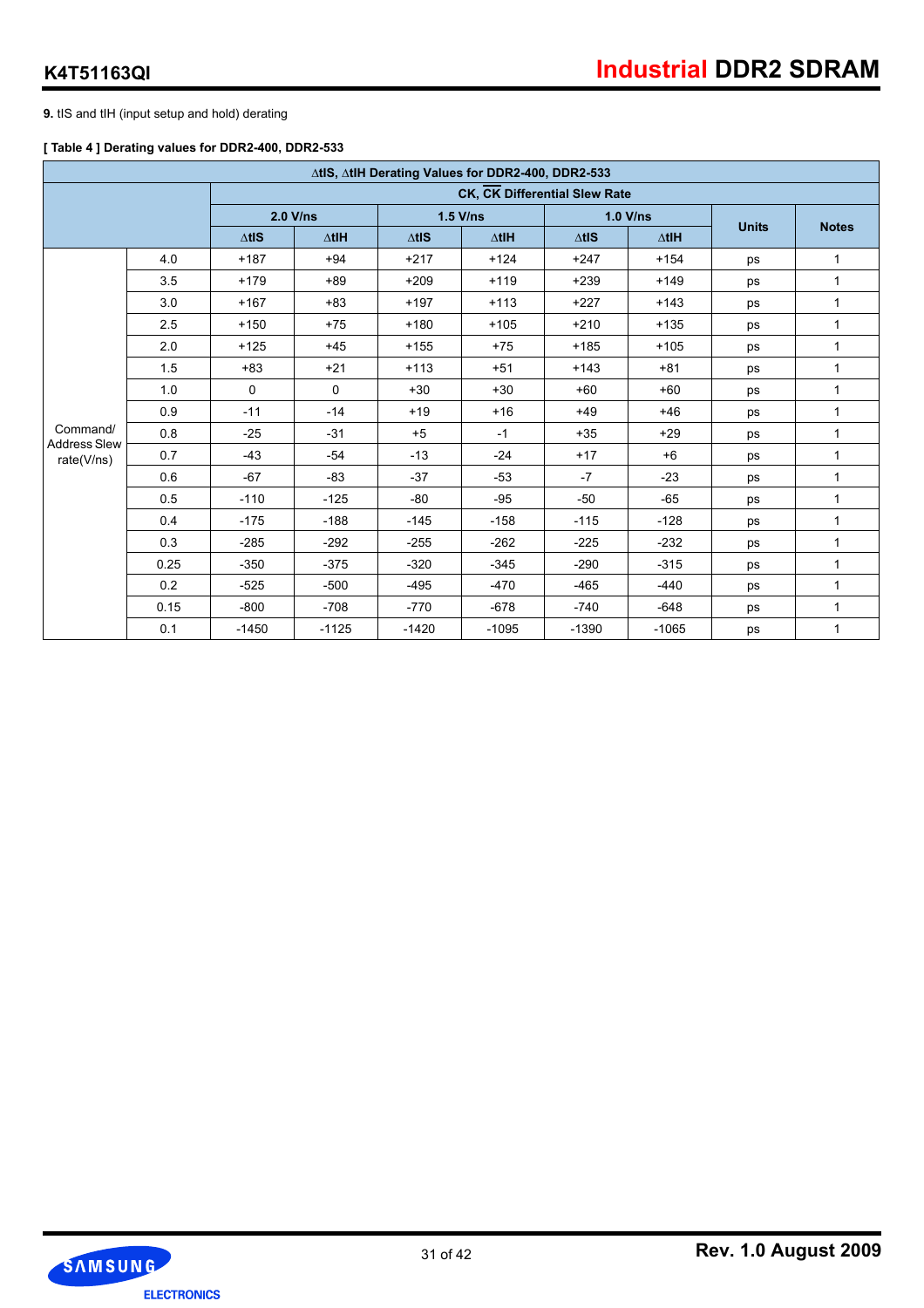#### **[ Table 5 ] Derating values for DDR2-667, DDR2-800**

|                                 |      |               |                 |               | ∆tlS and ∆tlH Derating Values for DDR2-667, DDR2-800 |               |                 |              |              |
|---------------------------------|------|---------------|-----------------|---------------|------------------------------------------------------|---------------|-----------------|--------------|--------------|
|                                 |      |               |                 |               | CK, CK Differential Slew Rate                        |               |                 |              |              |
|                                 |      |               | $2.0$ V/ns      |               | $1.5$ V/ns                                           |               | $1.0$ V/ns      | <b>Units</b> | <b>Notes</b> |
|                                 |      | $\Delta t$ IS | $\triangle$ tlH | $\Delta t$ IS | $\triangle$ tlH                                      | $\Delta t$ IS | $\triangle$ tlH |              |              |
|                                 | 4.0  | $+150$        | $+94$           | $+180$        | $+124$                                               | $+210$        | $+154$          | ps           | 1            |
|                                 | 3.5  | $+143$        | $+89$           | $+173$        | $+119$                                               | $+203$        | $+149$          | ps           | 1            |
|                                 | 3.0  | $+133$        | $+83$           | $+163$        | $+113$                                               | $+193$        | $+143$          | ps           | 1            |
|                                 | 2.5  | $+120$        | $+75$           | $+150$        | $+105$                                               | $+180$        | $+135$          | ps           | 1            |
|                                 | 2.0  | $+100$        | $+45$           | $+130$        | $+75$                                                | $+160$        | $+105$          | ps           | 1            |
|                                 | 1.5  | $+67$         | $+21$           | $+97$         | $+51$                                                | $+127$        | $+81$           | ps           | $\mathbf{1}$ |
|                                 | 1.0  | $\mathbf 0$   | 0               | $+30$         | $+30$                                                | $+60$         | $+60$           | ps           | $\mathbf{1}$ |
|                                 | 0.9  | $-5$          | $-14$           | $+25$         | $+16$                                                | $+55$         | $+46$           | ps           | 1            |
| Command/<br><b>Address Slew</b> | 0.8  | $-13$         | $-31$           | $+17$         | $-1$                                                 | $+47$         | $+29$           | ps           | $\mathbf{1}$ |
| rate(V/ns)                      | 0.7  | $-22$         | $-54$           | $+8$          | $-24$                                                | $+38$         | $+6$            | ps           | $\mathbf{1}$ |
|                                 | 0.6  | $-34$         | $-83$           | $-4$          | $-53$                                                | $+26$         | $-23$           | ps           | 1            |
|                                 | 0.5  | $-60$         | $-125$          | $-30$         | $-95$                                                | $\Omega$      | $-65$           | ps           | 1            |
|                                 | 0.4  | $-100$        | $-188$          | $-70$         | $-158$                                               | $-40$         | $-128$          | ps           | $\mathbf{1}$ |
|                                 | 0.3  | $-168$        | $-292$          | $-138$        | $-262$                                               | $-108$        | $-232$          | ps           | 1            |
|                                 | 0.25 | $-200$        | $-375$          | $-170$        | $-345$                                               | $-140$        | $-315$          | ps           | 1            |
|                                 | 0.2  | $-325$        | $-500$          | $-295$        | $-470$                                               | $-265$        | $-440$          | ps           | 1            |
|                                 | 0.15 | $-517$        | $-708$          | $-487$        | $-678$                                               | $-457$        | $-648$          | ps           | $\mathbf{1}$ |
|                                 | 0.1  | $-1000$       | $-1125$         | $-970$        | $-1095$                                              | $-940$        | $-1065$         | ps           | $\mathbf{1}$ |

For all input signals the total tIS (setup time) and tIH (hold time) required is calculated by adding the data sheet tIS(base) and tIH(base) value to the ∆tIS and ∆tIH derating value respectively. Example: tIS (total setup time) = tIS(base) + ∆tIS

Setup (tIS) nominal slew rate for a rising signal is defined as the slew rate between the last crossing of VREF(dc) and the first crossing of Vih(ac)min. Setup (tIS) nominal slew rate for a falling signal is defined as the slew rate between the last crossing of VREF(dc) and the first crossing of Vil(ac)max. If the actual signal is always earlier than the nominal slew rate line between shaded 'VREF(dc) to ac region', use nominal slew rate for derating value (see Figure 13). If the actual signal is later than the nominal slew rate line anywhere between shaded 'VREF(dc) to ac region', the slew rate of a tangent line to the actual signal from the ac level to dc level is used for derating value (see Figure 14).

Hold (tlH) nominal slew rate for a rising signal is defined as the slew rate between the last crossing of Vil(dc)max and the first crossing of VREF(dc). Hold (tIH) nominal slew rate for a falling signal is defined as the slew rate between the last crossing of Vih(dc)min and the first crossing of VREF(dc). If the actual signal is always later than the nominal slewrate line between shaded 'dc to VREF(dc) region', use nominal slew rate for derating value (see Figure 15). If the actual signal is earlier than the nominal slew rate line anywhere between shaded 'dc to VREF(dc) region', the slew rate of a tangent line to the actual signal from the dc level to VREF(dc) level is used for derating value (see Figure 16).

Although for slow slew rates the total setup time might be negative (i.e. a valid input signal will not have reached VIH/IL(ac) at the time of the rising clock transition) a valid input signal is still required to complete the transition and reach VIH/IL(ac).

For slew rates in between the values listed in Table 2 the derating values may obtained by linear interpolation.

These values are typically not subject to production test. They are verified by design and characterization.

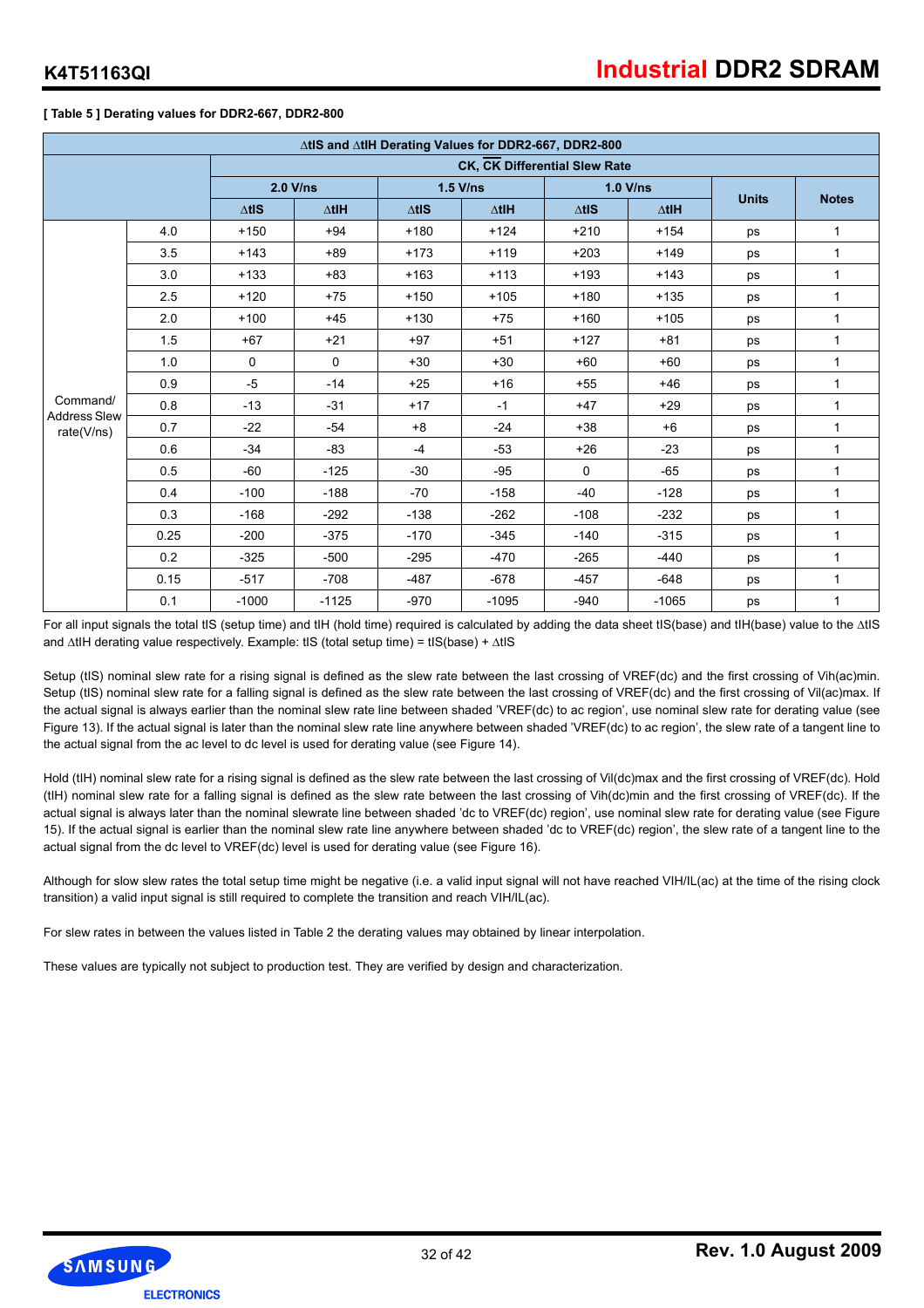

**Figure 13 - Illustration of nominal slew rate for tIS**

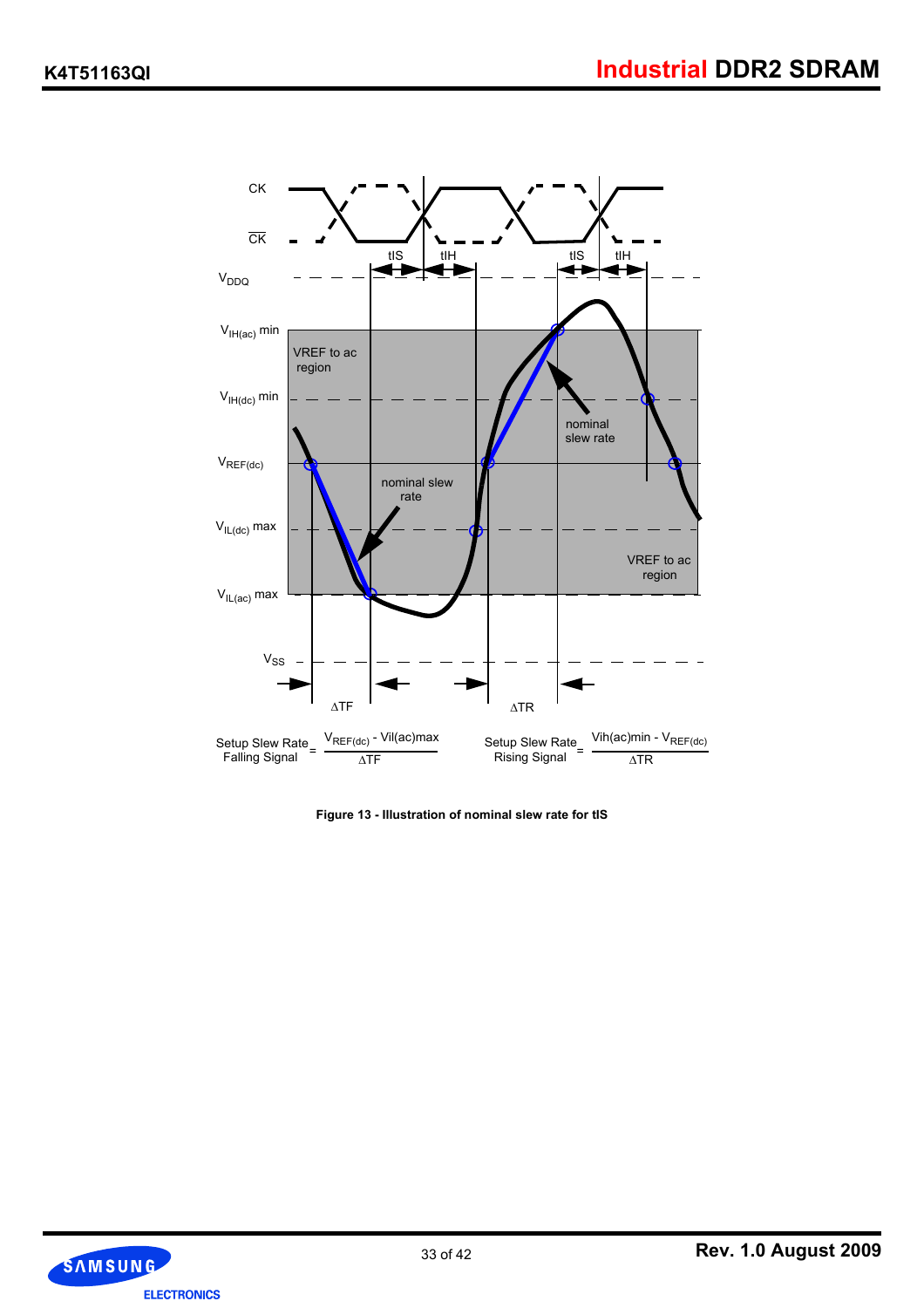

**Figure 14 - Illustration of tangent line for tIS**

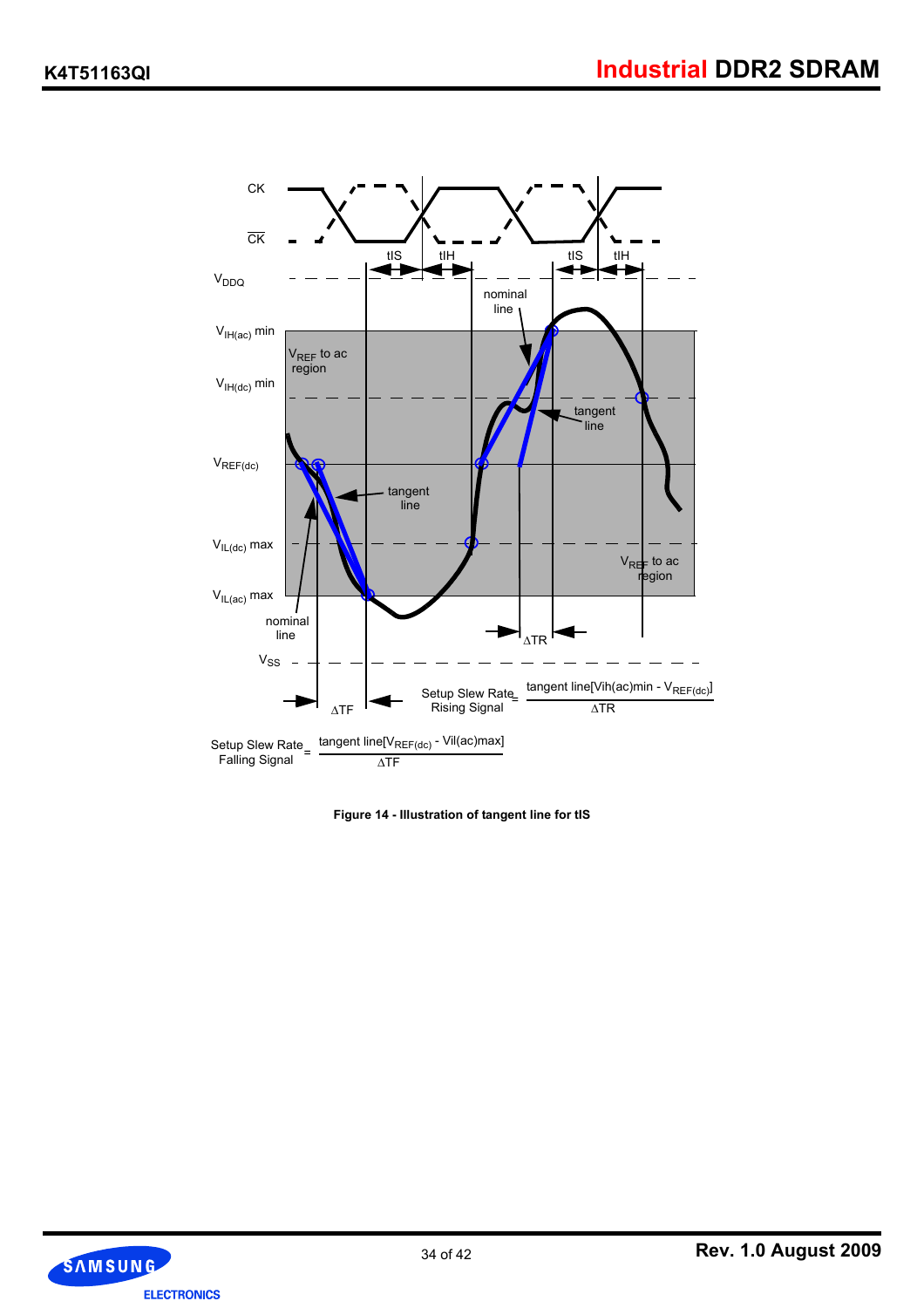

**Figure 15 - Illustration of nominal slew rate for tIH**

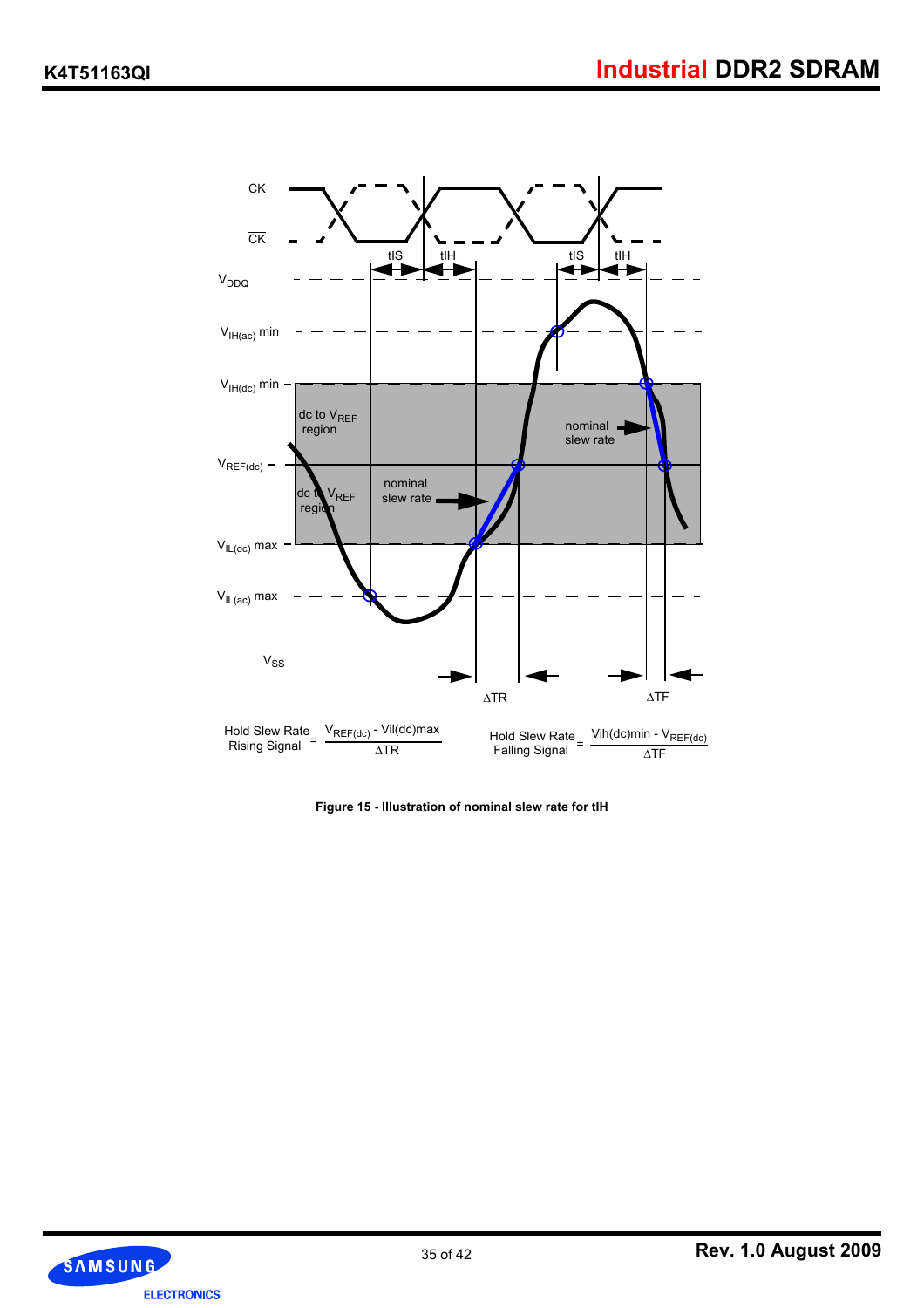

**Figure 16 - Illustration of tangent line for tIH**

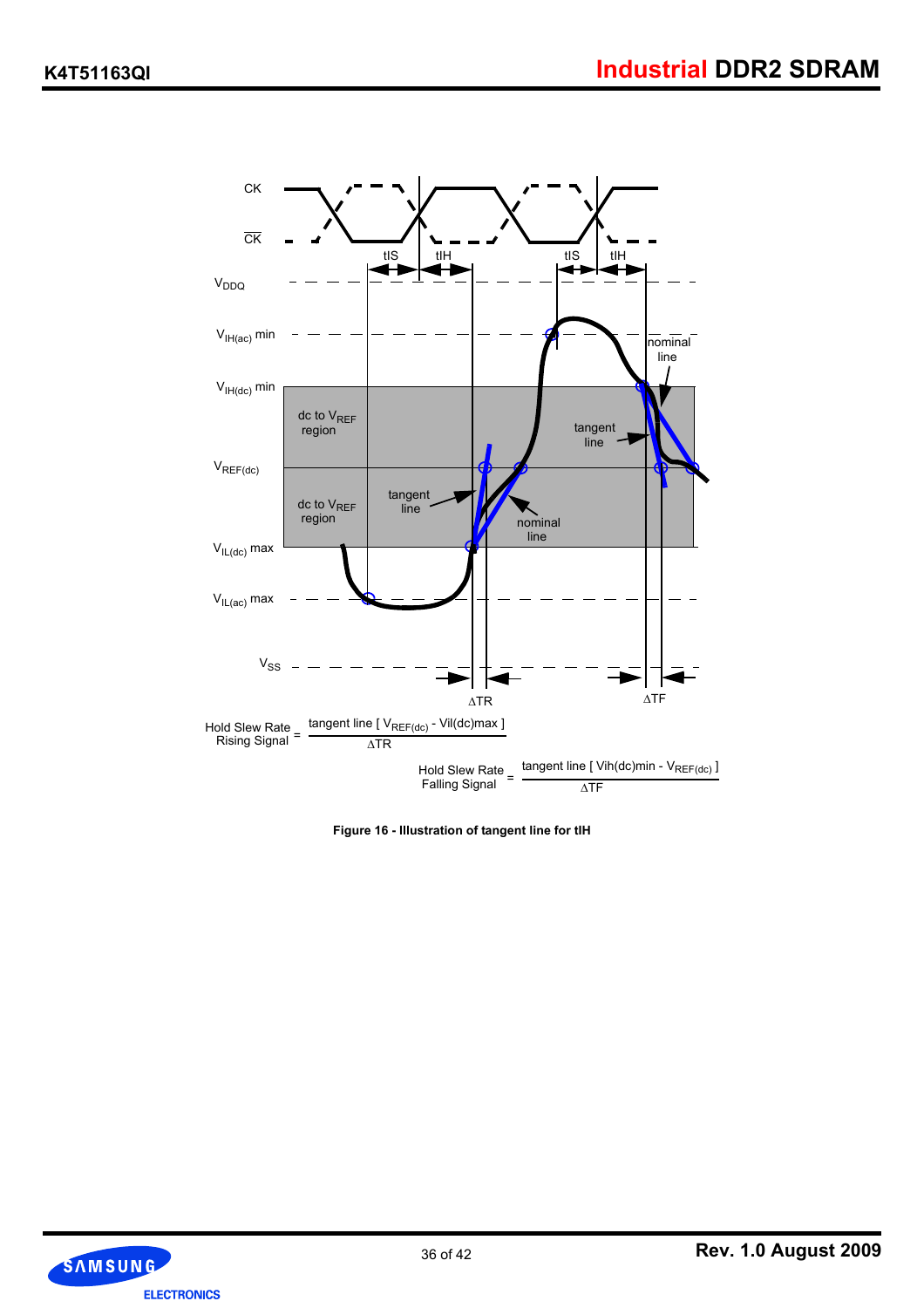## **K4T51163QI**

- **10.** The maximum limit for this parameter is not a device limit. The device will operate with a greater value for this parameter, but system performance (bus turnaround) will degrade accordingly.
- **11.** MIN ( tCL, tCH) refers to the smaller of the actual clock LOW time and the actual clock HIGH time as provided to the device (i.e. this value can be greater than the minimum specification limits for tCL and tCH). For example, tCL and tCH are = 50% of the period, less the half period jitter ( tJIT(HP)) of the clock source, and less the half period jitter due to crosstalk ( tJIT(crosstalk)) into the clock traces.
- **12.** tQH = tHP tQHS, where :
	- tHP = minimum half clock period for any given cycle and is defined by clock HIGH or clock LOW (tCH, tCL).
	- tQHS accounts for:
	- 1) The pulse duration distortion of on-chip clock circuits; and
	- 2) The worst case push-out of DQS on one transition followed by the worst case pull-in of DQ on the next transition, both of which are, separately, due to data pin skew and output pattern effects, and p-channel to n-channel variation of the output drivers.
- **13.** tDQSQ: Consists of data pin skew and output pattern effects, and p-channel to n-channel variation of the output drivers as well as output slew rate mismatch between DQS/  $\overline{DQS}$  and associated DQ in any given cycle.
- **14.** tDAL = WR + RU{ tRP[ns] / tCK[ns] }, where RU stands for round up. WR refers to the tWR parameter stored in the MRS. For tRP, if the result of the division is not already an integer, round up to the next highest integer. tCK refers to the application clock period.

Example: For DDR667 at tCK = 3ns with WR programmed to 5 clocks.

 $tDAL = 5 + (15 \text{ ns} / 3 \text{ ns})$  clocks =  $5 + (5)$  clocks = 10 clocks.

- **15.** The clock frequency is allowed to change during self refresh mode or precharge power-down mode.
- **16.** ODT turn on time min is when the device leaves high impedance and ODT resistance begins to turn on. ODT turn on time max is when the ODT resistance is fully on. Both are measured from tAOND, which is interpreted differently per speed bin. For DDR2-667/800, tAOND is 2 clock cycles after the clock edge that registered a first ODT HIGH counting the actual input clock edges.
- **17.** ODT turn off time min is when the device starts to turn off ODT resistance. ODT turn off time max is when the bus is in high impedance. Both are measured from tAOFD, which is interpreted differently per speed bin. For DDR2-667/800, if tCK(avg) = 3 ns is assumed, tAOFD is 1.5 ns (= 0.5 x 3 ns) after the second trailing clock edge counting from the clock edge that registered a first ODT LOW and by counting the actual input clock edges.
- **18.** tHZ and tLZ transitions occur in the same access time as valid data transitions. These parameters are referenced to a specific voltage level which specifies when the device output is no longer driving (tHZ), or begins driving (tLZ). Figure 17 shows a method to calculate the point when device is no longer driving (tHZ), or beginsdriving (tLZ) by measuring the signal at two different voltages. The actual voltage measurement points are not critical as long as the calculation is consistent. tLZ(DQ) refers to tLZ of the DQS and tLZ(DQS) refers to tLZ of the (U/L/R)DQS and (U/L/R)DQS each treated as single-ended signal.
- **19.** tRPST end point and tRPRE begin point are not referenced to a specific voltage level but specify when the device output is no longer driving (tRPST), or begins driving (tRPRE). Figure 17 shows a method to calculate these points when the device is no longer driving (tRPST), or begins driving (tRPRE) by measuring the signal at two different voltages. The actual voltage measurement points are not critical as long as the calculation is consistent.





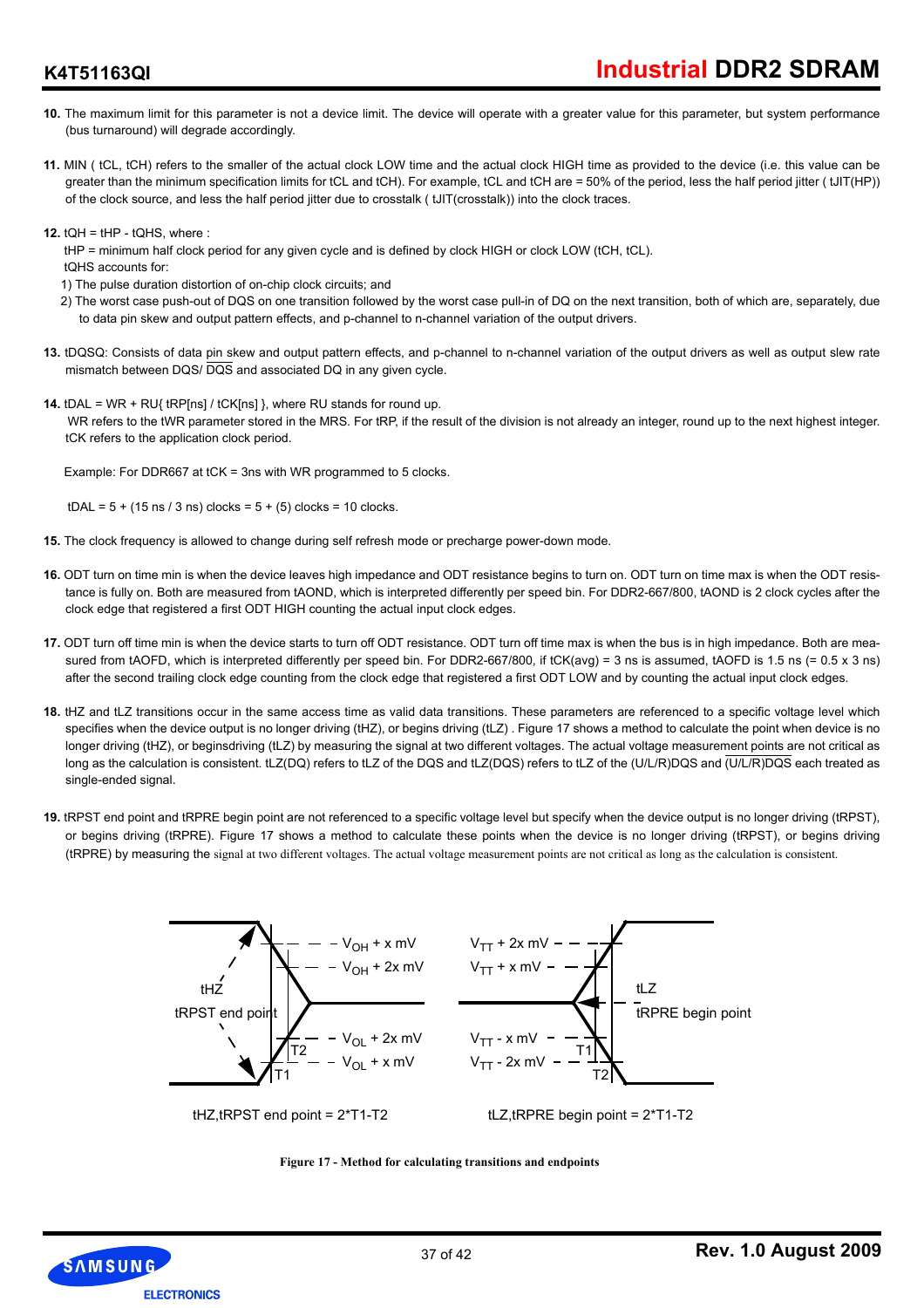## **K4T51163QI**

- **20.** Input waveform timing tDS with differential data strobe enabled MR[bit10]=0, is referenced from the input signal crossing at the V<sub>IH</sub>(AC) level to the differential data strobe crosspoint for a rising signal, and from the input signal crossing at the  $V_{IL}(AC)$  level to the differential data strobe crosspoint for a falling signal applied to the device under test. DQS,  $\overline{DQS}$  signals must be monotonic between V<sub>IL</sub>(DC)max and V<sub>IH</sub>(DC)min. See Figure 18.
- **21.** Input waveform timing tDH with differential data strobe enabled MR[bit10]=0, is referenced from the differential data strobe crosspoint to the input signal crossing at the V<sub>IH</sub>(DC) level for a falling signal and from the differential data strobe crosspoint to the input signal crossing at the V<sub>IL</sub>(DC) level for a rising signal applied to the device under test. DQS,  $\overline{DQS}$  signals must be monotonic between V<sub>IL</sub>(DC)max and V<sub>IH</sub>(DC)min. See Figure 18.



**Figure 18 - Differential input waveform timing - tDS and tDH**

- 22. Input waveform timing is referenced from the input signal crossing at the V<sub>IH</sub>(AC) level for a rising signal and V<sub>IL</sub>(AC) for a falling signal applied to the device under test. See Figure 19.
- **23.** Input waveform timing is referenced from the input signal crossing at the V<sub>IL</sub>(DC) level for a rising signal and V<sub>IH</sub>(DC) for a falling signal applied to the device under test. See Figure 19.



**Figure 19 - Differential input waveform timing - tIS and tIH**

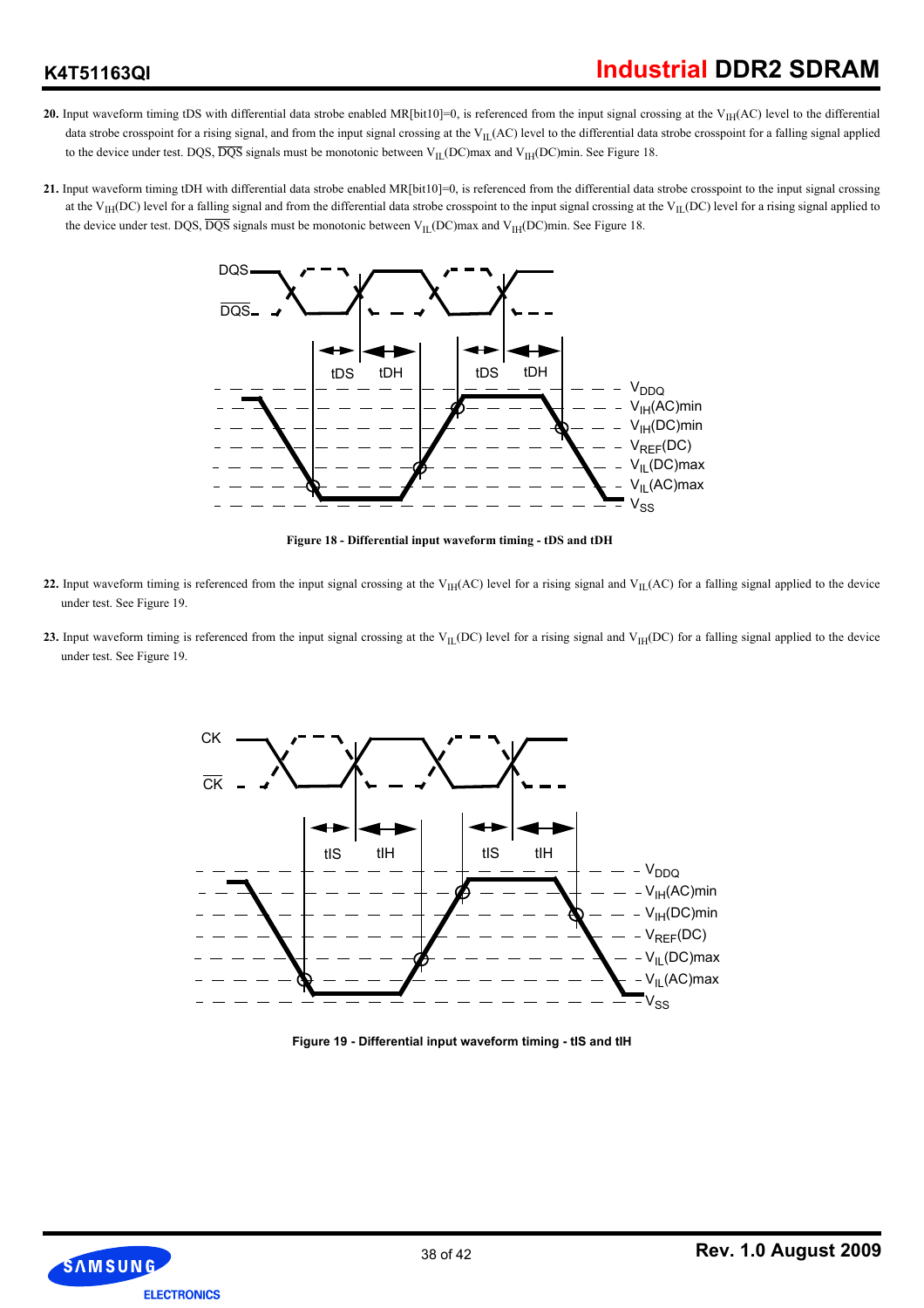- **24.** tWTR is at lease two clocks (2 x tCK or 2 x nCK) independent of operation frequency.
- 25. Input waveform timing with single-ended data strobe enabled MR[bit10] = 1, is referenced from the input signal crossing at the VIH(ac) level to the single-ended data strobe crossing VIH/L(dc) at the start of its transition for a rising signal, and from the input signal crossing at the VIL(ac) level to the single-ended data strobe crossing VIH/L(dc) at the start of its transition for a falling signal applied to the device under test. The DQS signal must be monotonic between Vil(dc)max and Vih(dc)min.
- **26.** Input waveform timing with single-ended data strobe enabled MR[bit10] = 1, is referenced from the input signal crossing at the VIH(dc) level to the single-ended data strobe crossing VIH/L(ac) at the end of its transition for a rising signal, and from the input signal crossing at the VIL(dc) level to the single-ended data strobe crossing VIH/L(ac) at the end of its transition for a falling signal applied to the device under test. The DQS signal must be monotonic between Vil(dc)max and Vih(dc)min.
- **27.** tCKEmin of 3 clocks means CKE must be registered on three consecutive positive clock edges. CKE must remain at the valid input level the entire time it takes to achieve the 3 clocks of registration. Thus, after any CKE transition, CKE may not transition from its valid level during the time period of  $tIS + 2x$  tCK + tIH.
- **28.** If tDS or tDH is violated, data corruption may occur and the data must be re-written with valid data before a valid READ can be executed.
- **29.** These parameters are measured from a command/address signal (CKE, CS, RAS, CAS, WE, ODT, BA0, A0, A1, etc.) transition edge to its respective clock signal (CK/ $\overline{\text{CK}}$ ) crossing. The spec values are not affected by the amount of clock jitter applied (i.e. tJIT(per), tJIT(cc), etc.), as the setup and hold are relative to the clock signal crossing that latches the command/address. That is, these parameters should be met whether clock jitter is present or not.
- **30.** These parameters are measured from a data strobe signal ((L/U/R)DQS/DQS) crossing to its respective clock signal (CK/CK) crossing. The spec values are not affected by the amount of clock jitter applied (i.e. tJIT(per), tJIT(cc), etc.), as these are relative to the clock signal crossing. That is, these parameters should be met whether clock jitter is present or not.
- **31.** These parameters are measured from a data signal ((L/U)DM, (L/U)DQ0, (L/U)DQ1, etc.) transition edge to its respective data strobe signal ((L/U/ R)DQS/DQS) crossing.
- **32.** For these parameters, the DDR2 SDRAM device is characterized and verified to support tnPARAM = RU{tPARAM / tCK(avg)}, which is in clock cycles, assuming all input clock jitter specifications are satisfied. For example, the device will support tnRP = RU{tRP / tCK(avg)}, which is in clock cycles, if all input clock jitter specifications are met. This means: For DDR2-667 5-5-5, of which tRP = 15ns, the device will support tnRP = RU{tRP / tCK(avg)} = 5, i.e. as long as the input clock jitter specifications are met, Precharge command at Tm and Active command at Tm+5 is valid even if (Tm+5 - Tm) is less than 15ns due to input clock jitter.
- **33.** tDAL [nCK] = WR [nCK] + tnRP [nCK] = WR + RU {tRP [ps] / tCK(avg) [ps] }, where WR is the value programmed in the mode register set.
- **34.** New units, 'tCK(avg)' and 'nCK', are introduced in DDR2-667 and DDR2-800. Unit 'tCK(avg)' represents the actual tCK(avg) of the input clock under operation. Unit 'nCK' represents one clock cycle of the input clock, counting the actual clock edges.
	- Note that in DDR2-400 and DDR2-533, 'tCK' is used for both concepts.
	- ex) tXP = 2 [nCK] means; if Power Down exit is registered at Tm, an Active command may be registered at Tm+2, even if (Tm+2 Tm) is 2 x tCK(avg) + tERR(2per),min.
- 35. Input clock jitter spec parameter. These parameters and the ones in the table below are referred to as 'input clock jitter spec parameters' and these parameters apply to DDR2-667 and DDR2-800 only. The jitter specified is a random jitter meeting a Gaussian distribution.

| <b>Parameter</b>                                             | <b>Symbol</b>   | <b>DDR2-667</b> |            | <b>DDR2-800</b> |            | units | <b>Notes</b> |
|--------------------------------------------------------------|-----------------|-----------------|------------|-----------------|------------|-------|--------------|
|                                                              |                 | <b>Min</b>      | <b>Max</b> | <b>Min</b>      | <b>Max</b> |       |              |
| Clock period jitter                                          | tJIT(per)       | $-125$          | 125        | $-100$          | 100        | ps    | 35           |
| Clock period jitter during DLL locking period                | tJIT(per, lck)  | $-100$          | 100        | -80             | 80         | ps    | 35           |
| Cycle to cycle clock period jitter                           | tJIT(cc)        | $-250$          | 250        | $-200$          | 200        | ps    | 35           |
| Cycle to cycle clock period jitter during DLL locking period | tJIT(cc, lck)   | $-200$          | 200        | $-160$          | 160        | ps    | 35           |
| Cumulative error across 2 cycles                             | tERR(2per)      | $-175$          | 175        | $-150$          | 150        | ps    | 35           |
| Cumulative error across 3 cycles                             | tERR(3per)      | $-225$          | 225        | $-175$          | 175        | ps    | 35           |
| Cumulative error across 4 cycles                             | tERR(4per)      | $-250$          | 250        | $-200$          | 200        | ps    | 35           |
| Cumulative error across 5 cycles                             | tERR(5per)      | $-250$          | 250        | $-200$          | 200        | ps    | 35           |
| Cumulative error across n cycles, $n = 6$ 10, inclusive      | $tERR(6-10per)$ | $-350$          | 350        | $-300$          | 300        | ps    | 35           |
| Cumulative error across n cycles, n = 11  50, inclusive      | tERR(11-50per)  | -450            | 450        | $-450$          | 450        | ps    | 35           |
| Duty cycle jitter                                            | tJIT(duty)      | $-125$          | 125        | $-100$          | 100        | ps    | 35           |

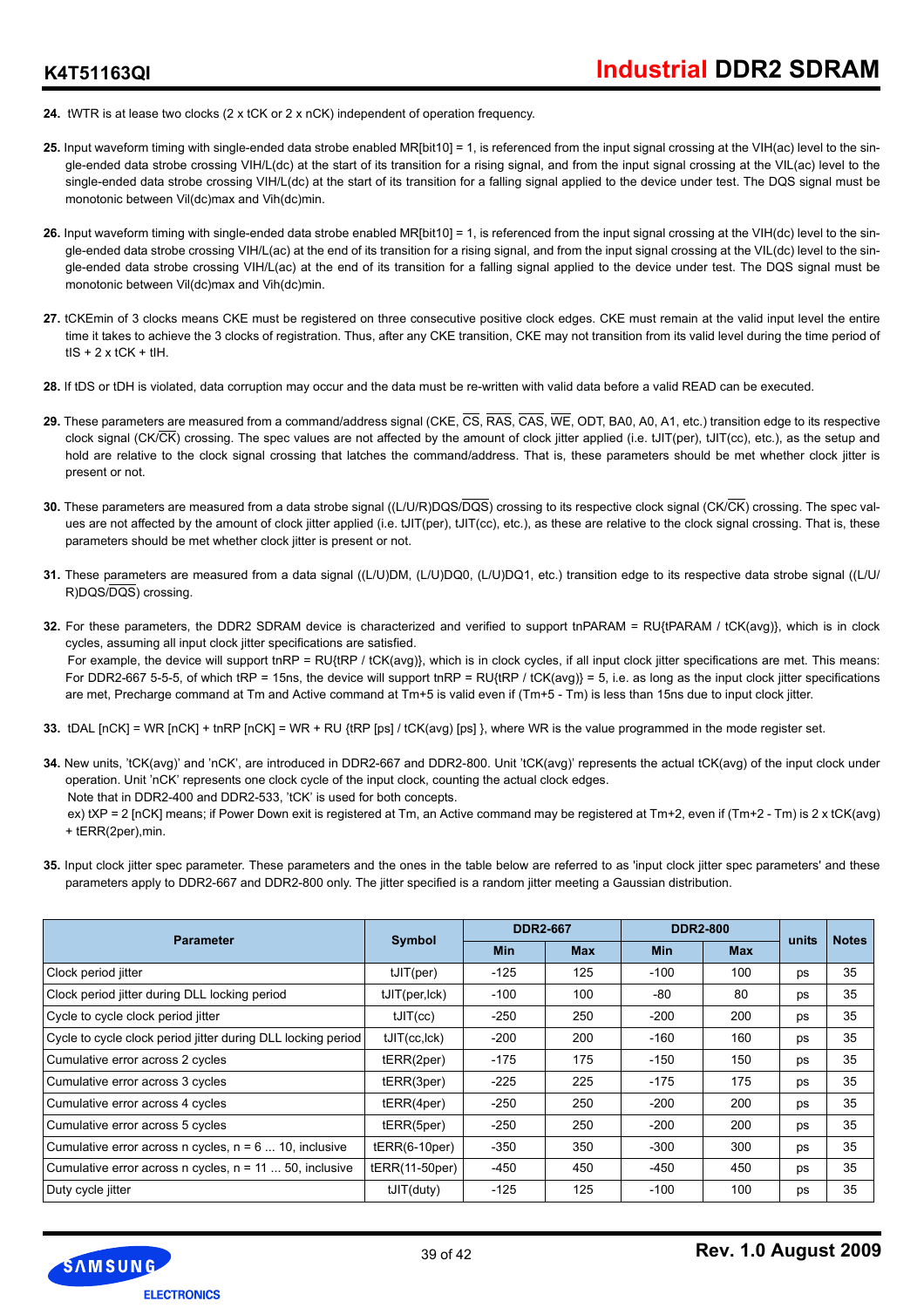## **Definitions :**

- tCK(avg)

tCK(avg) is calculated as the average clock period across any consecutive 200 cycle window.

$$
tCK(avg) = \left(\sum_{j=1}^{N} tCK_j\right) / N
$$
  
where  $N = 200$ 

- tCH(avg) and tCL(avg)

tCH(avg) is defined as the average HIGH pulse width, as calculated across any consecutive 200 HIGH pulses.

tCH(avg) = 
$$
\left(\sum_{j=1}^{N} tCH_{j}\right) / (N \times tCK(avg))
$$
  
where  $N = 200$ 

tCL(avg) is defined as the average LOW pulse width, as calculated across any consecutive 200 LOW pulses.

$$
tCL(avg) = \left(\sum_{j=1}^{N} tCL_j\right) / (N \times tCK(avg))
$$
  
where  $N = 200$ 

- tJIT(duty)

 tJIT(duty) is defined as the cumulative set of tCH jitter and tCL jitter. tCH jitter is the largest deviation of any single tCH from tCH(avg). tCL jitter is the largest deviation of any single tCL from tCL(avg).

 $tJIT(duty) = Min/max of {tJIT(CH), tJIT(CH)}$ where,  $tJIT(CH) = {tCHi- tCH(avg)$  where  $i=1$  to 200}  $tJIT(CL) = {tCLi- tCL(avg)}$  where  $i=1$  to 200}

- tJIT(per), tJIT(per,lck)

 tJIT(per) is defined as the largest deviation of any single tCK from tCK(avg).  $tJIT(per) = Min/max of {tCKi-tCK(avg) where i=1 to 200}$ 

 tJIT(per) defines the single period jitter when the DLL is already locked. tJIT(per,lck) uses the same definition for single period jitter, during the DLL locking period only. tJIT(per) and tJIT(per,lck) are not guaranteed through final production testing.

- tJIT(cc), tJIT(cc,lck)

tJIT(cc) is defined as the difference in clock period between two consecutive clock cycles : tJIT(cc) = Max of  $|tCK_{i+1} - tCKi|$  tJIT(cc) defines the cycle to cycle jitter when the DLL is already locked. tJIT(cc,lck) uses the same definition for cycle to cycle jitter, during the DLL locking period only. tJIT(cc) and tJIT(cc,lck) are not guaranteed through final production testing.

- tERR(2per), tERR (3per), tERR (4per), tERR (5per), tERR (6-10per) and tERR (11-50per) tERR is defined as the cumulative error across multiple consecutive cycles from tCK(avg).

tERR(nper) =

\n
$$
\begin{pmatrix}\n i + n - 1 \\
\sum_{j=1}^{n} tCK_j\n \end{pmatrix}\n - n \times tCK(avg)
$$
\nwhere

\n
$$
\begin{pmatrix}\n n = 2 & \text{for} \quad tERR(2per) \\
n = 3 & \text{for} \quad tERR(3per) \\
n = 4 & \text{for} \quad tERR(4per) \\
n = 5 & \text{for} \quad tERR(5per) \\
6 \leq n \leq 10 & \text{for} \quad tERR(6-10per) \\
11 \leq n \leq 50 & \text{for} \quad tERR(11-50per)\n \end{pmatrix}
$$

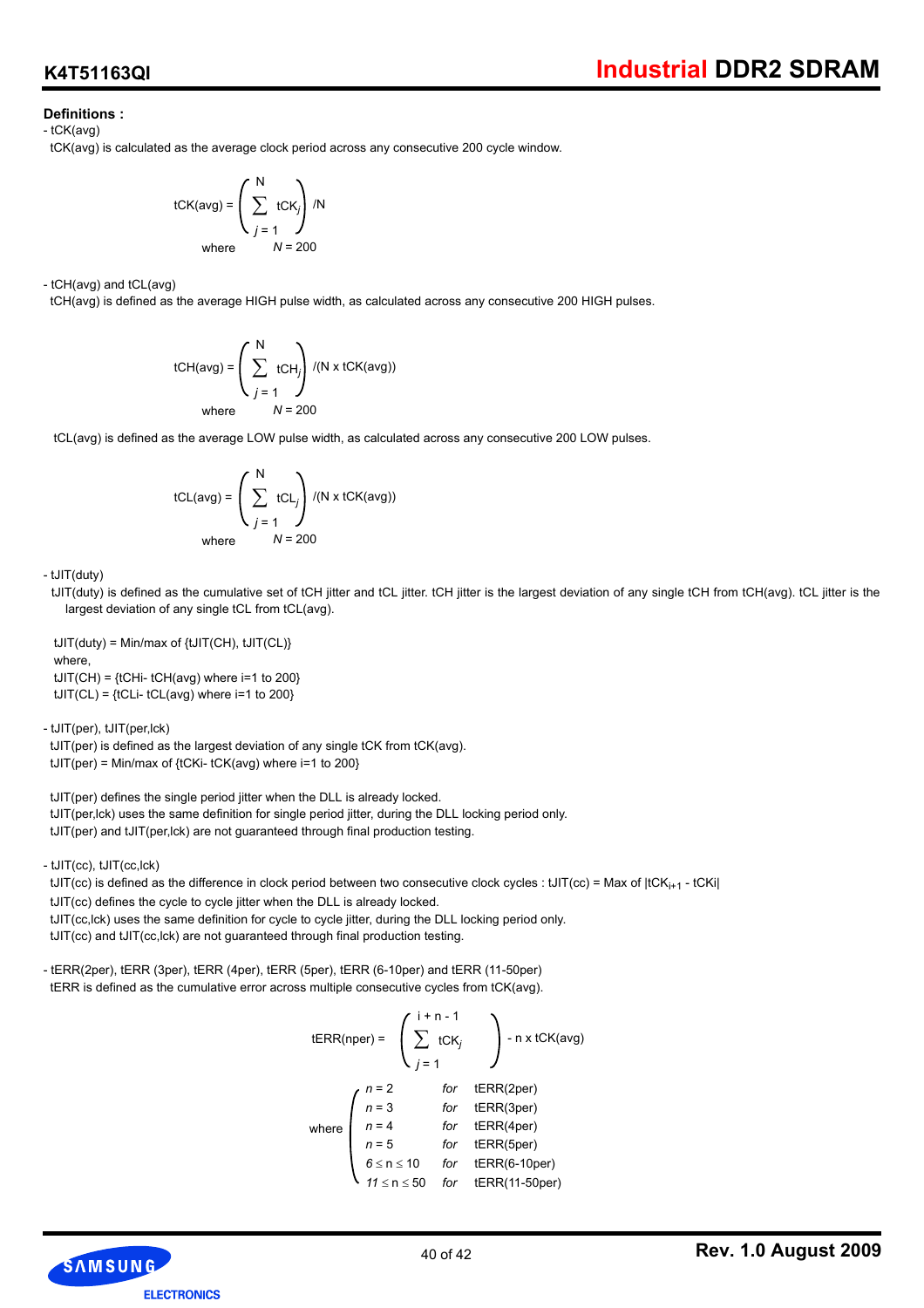## **Industrial DDR2 SDRAM**

## **K4T51163QI**

**36.** These parameters are specified per their average values, however it is understood that the following relationship between the average timing and the absolute instantaneous timing holds at all times. (Min and max of SPEC values are to be used for calculations in the table below.)

| <b>Parameter</b>                | <b>Symbol</b> | <b>Min</b>                                         | <b>Max</b>                                                  | <b>Units</b> |
|---------------------------------|---------------|----------------------------------------------------|-------------------------------------------------------------|--------------|
| Absolute clock Period           | tCK(abs)      | $tCK(\text{avg})$ , min + $tJIT(\text{per})$ , min | $tCK(\text{avg})$ , max + $tJIT(\text{per})$ , max          | ps           |
| Absolute clock HIGH pulse width | tCH(abs)      | tCH(avg), min x tCK(avg), min +<br>tJIT(duty), min | $tCH(avg)$ , max x $tCK(avg)$ , max +<br>tJIT(duty), max    | ps           |
| Absolute clock LOW pulse width  | tCL(abs)      | tCL(avg), min x tCK(avg), min +<br>tJIT(duty), min | $tCL(avg)$ , max x $tCK(avg)$ , max +<br>$tJIT(duty)$ , max | ps           |

Example: For DDR2-667, tCH(abs),min = ( 0.48 x 3000 ps ) - 125 ps = 1315 ps

**37.** tHP is the minimum of the absolute half period of the actual input clock. tHP is an input parameter but not an input specification parameter. It is used in conjunction with tQHS to derive the DRAM output timing tQH. The value to be used for tQH calculation is determined by the following equation; tHP = Min ( tCH(abs), tCL(abs) ),

where,

tCH(abs) is the minimum of the actual instantaneous clock HIGH time;

tCL(abs) is the minimum of the actual instantaneous clock LOW time;

**38.** tQHS accounts for:

- 1) The pulse duration distortion of on-chip clock circuits, which represents how well the actual tHP at the input is transferred to the output; and
- 2) The worst case push-out of DQS on one transition followed by the worst case pull-in of DQ on the next transition, both of which are independent of each other, due to data pin skew, output pattern effects, and p-channel to n-channel variation of the output drivers
- **39.** tQH = tHP tQHS, where:

tHP is the minimum of the absolute half period of the actual input clock; and tQHS is the specification value under the max column. {The less half-pulse width distortion present, the larger the tQH value is; and the larger the valid data eye will be.} Examples:

1) If the system provides tHP of 1315 ps into a DDR2-667 SDRAM, the DRAM provides tQH of 975 ps minimum.

- 2) If the system provides tHP of 1420 ps into a DDR2-667 SDRAM, the DRAM provides tQH of 1080 ps minimum.
- **40.** When the device is operated with input clock jitter, this parameter needs to be derated by the actual tERR(6-10per) of the input clock. (output deratings are relative to the SDRAM input clock.)

For example, if the measured jitter into a DDR2-667 SDRAM has tERR(6-10per),min = - 272 ps and tERR(6-10per),max = + 293 ps, then  $tDQSCK,min(derated) = tDQSCK,min - tERR(6-10per),max = -400 ps - 293 ps = -693 ps and tDQSCK,max(derated) = tDQSCK,max - tERR(6-10 per) ms = -803 ps.$ 10per),min = 400 ps + 272 ps = + 672 ps. Similarly, tLZ(DQ) for DDR2-667 derates to tLZ(DQ),min(derated) = - 900 ps - 293 ps = - 1193 ps and  $tLZ(DQ)$ , max(derated) = 450 ps + 272 ps = + 722 ps.

**41.** When the device is operated with input clock jitter, this parameter needs to be derated by the actual tJIT(per) of the input clock. (output deratings are relative to the SDRAM input clock.)

For example, if the measured jitter into a DDR2-667 SDRAM has tJIT(per),min = - 72 ps and tJIT(per),max = + 93 ps, then tRPRE,min(derated) =  $tRPRE,min + tJIT(per),min = 0.9 \times tCK(avq) - 72 ps = + 2178 ps and tRPRE.max(derated) = tRPRE.max + tJIT(per),max = 1.1 \times tCK(avq) + 93 ps = +$ 2843 ps.

**42.** When the device is operated with input clock jitter, this parameter needs to be derated by the actual tJIT(duty) of the input clock. (output deratings are relative to the SDRAM input clock.)

For example, if the measured jitter into a DDR2-667 SDRAM has tJIT(duty),min = - 72 ps and tJIT(duty),max = + 93 ps, then tRPST,min(derated) =  $t$ RPST,min + tJIT(duty),min = 0.4 x tCK(avg) - 72 ps = + 928 ps and tRPST,max(derated) = tRPST,max + tJIT(duty),max = 0.6 x tCK(avg) + 93 ps = + 1592 ps.

43. When the device is operated with input clock jitter, this parameter needs to be derated by  $\{-t\sqrt{d}u(t)\}$ , max - tERR(6-10per), max } and  $\{-t\sqrt{d}u(t)\}$ tJIT(duty),min - tERR(6-10per),min } of the actual input clock. (output deratings are relative to the SDRAM input clock.) For example, if the measured jitter into a DDR2-667 SDRAM has tERR(6-10per),min = - 272 ps, tERR(6-10per),max = + 293 ps, tJIT(duty),min = -

106 ps and tJIT(duty),max = + 94 ps, then tAOF,min(derated) = tAOF,min +  $\{-$  tJIT(duty),max - tERR(6-10per),max  $\}$  = - 450 ps +  $\{-$  94 ps - 293 ps} = - 837 ps and tAOF, max(derated) = tAOF, max +  $\{-tJIT(\text{duty}),\text{min} - tER(6-10\text{per}),\text{min}\} = 1050 \text{ ps} + \{106 \text{ ps} + 272 \text{ ps} \} = +1428 \text{ ps}$ .